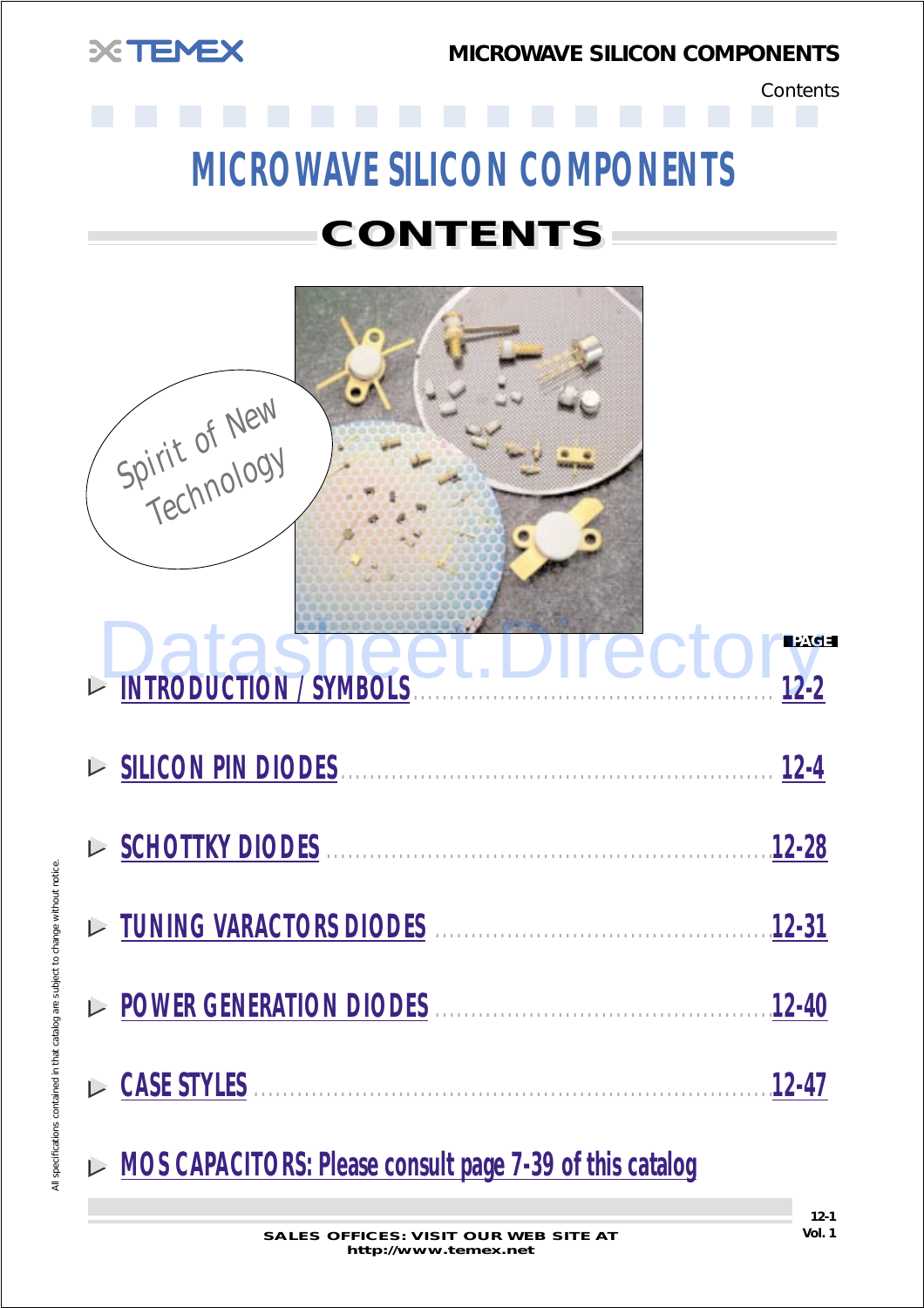

### <span id="page-1-0"></span>Introduction

# **INTRODUCTION**

This part of the Microwave section presents TEMEX product lines including:

- receiving diodes
- control diodes
- tuning varactors
- multiplier varactors
- step recovery diodes
- high voltage PIN diodes

TEMEX products are available in a complete assortment of packages including:

- chips
- **standard**
- surface mount ceramic and plastic
- non magnetic
- custom

#### *IN-HOUSE PRODUCTION*

The silicon slice is the in-house starting point of TEMEX product manufacturing. From the virgin wafer, TEMEX performs all functions, including:

- epitaxy
- diffusion
- photomasking
- metallization
- passivation
- dicing
- packaging
- control and burn-in

TEMEX uses and controls ten separate silicon-related technologies, e.g. all Schottky metallurgies, all junction passivations, and all mesa operations.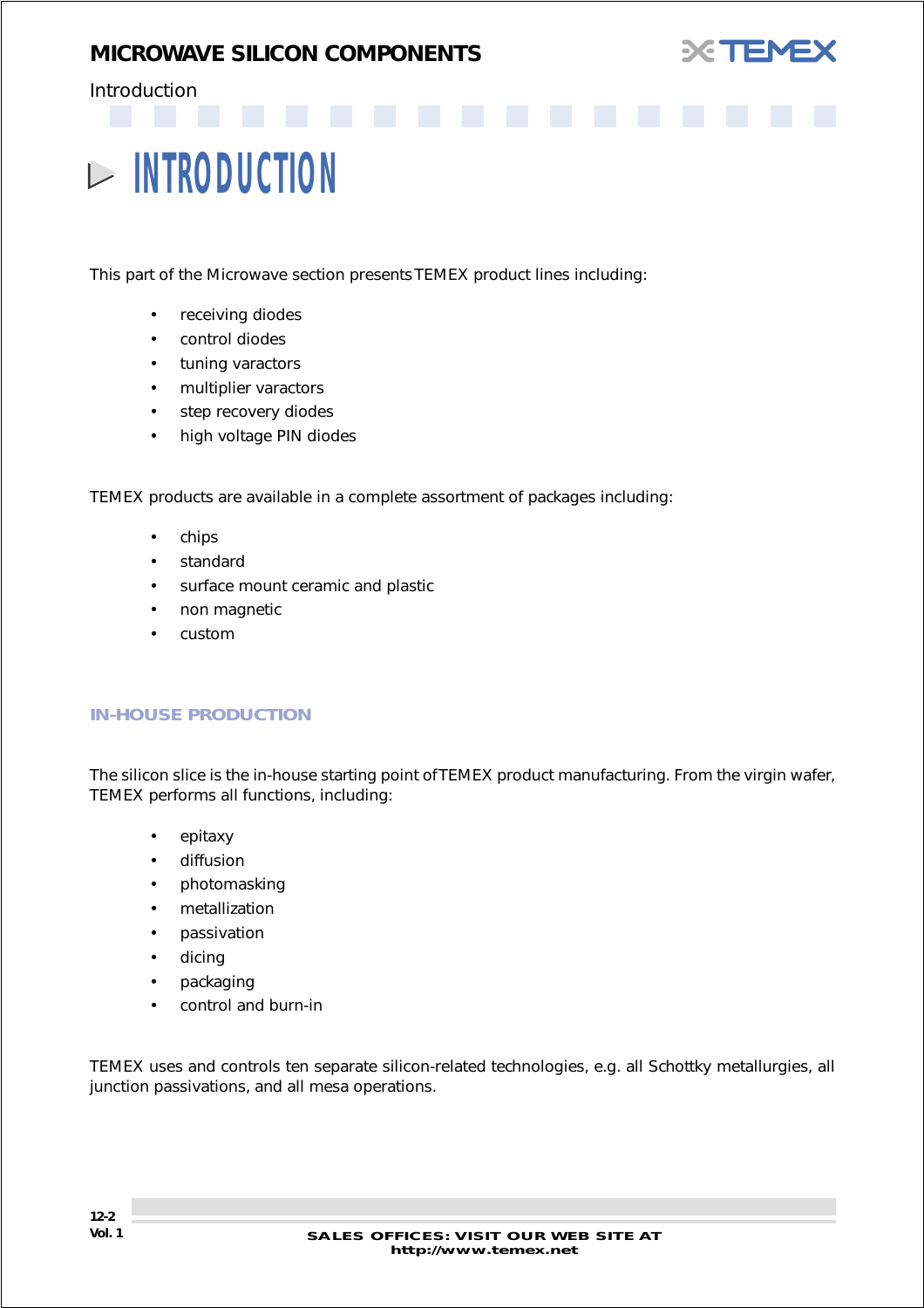# **XEMEX**

## *MICROWAVE SILICON COMPONENTS*

Symbols

# **SYMBOLS**

| $c_{\mathsf{b}}$         | Case Capacitance                       |
|--------------------------|----------------------------------------|
| $C_{\rm j}$              | Junction Capacitance                   |
| $C_T$                    | <b>Total Capacitance</b>               |
| $C_X/C_Y$                | <b>Tuning Ratio</b>                    |
| f                        | <b>Test Frequency</b>                  |
| $\mathsf{F}_{\text{CO}}$ | Cut-off Frequency                      |
| $F_1$                    | Frequency Input                        |
| $F_{IF}$                 | Intermediate Frequency                 |
| $F_{O}$                  | <b>Output Frequency</b>                |
| F <sub>oper</sub>        | Operating frequency                    |
| ı <sup>t</sup>           | <b>Forward Continuous Current</b>      |
| $I_R$                    | <b>Reverse Continuous Current</b>      |
| $I_{RP}$                 | Reverse Pulse Current                  |
| L                        | <b>Conversion Loss</b>                 |
| N/A                      | Not Applicable                         |
| $NF_{SSB}$               | Single Sideband Noise Figure           |
| $NF_{IF}$                | Noise Figure of Intermediate Frequency |
| Ø                        | <b>Gold Contact Diameter</b>           |
| $P_{CW}$                 | <b>CW Power Capability</b>             |
| P <sub>diss</sub>        | Power Dissipation                      |
| $P_{in}$                 | Power Input                            |
| $P_L$                    | <b>Limiting Threshold</b>              |
| $P_{LO}$                 | <b>Local Oscillator Power</b>          |
| $P_{O}$                  | <b>Output Power</b>                    |
| $P_{RF}$                 | <b>RF Power</b>                        |
| $Q_{-X}$                 | <b>Figure of Merit</b>                 |
| $R_{SF}$                 | <b>Forward Series Resistance</b>       |
| $R_{th}$                 | <b>Thermal Resistance</b>              |
| $R_V$                    | Video Resistance                       |
| $\tau_{\text{I}}$        | Minority Carrier Lifetime              |
| ${\sf T}_{\texttt{CR}}$  | Reverse Switching Time                 |
| T <sub>j</sub>           | Junction Temperature                   |
| $t_{SO}$                 | Snap-off Time                          |
| $T_{SS}$                 | <b>Tangential Sensitivity</b>          |
| $V_{BR}$                 | Breakdown Voltage                      |
| $V_F$                    | <b>Forward Continuous Voltage</b>      |
| $V_R$                    | Applicable Voltage (RF + bias)         |
| <b>VSWR</b>              | Voltage Standing Wave Ratio            |
| $V_T$                    | Forward Threshold Voltage              |
| V <sub>TO</sub>          | <b>Threshold Voltage</b>               |
| $Z_{IF}$                 | Impedance at Intermediate Frequency    |
| $Z_{\rm O}$              | Output Impedance                       |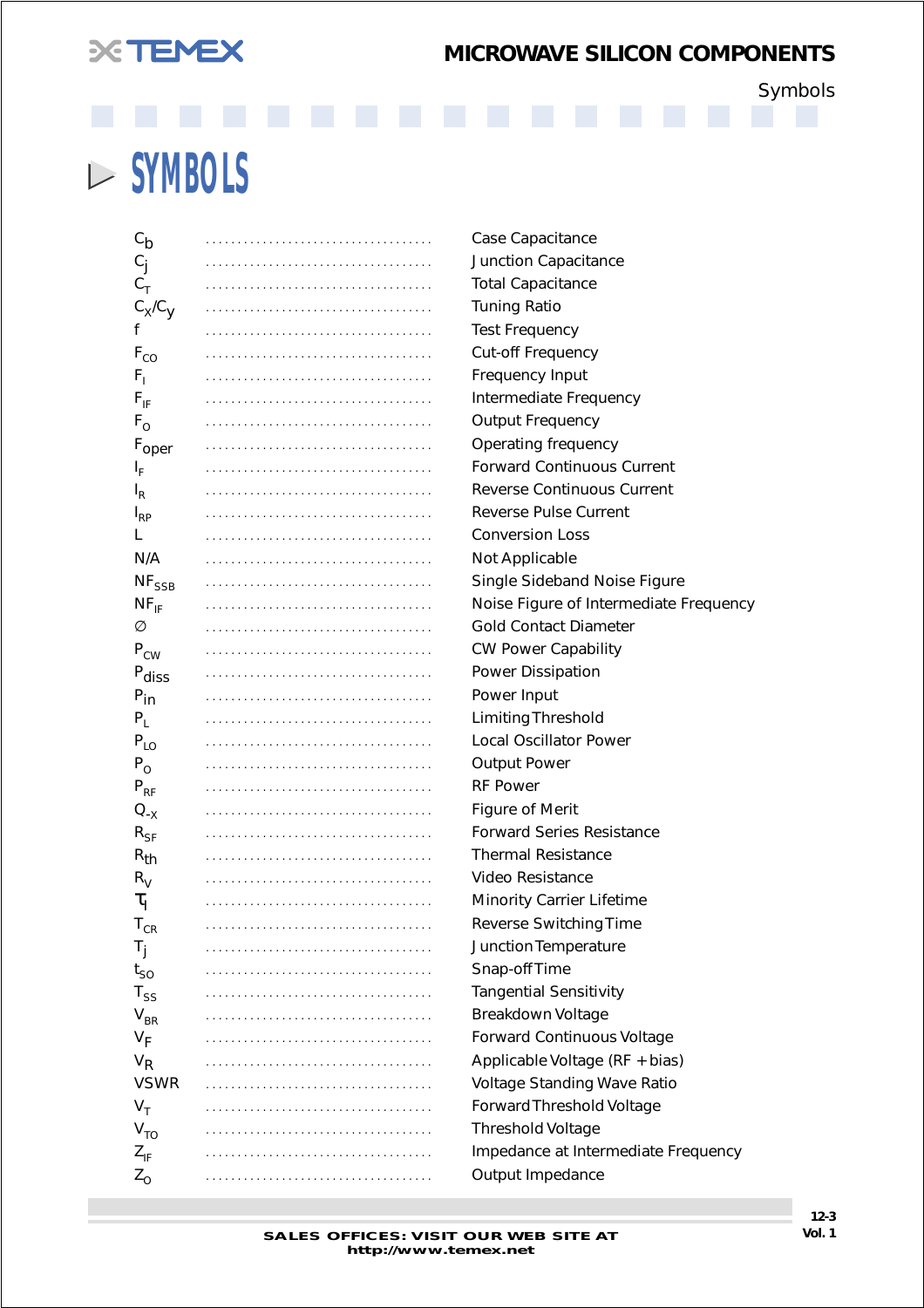<span id="page-3-0"></span>Selection guide



# **SILICON PIN DIODES**

| <b>Selection Guide</b>                                      | <b>PAGE</b> |
|-------------------------------------------------------------|-------------|
| <b>HOW TO SPECIFY A PIN DIODE?</b>                          | $12 - 5$    |
| <b>SURFACE MOUNT PACKAGE</b>                                |             |
| PLASTIC PACKAGE SWITCHING SILICON PIN DIODES                | $12 - 6$    |
| PLASTIC PACKAGE ATTENUATING SILICON PIN DIODES              | $12 - 8$    |
| LOW COST SQUARE CERAMIC PACKAGE PIN DIODES                  | $12 - 10$   |
| <b>SQUARE CERAMIC PIN DIODES</b>                            | $12 - 12$   |
| <b>NON MAGNETIC SQUARE CERAMIC PACKAGE 500 V PIN DIODES</b> | $12 - 15$   |
| <b>HIGH VOLTAGE PIN DIODES</b>                              | $12 - 17$   |
| - SWITCHING & PHASE SHIFTING APPLICATIONS                   | $12 - 18$   |
| TWO AND THREE PORTS RF PIN SWITCH MODULES                   | $12 - 20$   |
| <b>MICROWAVE APPLICATIONS</b>                               | $12 - 22$   |
| ULTRAFAST SWITCHING SILICON PIN DIODES                      | $12 - 23$   |
| <b>FAST SWITCHING SILICON PIN DIODES</b>                    | $12 - 24$   |
| <b>ATTENUATOR SILICON PIN DIODES</b>                        | $12 - 25$   |
| <b>SILICON LIMITER PIN DIODES</b>                           | $12 - 26$   |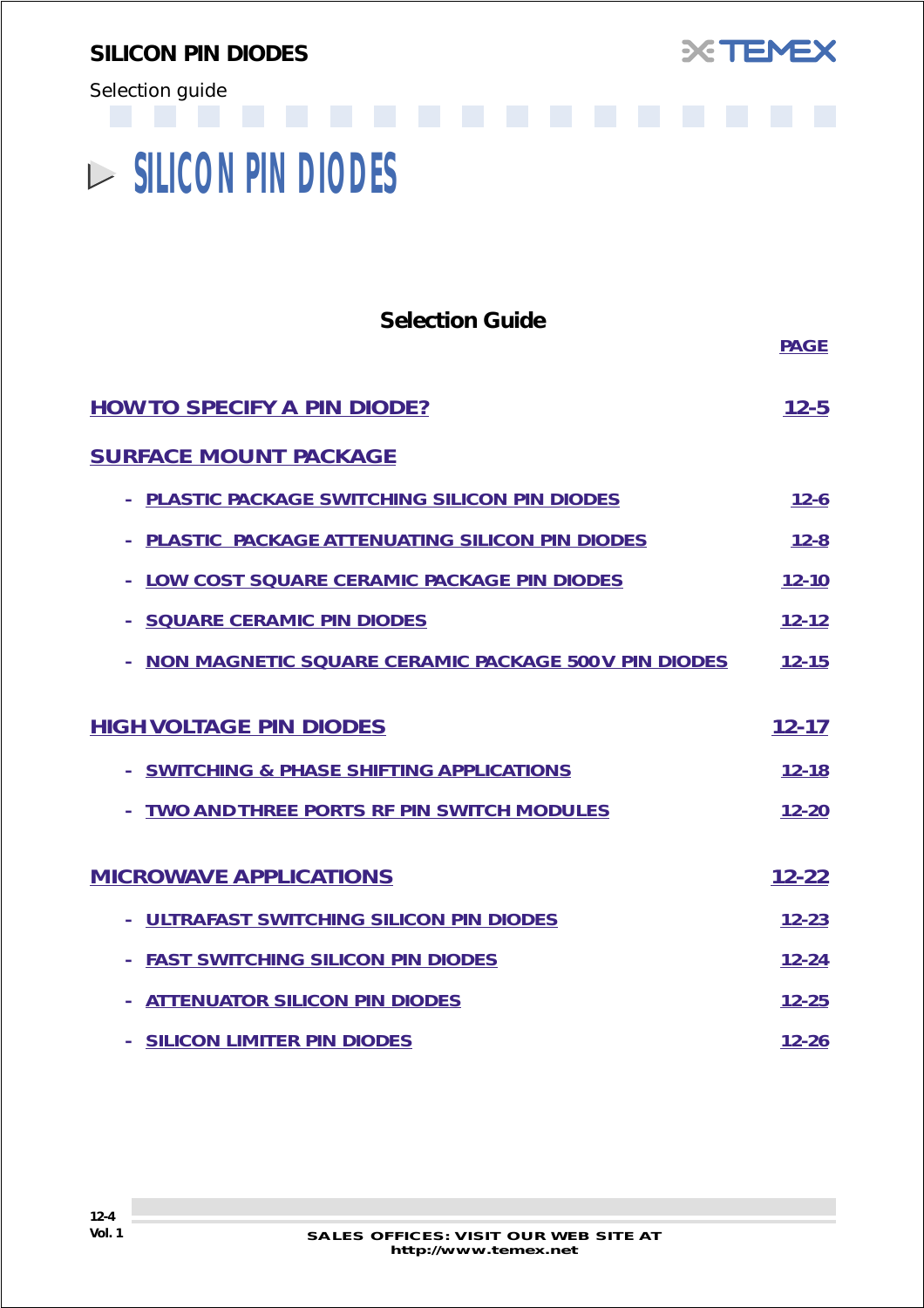<span id="page-4-0"></span>

How to specify a PIN diode

## **HOW TO SPECIFY A PIN DIODE ?**

To obtain the PIN diodes best suited for a specific application, consider the following:

- *1. Application*
	- switch
	- attenuator
	- limiter
- *2. Frequency and bandwidth requirements*
- *3. Power characteristics*
	- peak
	- average
	- pulse duration and duty cycle
- *4. Switching time*
- *5. Bias conditions*
	- forward
	- reverse
- *6. Circuit impedance*
- *7. Shunt or series assembly*
- *8. Maximum loss expected*
- *9. Minimum isolation needed*
- *10. VSWR and distortion requirements*
- *11. Power applied to the diode*
	- forward biased
	- reverse biased
	- during switching

#### *12.Static characteristics*

- applicable voltage:  $V_{\text{P}}$
- total capacitance:  $C_T$ (in space charge)
- forward series resistance:  $R_{SF}$
- carrier lifetime τl
- thermal resistance:  $R_{th}$

*13.Mechanical and packaging constraints*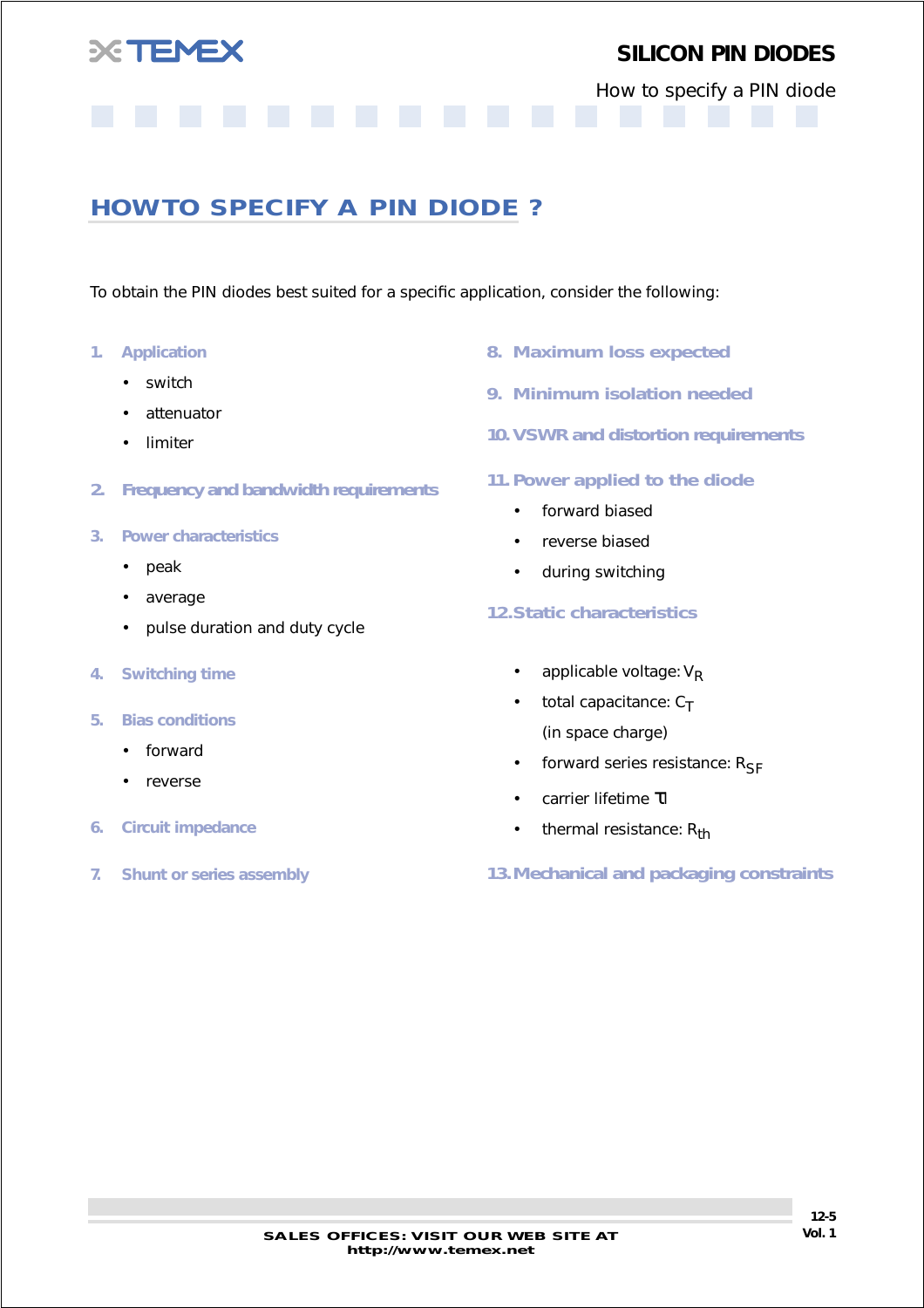

<span id="page-5-0"></span>Plastic package Surface Mount switching silicon PIN diodes

## **PLASTIC PACKAGE SURFACE MOUNT SWITCHING SILICON PIN DIODES**

#### *Description*

TEMEX uses its proprietary technology to manufacture its Silicon PIN diodes in plastic package.

This product family is designed for a low cost, medium to high volume market that may be supplied in tape and reel for automated pick and place assembly on surface mount circuit boards. The use of this technology eliminates wire bonding on to the chips.

#### *Applications*

The DH50XXX series PIN diodes are offered in a large selection of capacitance range (.3 pF to 1.2 pF) and breakdown voltage (35 V to 200 V). They provide low loss (low series resistance), low switching time and low switching current.

TEMEX' diodes are designed to cover a broad range of CW low power (up to 2 W), medium peak power, RF and microwave applications (up to 3 GHz).

Main applications include: SPST and SPDT switches, antenna (Wireless Communication Systems) and filter switches, phase shifters ....

**Note:** To reduce the distortion, it is necessary to verify and design with the following formula:

$$
\frac{I_{HF}}{\pi\tau_{I} I_{DC} F} \underset{<< 1}{}
$$

- $\hat{I}_{HF}$ : RF peak current (A)
- $\tau_1$  : Diode minority carrier lifetime (s)
- $I_{DC}$ : DC bias current (A)
- $\pi$ F : Application frequency (Hz)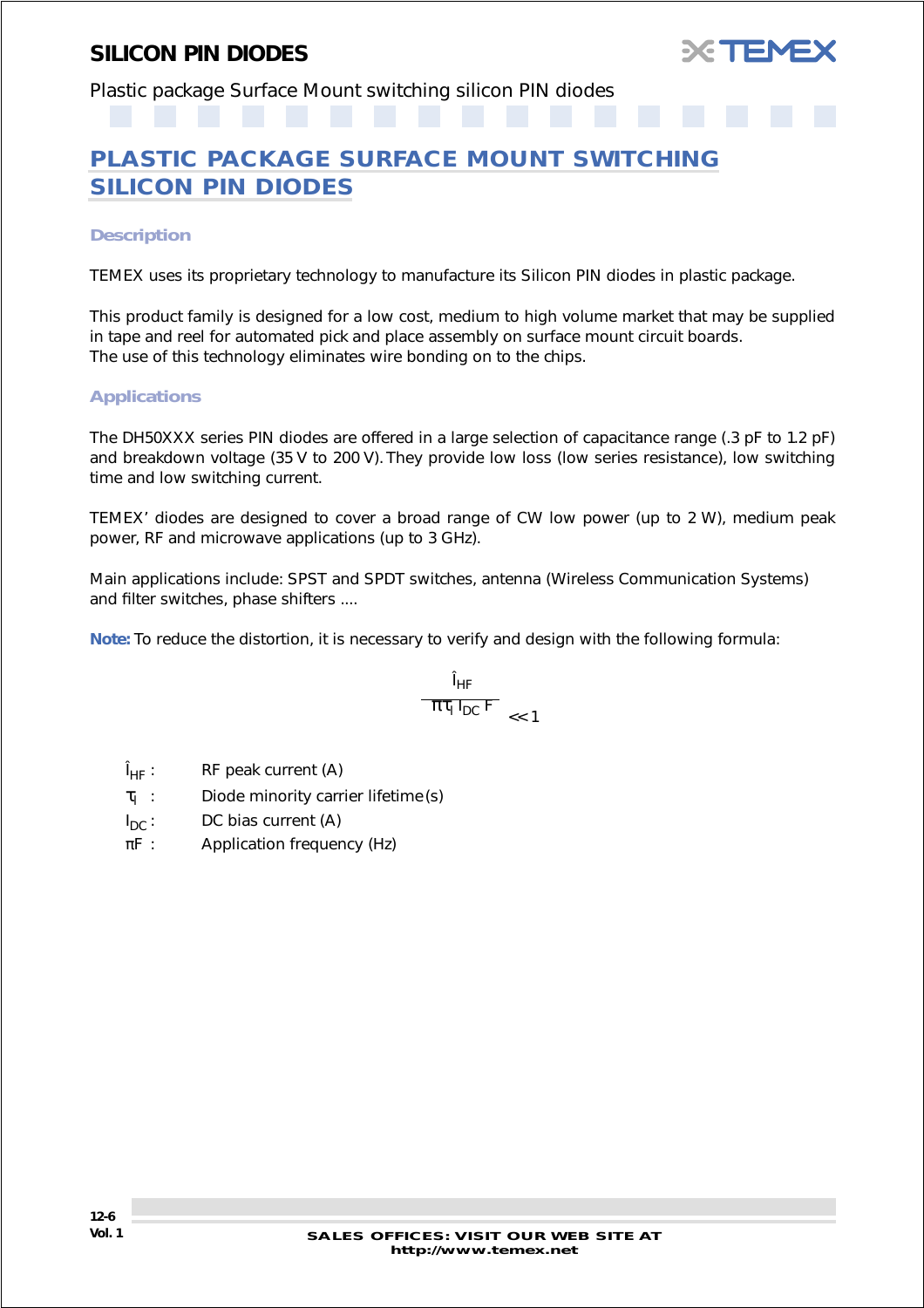

Plastic package Surface Mount switching silicon PIN diodes

#### *Characteristics @ Ta = +25° C*

| <b>PACKAGED DIODES</b> |                                              |                                           |                                        |                                                |  |  |  |
|------------------------|----------------------------------------------|-------------------------------------------|----------------------------------------|------------------------------------------------|--|--|--|
|                        | <b>Breakdown</b><br>voltage $(V_{BR}^{(1)})$ | <b>Total</b><br>capacitance $(C_T^{(2)})$ | <b>Series</b><br>resistance $(R_{SF})$ | <b>Minority carrier</b><br>lifetime $(\tau_1)$ |  |  |  |
| <b>Test conditions</b> | $I_{\rm R}$ = 10 µA                          | $F = 1$ MHz                               | $I_F = 10 \text{ mA}$                  | $I_F = 10$ mA                                  |  |  |  |
|                        |                                              | $V_{\rm p} = 50 V$                        | $F = 120$ MHz                          | $IR = 6 mA$                                    |  |  |  |
| <b>Type</b>            |                                              | рF                                        | $\Omega$                               | <b>ns</b>                                      |  |  |  |
|                        | min.                                         | max                                       | max                                    | typ.                                           |  |  |  |
| DH50051                | 35                                           | 0.3(3)                                    | 2.5(5)                                 | 150                                            |  |  |  |
| DH50058                | 35                                           | 1(3)                                      | 0.5                                    | 200                                            |  |  |  |
| DH50053                | 50                                           | 0.35(4)                                   | 1.5                                    | 200                                            |  |  |  |
| DH50103                | 100                                          | 0.35                                      | 3                                      | 500                                            |  |  |  |
| DH50109                | 100                                          | 1.2                                       | 0.6                                    | 1000                                           |  |  |  |
| DH50203                | 200                                          | 0.35                                      | 3                                      | 500                                            |  |  |  |
| DH50209                | 200                                          | 1.2                                       | 0.6                                    | 1000                                           |  |  |  |
| DH80051                | 400                                          | 0.6                                       | 2                                      | 2000                                           |  |  |  |

 $(1)$  : Other breakdown values on request

(2) : Other capacitance values on request (5) :  $R_{SF}$  at  $I_F = 5$  mA

(3) :  $V_R = 5 V$  at F = 1 MHz

#### *Temperature ranges:*

Operating junction  $(T_i)$  : -55° C to +125° C Storage :  $-55^\circ$  C to  $+150^\circ$  C *Packages*

| Packages | <b>SOD323</b> | <b>SOT23</b> | <b>SOT23</b> | <b>SOT23</b> | <b>SOT143</b> |
|----------|---------------|--------------|--------------|--------------|---------------|
| DH50051  | DH50051-60    | DH50051-51   | DH50051-53   | DH50051-54   | DH50051-70    |
| DH50058  | DH50058-60    | DH50058-51   | DH50058-53   | DH50058-54   | DH50058-70    |
| DH50053  | DH50053-60    | DH50053-51   | DH50053-53   | DH50053-54   | DH50053-70    |
| DH50103  | DH50103-60    | DH50103-51   | DH50103-53   | DH50103-54   | DH50103-70    |
| DH50109  | DH50109-60    | DH50109-51   | DH50109-53   | DH50109-54   | DH50109-70    |
| DH50203  | DH50203-60    | DH50203-51   | DH50203-53   | DH50203-54   | DH50103-70    |
| DH50209  | DH50209-60    | DH50209-51   | DH50209-53   | DH50209-54   | DH50209-70    |
| DH80051  | DH80051-60    | DH80051-51   | DH80051-53   | DH80051-54   | DH80051-70    |

(1) Other configuration available on request.

*How to order?*



(4) : 
$$
V_R
$$
 = 20 V at F = 1 MHz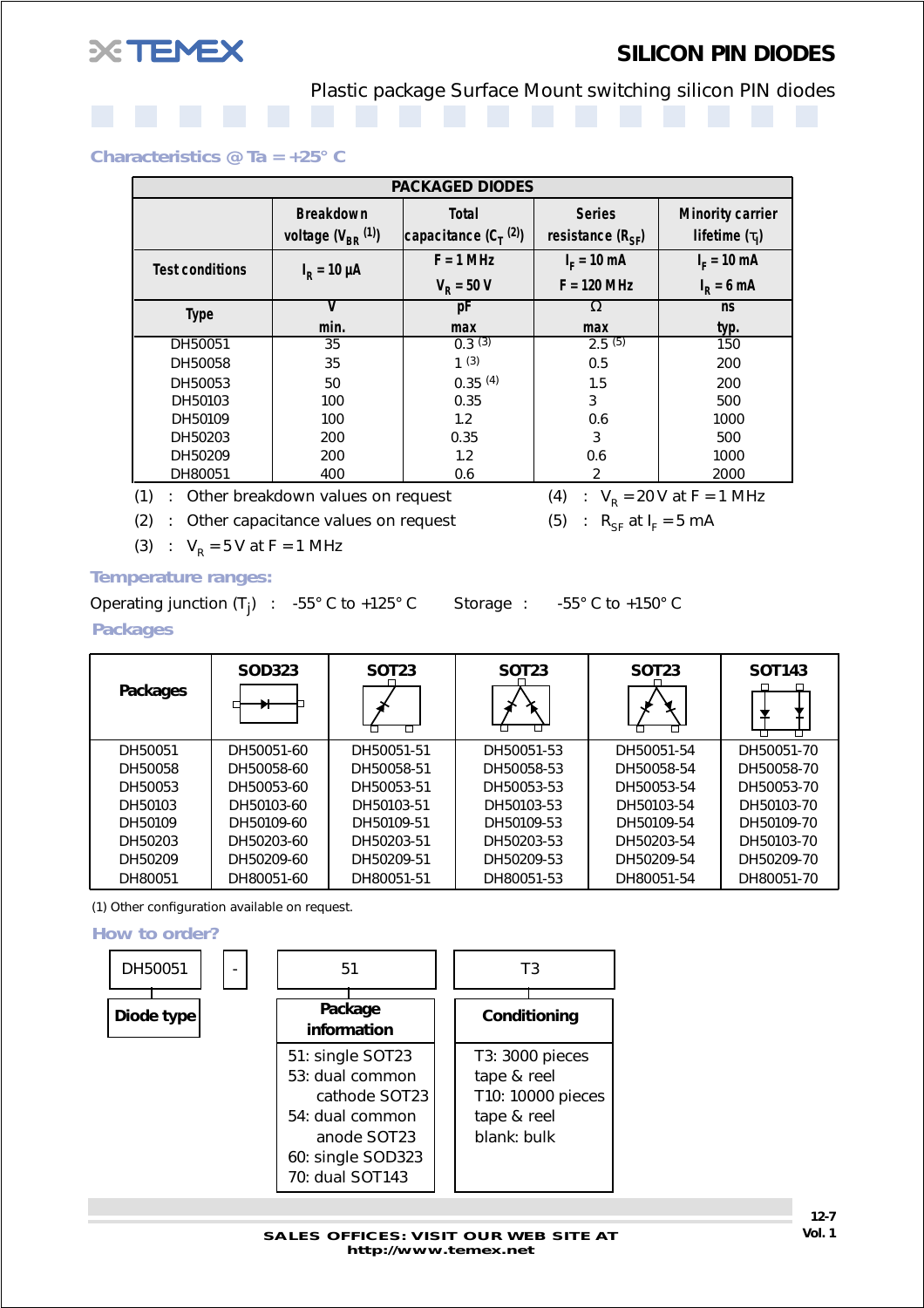

<span id="page-7-0"></span>Plastic package Surface Mount attenuating silicon PIN diodes

## **PLASTIC PACKAGE SURFACE MOUNT ATTENUATING SILICON PIN DIODES**

#### *Description*

TEMEX uses its proprietary technology to manufacture its Silicon PIN diodes in plastic package.

This product family is designed for a low cost, medium to high volume market that may be supplied in tape and reel for automated pick and place assembly on surface mount circuit boards. The use of this technology eliminates wire bonding on to the chips.

#### *Applications*

Typical applications include variable RF attenuators and AGC (Automatic Gain Control) circuits, from MHz to several GHz.

The attenuating Pin diode uses properties of variation of forward series resistance versus the DC forward bias current. In order to obtain the best dynamic range, a single diode attenuator may be used in series or shunt configuration or designed as a multiple diode circuit (T or p circuit), where the device may be matched through the attenuation range.

**Note:**To reduce the distortion, it is necessary to verify and design with the following formula:

$$
\frac{\hat{I}_{HF}}{\pi\tau_{I} I_{DC} F} \underset{<< 1}{}
$$

 $\hat{I}_{HF}$ : RF peak current (A)

 $\tau_1$  : Diode minority carrier lifetime (s)

 $I_{DC}$ : DC bias current (A)

F : Application frequency (Hz)



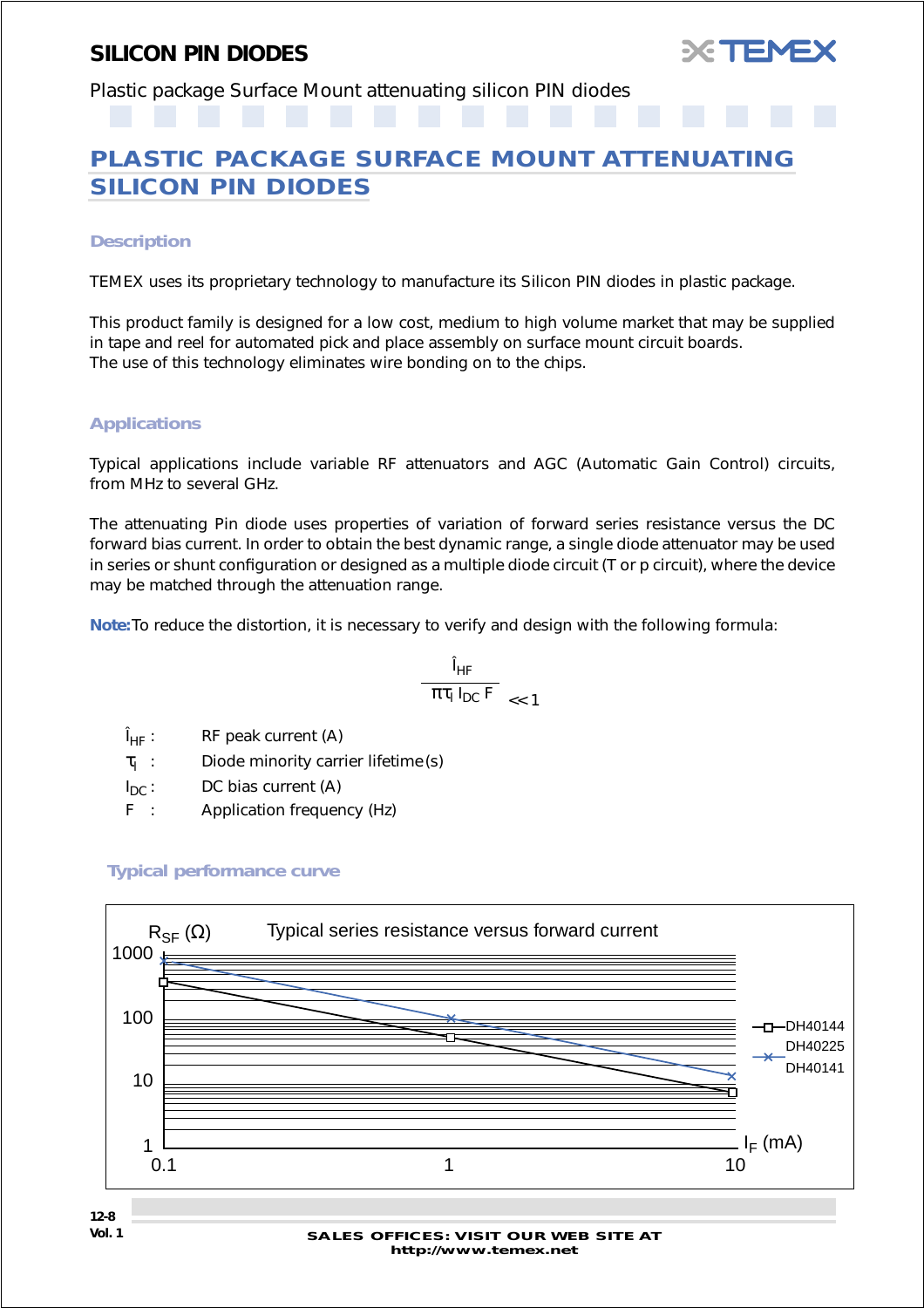

Plastic package Surface Mount attenuating silicon PIN diodes

#### *Electrical characteristics at 25° C*

| <b>Electrical</b><br><b>Parameters</b> | I Zone<br>thickness<br>(1) | <b>Forward series</b><br>resistance Rsf $(\Omega)$ |               |             | <b>Junction</b><br>capacitance<br>$C_i^{(2)}$ |                         | <b>Reverse</b><br>current<br>$I_R$ | Carrier<br>lifetime<br>$\tau_{\rm I}$ |                     |                                              |      |
|----------------------------------------|----------------------------|----------------------------------------------------|---------------|-------------|-----------------------------------------------|-------------------------|------------------------------------|---------------------------------------|---------------------|----------------------------------------------|------|
| <b>Test conditions</b>                 | μm                         |                                                    | $F = 120$ MHz |             |                                               |                         | $F = 1$ MHz                        |                                       | $V_{\rm p} = 100 V$ | $I_F = 10 \overline{mA}$<br>$= 6 \text{ mA}$ |      |
| <b>Type</b>                            |                            | $I_{E} = 0.1$ mA                                   |               | $IF = 1 mA$ |                                               | $I_{E} = 10 \text{ mA}$ |                                    | рF                                    |                     | μA                                           | μs   |
|                                        | typ.                       | min.                                               | max           | min.        | max                                           | min.                    | max                                | typ.                                  | max                 | max                                          | typ. |
| DH40141                                | 140                        | 400                                                | 800           | 50          | 100                                           | 6.5                     | 13                                 | 0.05                                  | 0.10                | 10                                           | 2.5  |
| DH40144                                | 140                        | 200                                                | 400           | 25          | 50                                            | 3.5                     |                                    | 0.10                                  | 0.30                | 10                                           | 5.0  |
| DH40225                                | 220                        | 400                                                | 800           | 50          | 100                                           | 6.5                     | 13                                 | 0.10                                  | 0.30                | 10                                           | 7.0  |

(1) Other I zone thicknesses on request

(2) Other capacitance values on request (measured at 50 V)

#### *Temperature ranges:*

| Operating junction $(T_i)$ : - 55° C to + 125° C |                                     |
|--------------------------------------------------|-------------------------------------|
| Storage                                          | $-65^{\circ}$ C to $+150^{\circ}$ C |

#### *Packages*

| <b>Packages</b> | <b>SOD323</b> | <b>SOT23</b> | <b>SOT143</b> |
|-----------------|---------------|--------------|---------------|
| DH40141         | DH40141-60    | DH40141-51   | DH40141-70    |
| DH40144         | DH40144-60    | DH40144-51   | DH40144-70    |
| DH40225         | DH40225-60    | DH40225-51   | DH40225-70    |

(1) Other configuration available on request.

#### *How to order?*

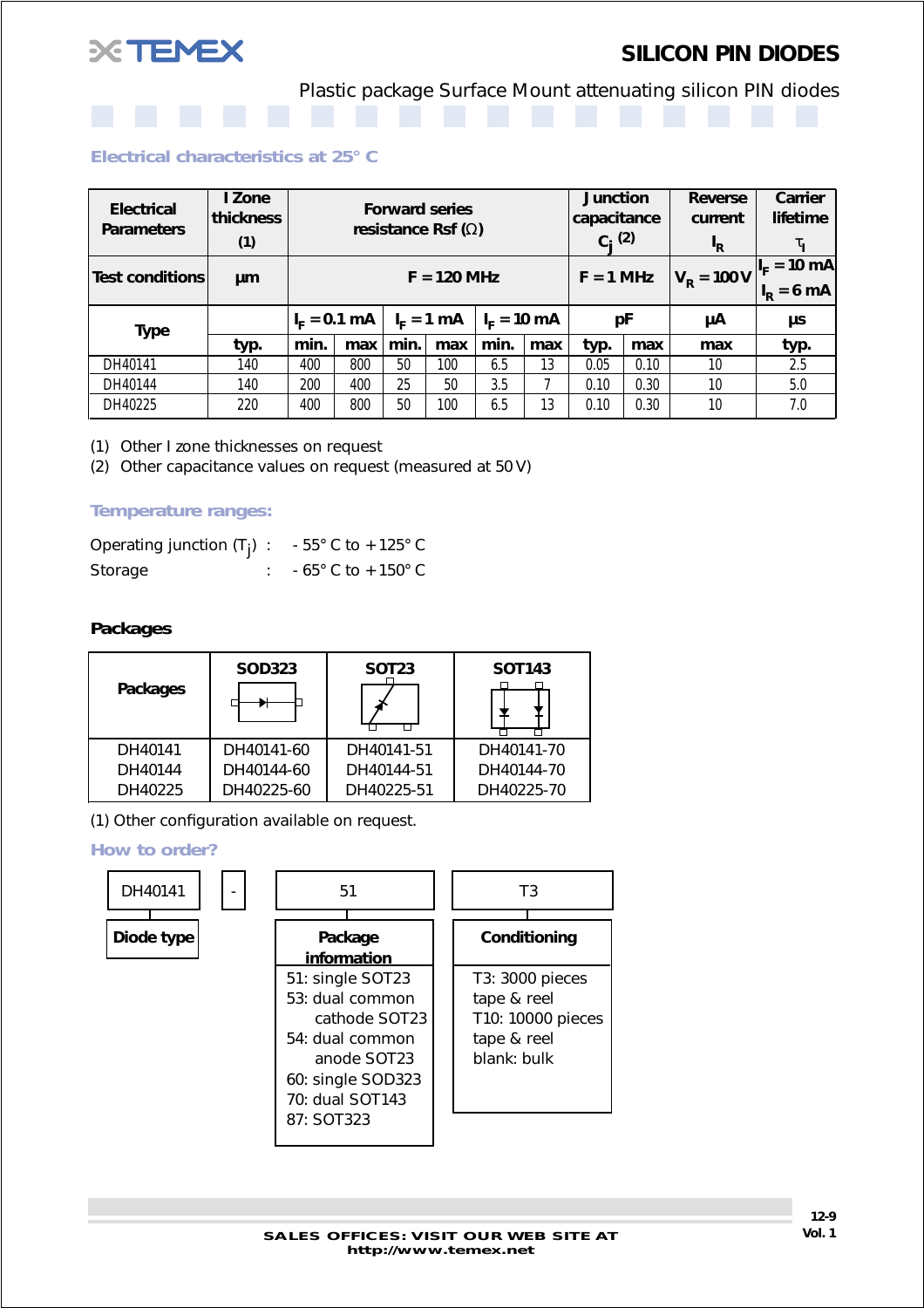

<span id="page-9-0"></span>Low cost square ceramic package PIN diodes

## **LOW COST SQUARE CERAMIC PACKAGE PIN DIODES**

- Low loss, low distortion
- Low inductance
- High reliability
- Hermetically sealed package
- Non rolling MELF design
- Pick and place compatibility

#### *Features Description*

TEMEX is manufacturing a square PIN diode for surface mount applications. The chip inside is passivated to ensure high reliability and very low leakage current. These diodes ensure high power switching at frequencies from HF to few GHz. This package utilizes ceramic package technology with low inductance and leadless faced package. The design simplifies automatic pick and place indexing and assembly.

The termination contacts are tin plated for vapor or reflow circuit board soldering. The active area is a PIN glass passivated chip, which can be designed to customer specifications.

#### *Pinning Outline drawing*



|                  |        |      | <b>Millimeters</b> | Inches |       |
|------------------|--------|------|--------------------|--------|-------|
| Package          | Symbol | min. | max                | min.   | max   |
|                  | Α      | 2    | 2.3                | .079   | .091  |
| SMD4             | B      | 2.9  | 3.5                | .114   | .138  |
|                  | С      | 0.3  | 0.8                | .012   | .031  |
|                  | Α      | 2.5  | 2.8                | .098   | .0110 |
| SMD <sub>6</sub> | Β      | 4.7  | 5.2                | .185   | .205  |
|                  | C      | 0.3  | 0.8                | .012   | .031  |
| SMD <sub>8</sub> | Α      | 3.50 | 3.81               | .138   | .150  |
|                  | B      | 4.70 | 5.2                | .185   | .205  |
|                  | C      | 0.20 | 0.38               | .008   | .015  |

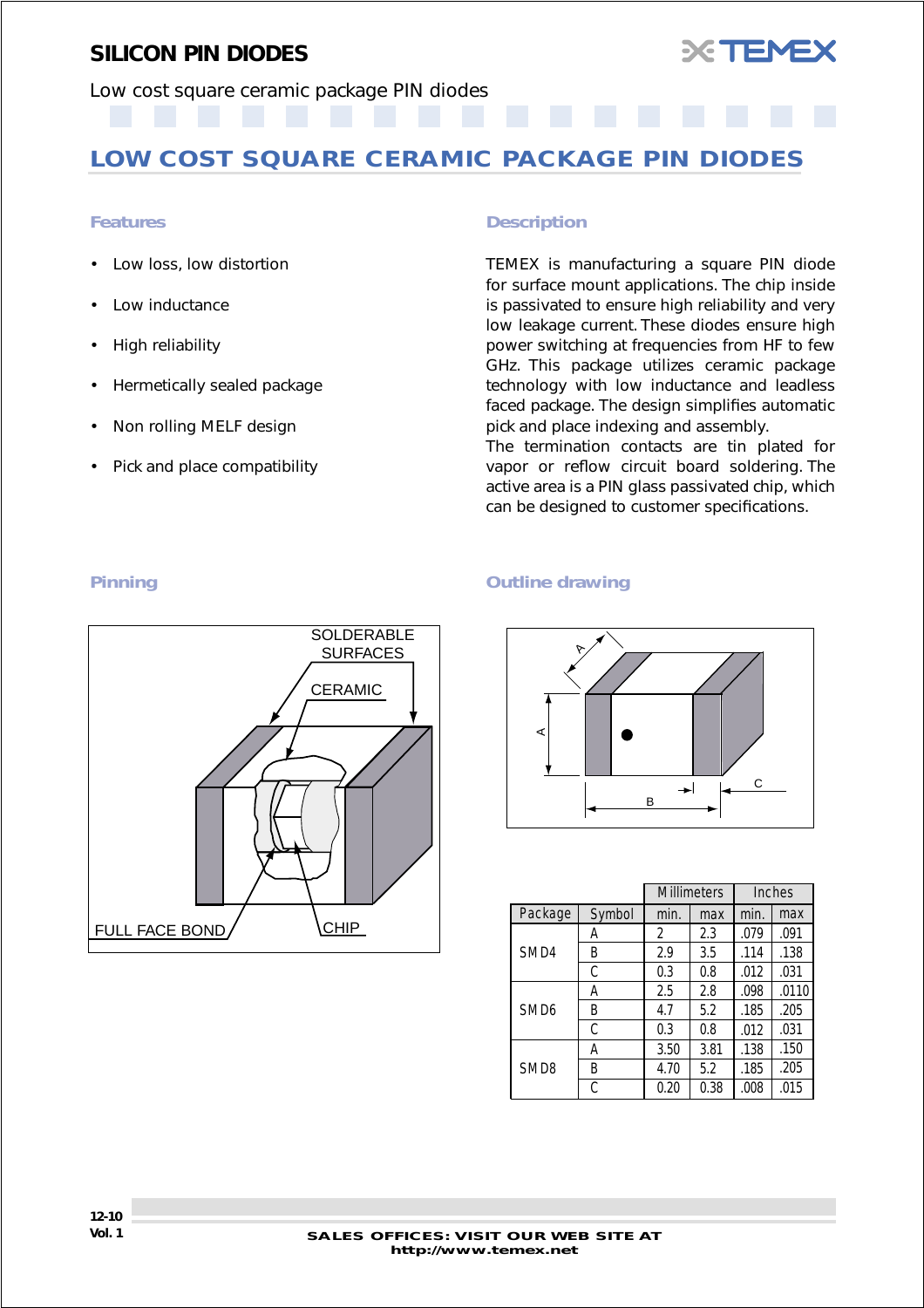

Low cost square ceramic package PIN diodes

*Applications*

TEMEX square ceramic diodes are particularly suitable for high volume tape and reel assembly. Several values of total capacitance are available, together with a low forward series resistance. These components are designed to meet the low distortion specification required by all the mobile radio applications. Due to the specific design, these devices offer low loss and low thermal resistance performance and are characterized for high power handling. The electrical properties are ideal for use in antenna switches, filters, phase shifters, in all mobile radio applications from few MHz to GHz frequencies.

#### *Electrical characteristics at 25° C*

| Electrical<br>Parameter | Package             | Applicable<br>voltage<br>v | <b>Total</b><br>capacitance<br>$c_{\text{T}}$ |     | Forward<br>series resistance<br>$R_{SF}$ |      | <b>Minority</b><br>carrier<br>lifetime<br>τι | <b>Power</b><br>dissipation |               |         |
|-------------------------|---------------------|----------------------------|-----------------------------------------------|-----|------------------------------------------|------|----------------------------------------------|-----------------------------|---------------|---------|
| <b>Test conditions</b>  |                     | $I_R < 10 \mu A$           | $f = 1$ MHz                                   |     |                                          |      | $f = 120$ MHz                                |                             | $I_F = 10$ mA | Contact |
|                         |                     |                            | $V_{R}$ = 50 V                                |     | $I_F = 50$ mA                            |      | $I_R = 6$ mA                                 | surface <sup>(1)</sup>      |               |         |
| <b>Type</b>             | <b>Type</b>         | V                          | рF                                            |     | Ω                                        |      | μs                                           | W                           |               |         |
|                         |                     | max                        | typ.                                          | max | typ.                                     | max  | min.                                         | max                         |               |         |
| SQM1050                 | SMD4 $\overline{2}$ | 50                         | 0.6                                           | 0.7 | 0.70                                     | 0.90 | 1.0                                          | 3.0                         |               |         |
| SQM1150                 | SMD4                | 200                        | 1.0                                           | 1.2 | 0.25                                     | 0.35 | 1.0                                          | 3.0                         |               |         |
| SQM1250                 | SMD4                | 50                         | 0.9                                           | 1.2 | 0.50                                     | 0.75 | 2.0                                          | 4.0                         |               |         |
| SOM1350                 | SMD4 <sup>(2)</sup> | 50                         | 1.5                                           | 1.7 | 0.40                                     | 0.60 | 3.5                                          | 4.5                         |               |         |
| SQM1450                 | SMD <sub>8</sub>    | 50                         | 1.8                                           | 2.5 | 0.50                                     | 0.75 | 5.0                                          | 8.0                         |               |         |
| SQM2050                 | SMD4                | 50                         | 0.6                                           | 0.7 | 0.7                                      | 1.00 | 1.0                                          | 3                           |               |         |
| SQM2150                 | SMD4                | 50                         | 1.0                                           | 1.2 | 0.25                                     | 0.35 | 1.0                                          | 3                           |               |         |

**New!** 

(1) diode brazed on infinite copper heat sink at 25° C

(2) standard package SMD4 also available in SMD6

#### *Temperature ranges:*

| Operating junction $(T_i)$ | $-55^{\circ}$ C to $+150^{\circ}$ C |
|----------------------------|-------------------------------------|
| Storage                    | $-65^{\circ}$ C to $+150^{\circ}$ C |
| Soldering                  | $230^\circ$ C 5 Sec.                |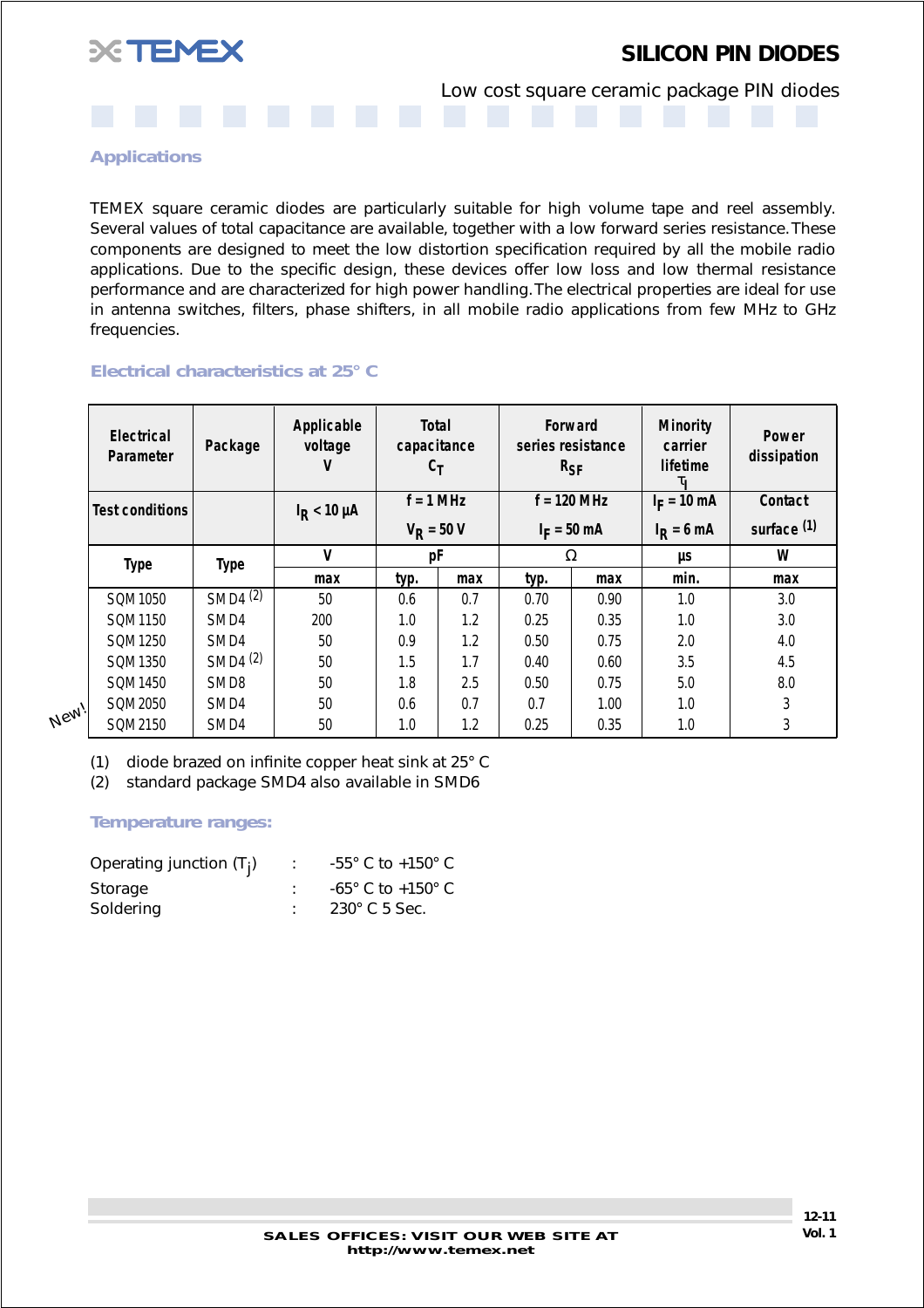

### <span id="page-11-0"></span>Square ceramic surface mountable PIN diodes

## **SQUARE CERAMIC SURFACE MOUNTABLE PIN DIODES**

#### *Description*

These PIN diodes are manufactured in a square package (SMD) for surface mount applications. These packages utilize ceramic package technology with low inductance and axial terminations. This design simplifies automatic pick and place indexing and assembly. The termination contacts are tin lead plated for vapor or reflow circuit board soldering on Printed Circuit Boards.

These diodes are particularly suited for applications in frequency hopping radios, low loss, low distortion, and filters in HF, VHF and UHF frequencies.

#### *Packages*

| <b>Packages</b> | SMD4  | SMD4AM | SMD <sub>6</sub> | SMD <sub>8</sub> | SMD8AM |
|-----------------|-------|--------|------------------|------------------|--------|
| DH50209         | $-06$ | -40    |                  |                  |        |
| DH80050         | $-06$ | -40    |                  |                  |        |
| DH80051         | $-06$ | -40    |                  |                  |        |
| DH80052         | $-06$ | -40    |                  |                  |        |
| DH80053         | $-06$ | $-40$  |                  |                  |        |
| DH80054         | $-06$ | -40    |                  |                  |        |
| DH80055         | $-06$ | $-40$  | $-20$            |                  |        |
| DH80082         | $-06$ | -40    | $-20$            |                  |        |
| DH80100         | $-06$ | $-40$  | $-20$            |                  |        |
| DH80102         |       |        | $-20$            | $-24$            | $-44$  |
| DH80106         |       |        |                  | $-24$            | $-44$  |

Other specifications available on request.

#### *How to order?*

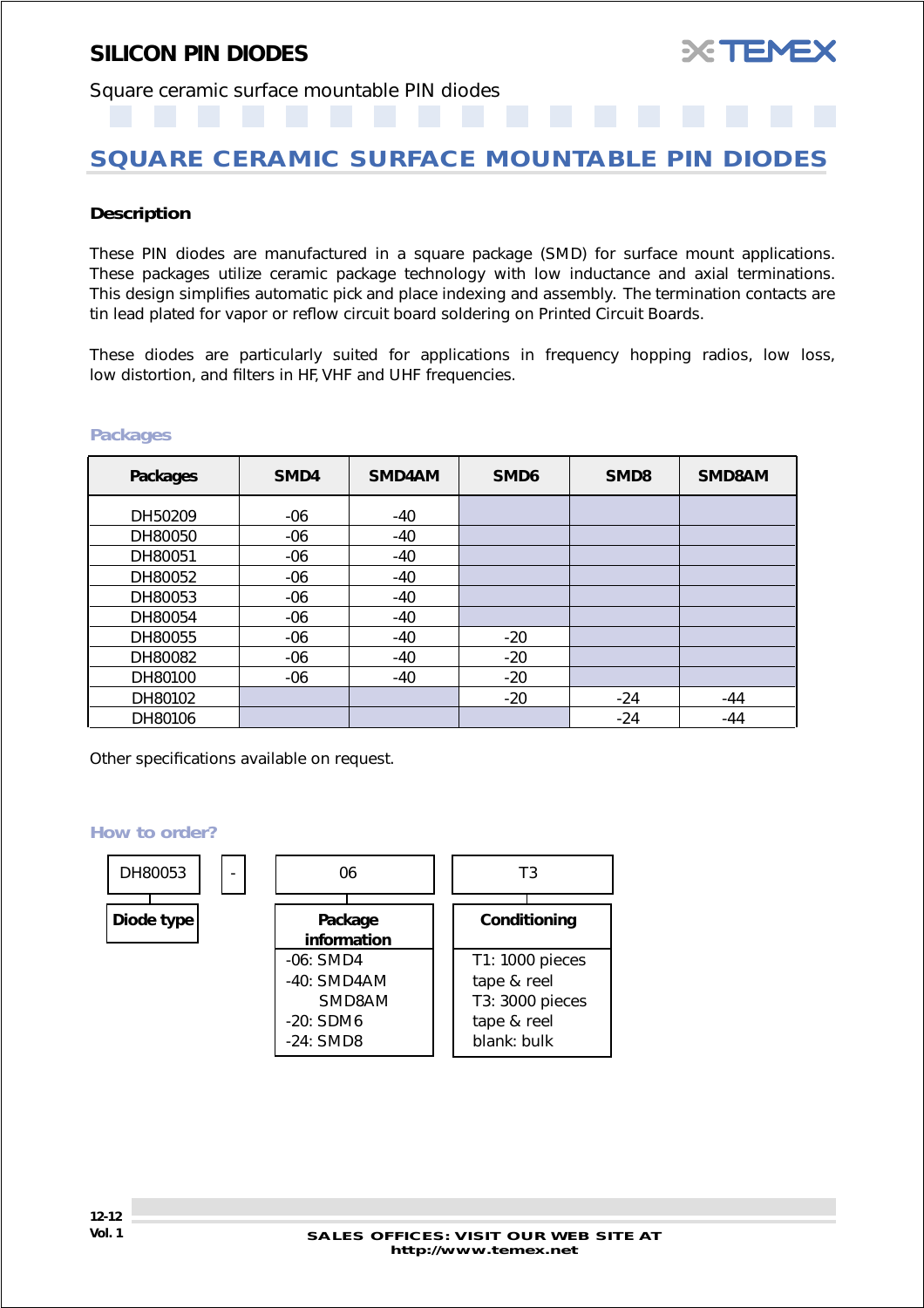

Square ceramic surface mountable PIN diodes

*Electrical characteristics*

*Low voltage PIN diodes*

|             | Breakdown                         | Total         |                              | <b>Forward</b>                      | <b>Minority</b> |
|-------------|-----------------------------------|---------------|------------------------------|-------------------------------------|-----------------|
|             | $\bm{{\mathsf{v}}}_{\textsf{br}}$ | capacitance   |                              | series resistance                   |                 |
|             | (V)                               | $Ct$ ( $pF$ ) |                              | $R_{\mathsf{S} \mathsf{f}}(\Omega)$ | t $I(\mu s)$    |
| Test        |                                   | $Vr = 50V$    |                              | If = $50 \text{ mA}$                | If $= 10$ mA    |
| conditions  | $Ir = 10 \mu A$                   |               | $f = 1$ MHz<br>$f = 120$ MHz |                                     | $Ir = 6 mA$     |
| <b>Type</b> | min.                              | typ.<br>max.  |                              | max.                                | min.            |
| DH50209     | 200                               | 1.00          | 1.20                         | 0.25                                | 2.00            |

#### *Medium voltage PIN diodes*

|             | Applicable<br>voltage V<br>(V) | Breakdown<br><b>Vbr</b><br>(V) |              | <b>Total capacitance</b><br>Ct<br>(pF) |             | <b>Forward series</b><br>resistance Rsf<br>$(\Omega)$ | <b>Minority</b><br>carrier<br><u>τΙ (μs)</u> | dissipation | Max. power<br>$25^\circ$ C |
|-------------|--------------------------------|--------------------------------|--------------|----------------------------------------|-------------|-------------------------------------------------------|----------------------------------------------|-------------|----------------------------|
| <b>Test</b> | $l < 10 \mu A$                 | $Ir = 10 \mu A$                |              | $Vr = 50 V$                            | $I = 100mA$ | $I = 200$ mA                                          | If= $10mA$                                   | Contact     | Free                       |
| conditions  |                                |                                |              | $f = 1$ MHz                            |             | $f = 120MHz$ $f = 120 MHz$                            | $Ir = 6mA$                                   | surface     | air                        |
| <b>Type</b> | max.                           | typ.                           | typ.         | max.                                   |             | max.                                                  | min.                                         | W(1)        | W(2)                       |
| DH80050     | 500                            | 550                            | 0.40         | 0.45                                   | 0.70        | 0.65                                                  | 1.1                                          | 3.0         | 1.2                        |
| DH80051     | 500                            | 550                            | 0.55         | 0.65                                   | 0.60        | 0.55                                                  | 1.5                                          | 3.5         | 1.2                        |
| DH80052     | 500                            | 550                            | 0.85         | 1.05                                   | 0.40        | 0.35                                                  | 2.0                                          | 4.0         | 1.2                        |
| DH80053     | 500                            | 550                            | 1.05<br>1.20 |                                        | 0.35        | 0.30                                                  | 2.5                                          | 4.0         | 1.5                        |
| DH80054     | 500                            | 550                            | 1.25<br>1.35 |                                        | 0.30        | 0.27                                                  | 3.0                                          | 4.5         | 1.5                        |
| DH80055     | 500                            | 550                            | 1.45         | 1.55                                   | 0.28        | 0.25                                                  | 3.5                                          | 4.5         | 1.5                        |

(1) Diode brazed on infinite copper heat sink

(2) Diode brazed on Epoxy circuit (PCB)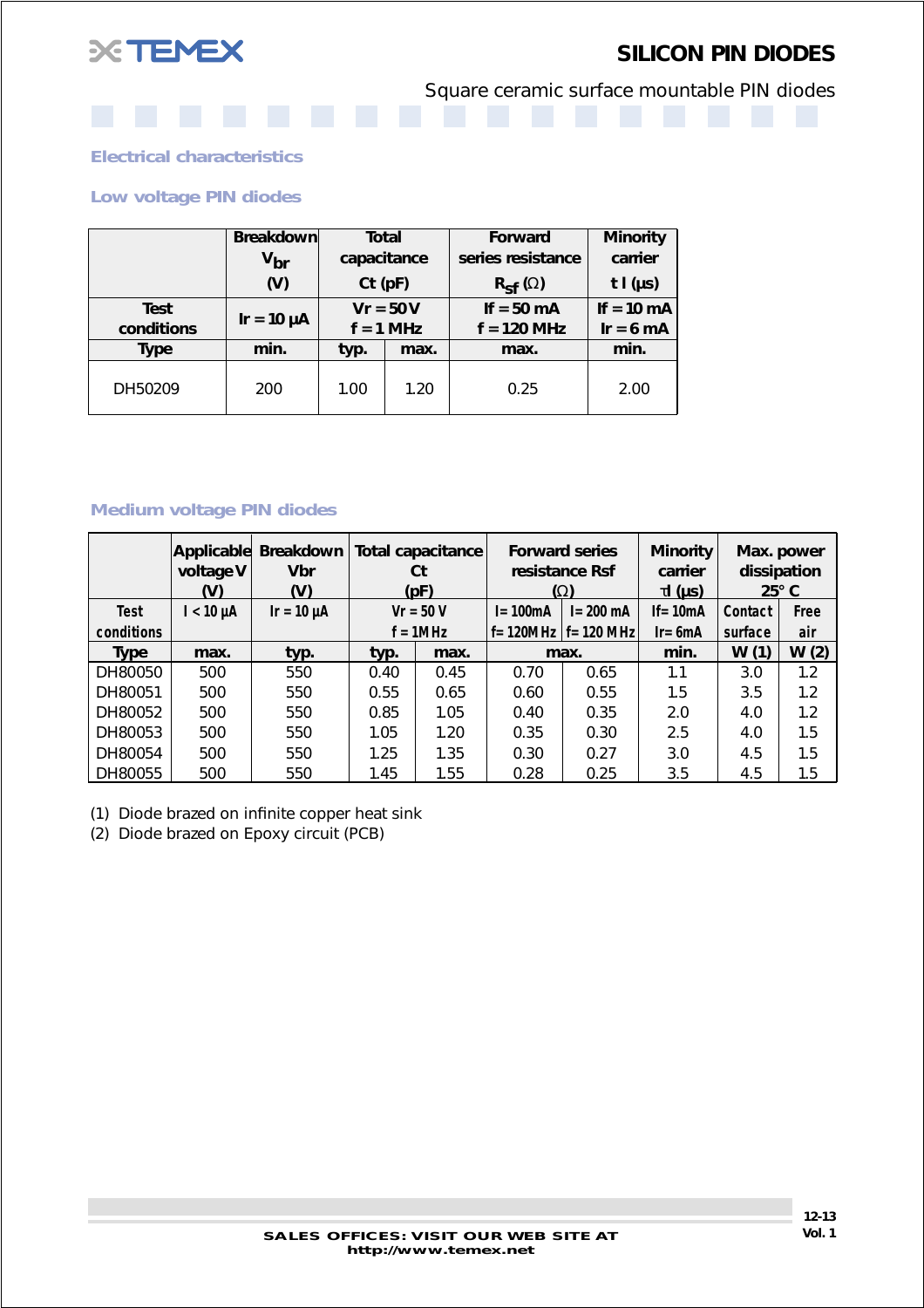

# Square ceramic surface mountable PIN diodes

#### *Medium voltage PIN diodes*

|             | Applicable     | Breakdown       |              | <b>Total capacitance</b>        |            | <b>Forward series</b> | <b>Minority</b> | Max. power   |      |
|-------------|----------------|-----------------|--------------|---------------------------------|------------|-----------------------|-----------------|--------------|------|
|             | voltage V      | <b>Vbr</b>      |              | resistance Rsf<br>Ct<br>carrier |            |                       | dissipation     |              |      |
|             | (V)            | (V)             |              | (pF)                            |            | $(\Omega)$            | $\tau$ I (µs)   | $25^\circ$ C |      |
| <b>Test</b> |                |                 |              | $Vr = 50 V$                     | $I=100mA$  | $I=200$ mA            | $If = 10mA$     | Contact      | Free |
| conditions  | $I < 10 \mu A$ | $Ir = 10 \mu A$ |              | $f = 1MHz$                      | $f=120MHz$ | $f=120$ MHz           | $Ir=6mA$        | surface      | air  |
| Type        | max.           | typ.            | typ.         | max.                            |            | max.                  | min.            | W(1)         | W(2) |
| DH80082     | 800            | 850             | 0.90         | 1.00                            | 0.40       | 0.35                  | 3.00            | TBD          | TBD  |
| DH80100     | 1000           | 1100            | 0.55         | 0.65                            |            | 0.60                  | 3.00            | TBD          | TBD  |
| DH80102     | 1000           | 1100            | 0.85<br>1.00 |                                 | 0.50       | 0.35                  | 4.00            | TBD          | TBD  |
| DH80106     | 1000           | 1100            | 1.25         | 2.00                            | 0.35       | 0.30                  | 7.00            | TBD          | TBD  |

(1) Diode brazed on infinite copper heat sink

(2) Diode brazed on Epoxy circuit (PCB)

#### *Temperature ranges*

| Operating junction $(T_i)$ | $-55^{\circ}$ C to $+150^{\circ}$ C |
|----------------------------|-------------------------------------|
| Storage                    | $-65^{\circ}$ C to $+150^{\circ}$ C |

#### *Series Resistance vs. Forward Current*



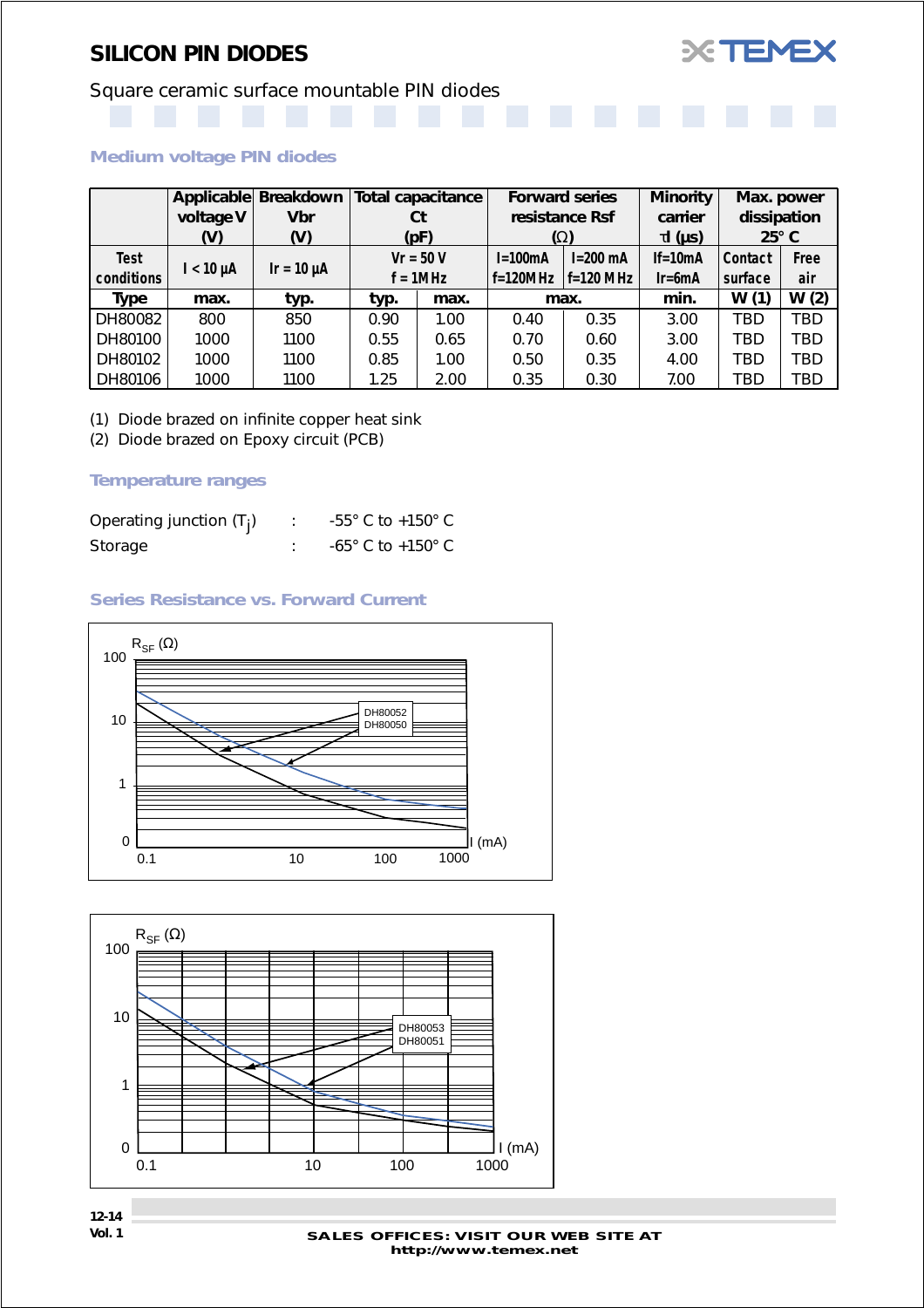<span id="page-14-0"></span>

Non magnetic square ceramic package 500 volts PIN diodes

## **NON MAGNETIC SQUARE CERAMIC PACKAGE 500 VOLTS PIN DIODES**

- Non magnetic package
- Low loss, low distortion
- Low inductance
- High reliability
- Hermetically sealed package
- Glass passivated PIN diode chip
- Non rolling MELF design
- Pick and place compatibility

#### *Features Description*

TEMEX is manufacturing a non magnetic square PIN diode for surface mount applications. The properties of non magnetism prevent interference in the magnetic field of the imaging system. The chip inside is passivated to ensure high reliability and very low leakage. These diodes ensure high power switching at frequencies from 1 MHz to several GHz. This package utilizes ceramic package technology with low inductance and axial terminations. The design simplifies automatic pick and place indexing and assembly. The termination contacts are tin plated for vapor or reflow circuit board soldering. The active area is a PIN high power glass passivated chip which can be designed to customer specifications.



#### **Pinning Community Community Principles Contains Containing Outline drawing**

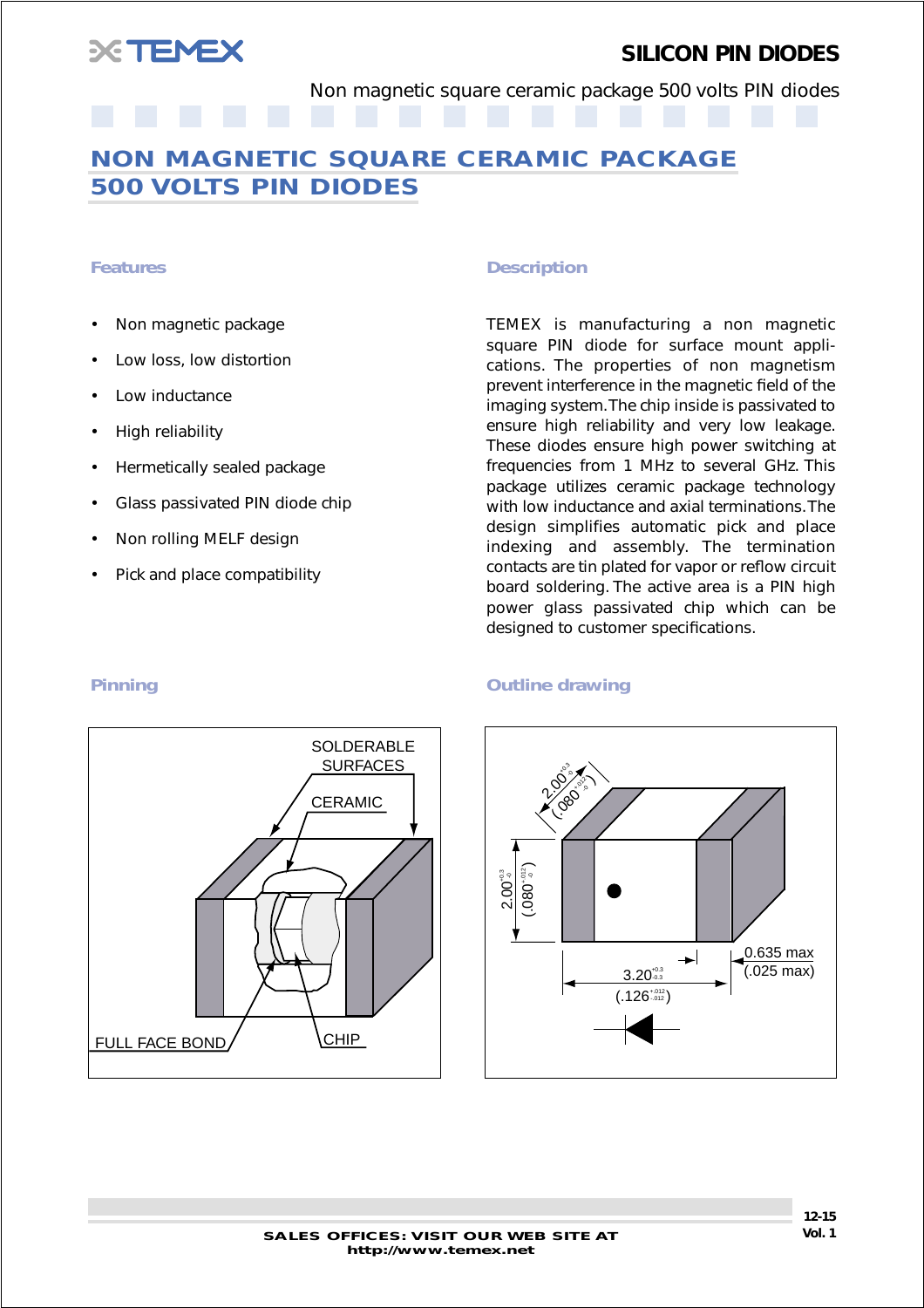

### Non magnetic square ceramic package 500 volts PIN diodes

#### *Applications*

TEMEX non magnetic SQP diodes are particularly suitable for Magnetic Resonance Imaging applications. The maximum operating breakdown voltage is 550 V. Several values of total capacitance are available (beginning at 0.40 pF), together with a low forward series resistance.

These devices are characterized for high power handling, low loss and low distortion (long carrier lifetime design). The electrical properties are ideal for use in RF coils which must produce a homogeneous electromagnetic field in the MRI system for frequencies from a few MHz to over 100 MHz.

#### *Maximum ratings*

| <b>OPERATING</b><br><b>JUNCTION</b> | <b>STORAGE</b>   | <b>SOLDERING</b>     |
|-------------------------------------|------------------|----------------------|
| $-55^{\circ}$ C                     | $-65^\circ$ C    | $230^\circ$ C 5 sec. |
| $+150^{\circ}$ C                    | $+150^{\circ}$ C |                      |

**XTEME** 

#### *Electrical characteristics*

|                                           |                     | STANDARD RATINGS - MAXIMUM LIMITS OF ELECTRICAL PARAMETERS |                    |                                                                                                                                                          |                |               |               |                             |
|-------------------------------------------|---------------------|------------------------------------------------------------|--------------------|----------------------------------------------------------------------------------------------------------------------------------------------------------|----------------|---------------|---------------|-----------------------------|
|                                           |                     |                                                            |                    | <b>PACKAGED DIODES</b>                                                                                                                                   |                |               |               |                             |
| <b>Characteristics</b><br>at $25^\circ$ C | voltage<br>V        | Applicable Breakdown<br>voltage<br>$V_{BR}$                |                    | <b>Minority</b><br><b>Forward series</b><br><b>Total</b><br>carrier<br>capacitance<br>resistance<br>lifetime<br>$R_{SF}$<br>$c_{\tau}$<br>$\tau_{\rm I}$ |                |               |               | <b>Power</b><br>dissipation |
| <b>Test</b>                               |                     |                                                            |                    | $f = 1$ MHz                                                                                                                                              | $f = 120$ MHz  |               | $I_F = 10$ mA | Contact                     |
| conditions                                | $I_{\rm p}$ < 10 µA | $I_r < 10 \mu A$                                           | $V_{\rm R} = 50 V$ |                                                                                                                                                          | $I_F$ as below |               | $I_p = 6$ mA  | surface $(1)$               |
| <b>TYPE</b>                               | $\mathbf v$         | $\mathbf v$                                                | pF                 |                                                                                                                                                          | $\Omega$ max   |               | μs            | W                           |
|                                           | max                 | typ.                                                       | typ.               | max                                                                                                                                                      | $Ir=100mA$     | $I_F = 200mA$ | min.          | max                         |
| DH80050-40                                | 500                 | 550                                                        | 0.40               | 0.45                                                                                                                                                     | 0.70           | 0.65          | 1.1           | 3.0                         |
| DH80051-40                                | 500                 | 550                                                        | 0.55               | 0.65                                                                                                                                                     | 0.60           | 0.55          | 1.5           | 3.5                         |
| DH80052-40                                | 500                 | 550                                                        | 0.85               | 1.05                                                                                                                                                     | 0.40           | 0.35          | 2.0           | 4.0                         |
| DH80053-40                                | 500                 | 550                                                        | 1.05<br>1.20       |                                                                                                                                                          | 0.35           | 0.30          | 2.5           | 4.0                         |
| DH80054-40                                | 500                 | 550                                                        | 1.25               | 1.35                                                                                                                                                     | 0.30           | 0.27          | 3.0           | 4.5                         |
| DH80055-40                                | 500                 | 550                                                        | 1.45               | 1.55                                                                                                                                                     | 0.25           | 0.22          | 3.5           | 4.5                         |

(1) diode brazed on infinite copper heat sink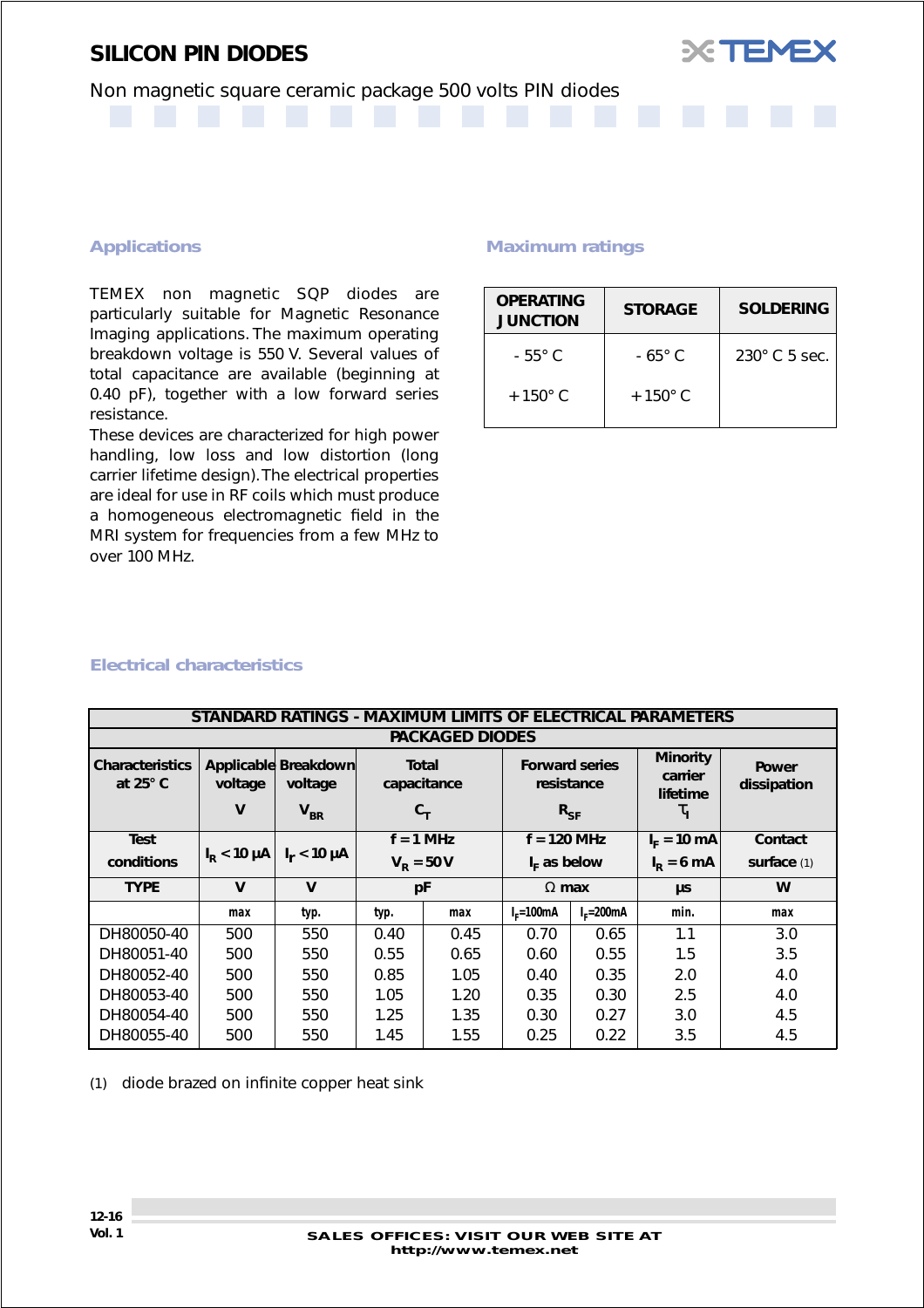<span id="page-16-0"></span>

High voltage PIN diodes

## **HIGH VOLTAGE PIN DIODES**

These devices are most often used to control Radio Frequency (RF) and microwave signals. Typically, high-voltage PIN diodes are found in high power switches and phase shifters.

TEMEX high-voltage PIN diode products are designed for very high reliability, high power handling capabilities, high isolation, and low signal distortion, especially in the HF and VHF bands. High-power multithrow switch modules are available for frequencies in the 1 MHz to 1 GHz range.

All high-voltage PIN diode products can be configured on chips or in various packages: e.g. series, shunt, flat mount, stud mount, surface mount (SMD) and (on request) non-magnetic.

#### *Applications Characteristics*

The controlling element of a PIN diode is its Intrinsic (l) layer. The diode itself is a sandwich, i.e. a high resistivity l layer between highly doped layers of P and N materials. With negative bias on the l layer, the PIN diode exhibits very high parallel resistance, e.g. acting as a switch in the OFF position. A positive bias causes the diode to conduct, with very low series resistance. Certain applications impose specific objectives on diode construction (e.g. in the HF and VHF band, low signal distortion can be achieved with high Minority Carrier Lifetime τl).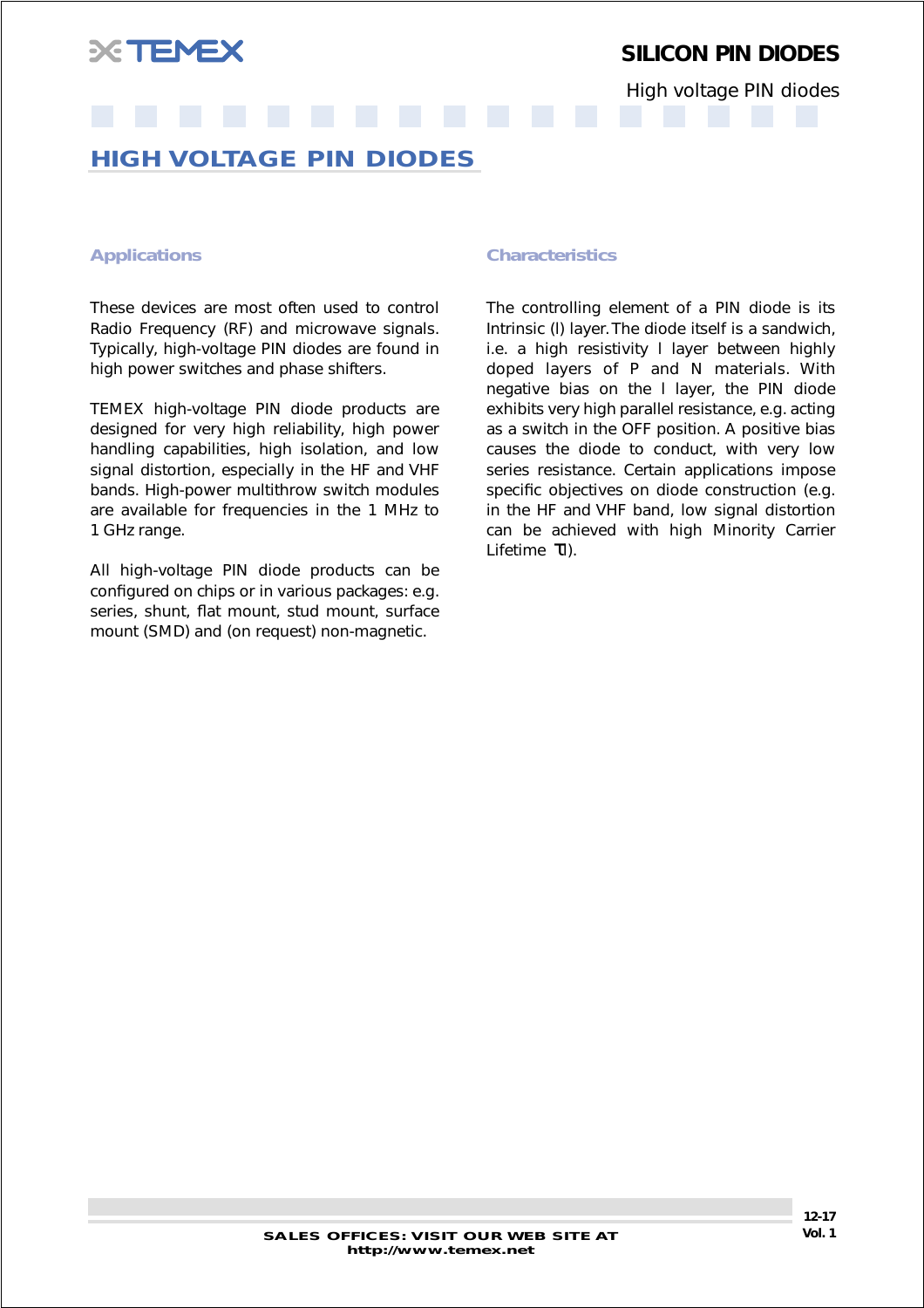

<span id="page-17-0"></span>High voltage PIN diodes

## **SILICON PIN DIODES FOR SWITCHING & PHASE SHIFTING APPLICATIONS (MEDIUM & HIGH POWER)**

#### *Description*

This series of high power, high voltage PIN diodes incorporates ceramic-glass passivated mesa technology. A broad range of products is available, in terms of breakdown voltages, junction capacitances and series resistances, to suit a large variety of applications, from 1 MHz to several GHz. These diodes are available in non-magnetic packages.

#### *Electrical characteristics*

|                                   |                    | <b>CHIP DIODES</b> |                                       |                                                     | <b>CHIP AND PACKAGED DIODES</b> |                                             |                        |                                                 |                                                              |  |  |
|-----------------------------------|--------------------|--------------------|---------------------------------------|-----------------------------------------------------|---------------------------------|---------------------------------------------|------------------------|-------------------------------------------------|--------------------------------------------------------------|--|--|
| <b>Characteristics</b><br>at 25°C | Chip<br>dimensions |                    | <b>Applicable</b><br>voltage<br>$V_R$ | <b>Break-</b><br>down<br>$\mathsf{V}_{\mathsf{BR}}$ |                                 | <b>Junction</b><br>capacitance<br>$C_i$ (1) |                        | <b>Forward series</b><br>resistance<br>$R_{SF}$ | <b>Minority</b><br>carrier<br>lifetime<br>$\tau_{\parallel}$ |  |  |
| <b>Test conditions</b>            | N/A                |                    | $I < 10\mu A$   $I < 10\mu A$         |                                                     |                                 | $V_R = 50 V$                                |                        | $f = 120$ MHz                                   | $I_F = 10 \text{ mA}$                                        |  |  |
|                                   |                    |                    |                                       |                                                     | $f = 1$ MHz                     |                                             | $I_F$ as shown         | $I_R = 6mA$                                     |                                                              |  |  |
| <b>TYPE</b>                       | mm typ.            |                    | $\mathsf{V}$                          | V                                                   |                                 | рF                                          |                        | $\Omega$ MAX                                    | $\mu s$                                                      |  |  |
| PIN                               | Gold dia per side  |                    | min.                                  | typ.                                                | typ.                            | max                                         | $I_r = 100 \text{ mA}$ | $I_{F} = 200$ mA                                | min.                                                         |  |  |
| EH80050                           | 0.13               | 0.6                | 500                                   | 550                                                 | 0.15                            | 0.20                                        | 0.70                   | 0.65                                            | 1.1                                                          |  |  |
| EH80051                           | 0.15               | 0.6                | 500                                   | 550                                                 | 0.30                            | 0.40                                        | 0.60                   | 0.55                                            | $1.5\,$                                                      |  |  |
| EH80052                           | 0.25               | $0.8\,$            | 500                                   | 550                                                 | 0.60                            | 0.70                                        | 0.40                   | 0.30                                            | 2.0                                                          |  |  |
| EH80053                           | 0.27               | $0.8\,$            | 500                                   | 550                                                 | 0.80                            | 0.90                                        | 0.30                   | 0.25                                            | 2.5                                                          |  |  |
| EH80055                           | 0.34               | 0.9                | 500                                   | 550                                                 | 1.2                             | 1.3                                         | 0.25                   | 0.22                                            | 3.0                                                          |  |  |
| EH80080                           | 0.13               | 0.8                | 800                                   | 850                                                 | 0.15                            | 0.35                                        | 0.80                   | 0.70                                            | 2.0                                                          |  |  |
| EH80083                           | 0.27               | 0.9                | 800                                   | 850                                                 | 0.80                            | 0.90                                        | 0.40                   | 0.30                                            | $3.0\,$                                                      |  |  |
| EH80086                           | 0.55               | 1.4                | 800                                   | 850                                                 | 1.4                             | 1.7                                         | 0.35                   | 0.28                                            | $5.0\,$                                                      |  |  |
| EH80100                           | 0.23               | 0.9                | 1000                                  | 1100                                                | 0.30                            | 0.40                                        | 0.70                   | 0.60                                            | 3.0                                                          |  |  |
| EH80102                           | 0.30               | 0.9                | 1000                                  | 1100                                                | 0.60                            | 0.75                                        | 0.40                   | 0.35                                            | 4.0                                                          |  |  |
| EH80106                           | 0.55               | 1.4                | 1000                                  | 1100                                                | 1.40                            | 1.70                                        | 0.35                   | 0.30                                            | 7.0                                                          |  |  |
|                                   |                    |                    |                                       |                                                     |                                 | $V_R = 100V$<br>$I_F = 200 \text{ mA}$      |                        | $I_F = 300$ mA                                  |                                                              |  |  |
| EH80120                           | 0.25               | 0.9                | 1200                                  | 1300                                                | 0.30                            | 0.40                                        | 0.60                   | 0.55                                            | 6.0                                                          |  |  |
| EH80124                           | 0.65               | 1.5 H(2)           | 1200                                  | 1300                                                | 1.00                            | 1.20                                        | 0.45                   | 0.35                                            | 10.0                                                         |  |  |
| EH80126                           | 0.75               | 1.7 H(2)           | 1200                                  | 1300                                                | 1.40                            | 1.70                                        | 0.40                   | 0.30                                            | 12.0                                                         |  |  |
| EH80129                           | 1.25               | 2.2                | 1200                                  | 1300                                                | 2.00                            | 2.30                                        | 0.30                   | 0.25                                            | 15.0                                                         |  |  |
| EH80154                           | 0.65               | 1.5                | 1500                                  | 1600                                                | 1.00                            | 1.20                                        | 0.45                   | 0.35                                            | 10.0                                                         |  |  |
| EH80159                           | 1.25               | 2.2                | 1500                                  | 1600                                                | 2.00                            | 2.30                                        | 0.30                   | 0.25                                            | 15.0                                                         |  |  |
|                                   |                    |                    |                                       |                                                     | $V_R = 200V$                    |                                             | $I_F = 200 \text{ mA}$ | $I_F = 300 \text{ mA}$                          |                                                              |  |  |
| EH80182                           | 0.75               | 1.5                | 1800                                  | 1900                                                | 0.60                            | 0.80                                        | 0.60                   | 0.50                                            | 12.0                                                         |  |  |
| EH80189                           | 1.4                | 2.6 H(2)           | 1800                                  | 1900                                                | 2.00                            | 2.40                                        | 0.35                   | 0.30                                            | 18.0                                                         |  |  |
| EH80204                           | 0.85               | 1.7                | 2000                                  | 2100                                                | 1.00                            | 1.30                                        | 0.50                   | 0.40                                            | 14.0                                                         |  |  |
| EH80209                           | 1.4                | 2.6 H(2)           | 2000                                  | 2100                                                | 2.00                            | 2.40                                        | 0.35                   | 0.30                                            | 18.0                                                         |  |  |
| EH80210                           | 1.5                | 3 H(2)             | 2000                                  | 2100                                                | 3.00                            | 3.40                                        | 0.20                   | 0.15                                            | 25.0                                                         |  |  |

(1) Other capacitance values available on request

(2) Hexagonal chips (between opposite flats)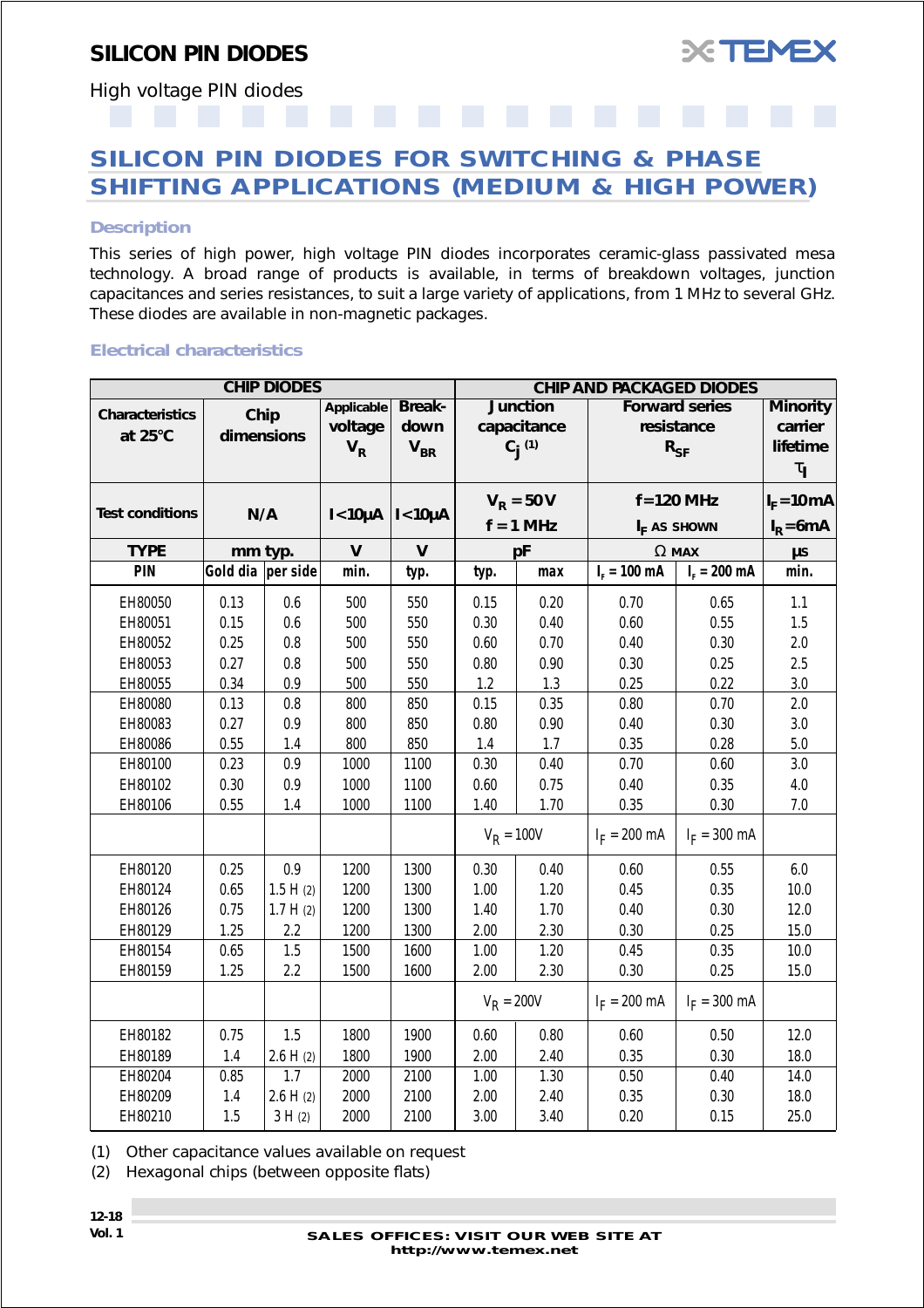

High voltage PIN diodes

|             |              |                      | <b>PACKAGED DIODES</b> |                                                                  |                                        |                                                                                                 |
|-------------|--------------|----------------------|------------------------|------------------------------------------------------------------|----------------------------------------|-------------------------------------------------------------------------------------------------|
| <b>Type</b> |              | Standard case (3)    |                        | <b>Thermal</b><br>resistance<br>$R_{TH}$ (4)<br>$P_{DISS} = 1 W$ |                                        | <b>Typical operating</b><br>conditions<br>VSWR < 1.5<br>$Z_0 = 50 \Omega$<br>Chip configuration |
|             |              |                      |                        | °C/W                                                             | Frequency                              | <b>Power</b>                                                                                    |
| <b>PIN</b>  | Shunt        | <b>Isolated stud</b> | <b>Flat mounted</b>    | max                                                              | <b>MHz</b>                             | W                                                                                               |
| DH80050     | F 27d        | BH301                | <b>BH202</b>           | 20.0                                                             | 20000<br>50<br>$\Box$                  | 50                                                                                              |
| DH80051     | F 27d        | BH301                | <b>BH202</b>           | 18.0                                                             | 30<br>15000<br>$\Box$                  | 80                                                                                              |
| DH80052     | F 27d        | BH301                | <b>BH202</b>           | 15.0                                                             | 20<br>10000<br>$\Box$                  | 100                                                                                             |
| DH80053     | F 27d        | BH301                | <b>BH202</b>           | 12.0                                                             | 20<br>3000<br>L.                       | 100                                                                                             |
| DH80055     | F 27d        | <b>BH301</b>         | <b>BH202</b>           | 10.0                                                             | 1000<br>10<br>$\mathbb{L}$             | 250                                                                                             |
| DH80080     | F 27d        | BH301                | <b>BH202</b>           | 18.0                                                             | 50<br>20000<br>$\mathbb{L}$            | 60                                                                                              |
| DH80083     | F 27d        | BH301                | <b>BH202</b>           | 12.0                                                             | 20<br>10000<br>$\Box$                  | 80                                                                                              |
| DH80086     | <b>BH35</b>  | <b>BH301</b>         | <b>BH202</b>           | 8.0                                                              | 500<br>10<br>$\mathbb{L}$              | 200                                                                                             |
| DH80100     | F 27d        | BH301                | <b>BH202</b>           | 15.0                                                             | 20<br>10000<br>L,                      | 80                                                                                              |
| DH80102     | F 27d        | BH301                | <b>BH202</b>           | 12.0                                                             | 20<br>3000<br>$\overline{a}$           | 100                                                                                             |
| DH80106     | <b>BH35</b>  | <b>BH300</b>         | <b>BH202</b>           | 5.5                                                              | 10<br>500<br>$\bar{\phantom{a}}$       | 500                                                                                             |
|             |              |                      |                        |                                                                  |                                        |                                                                                                 |
| DH80120     | F 27d        | BH301                | <b>BH202</b>           | 15.0                                                             | 10<br>8000<br>$\mathbb{L}$             | 100                                                                                             |
| DH80124     | <b>BH35</b>  | <b>BH300</b>         | <b>BH200</b>           | 8.0                                                              | 10<br>2000<br>$\overline{a}$           | 250                                                                                             |
| DH80126     | <b>BH35</b>  | <b>BH300</b>         | <b>BH200</b>           | 6.0                                                              | 10<br>500<br>$\overline{\phantom{a}}$  | 500                                                                                             |
| DH80129     | <b>BH141</b> | <b>BH300</b>         | <b>BH200</b>           | 4.5                                                              | 5<br>200                               | 1000                                                                                            |
| DH80154     | <b>BH141</b> | <b>BH300</b>         | <b>BH200</b>           | 8.0                                                              | 10<br>2000<br>$\overline{a}$           | 250                                                                                             |
| DH80159     | <b>BH141</b> | <b>BH300</b>         | <b>BH200</b>           | 4.5                                                              | 5<br>200<br>$\frac{1}{2}$              | 1000                                                                                            |
|             |              |                      |                        |                                                                  |                                        |                                                                                                 |
| DH80182     | <b>BH35</b>  | <b>BH300</b>         | <b>BH200</b>           | 10                                                               | 10<br>50<br>$\overline{a}$             |                                                                                                 |
| DH80189     | <b>BH141</b> | <b>BH300</b>         | <b>BH200</b>           | 4.5                                                              | 15<br>200<br>$\overline{\phantom{a}}$  | 1000                                                                                            |
| DH80204     | <b>BH141</b> | <b>BH300</b>         | <b>BH200</b>           | 8.0                                                              | 10<br>1000<br>$\overline{\phantom{a}}$ | 250                                                                                             |
| DH80209     | <b>BH141</b> | <b>BH300</b>         | <b>BH200</b>           | 4.5                                                              | 1.5<br>200<br>$\overline{\phantom{0}}$ | 1000                                                                                            |
| DH80210     | <b>BH141</b> | <b>BH300</b>         | <b>BH200</b>           | 2.5                                                              | 1.5<br>50<br>$\frac{1}{2}$             | 1000                                                                                            |

(3)Custom cases available on request (4)  $R_{TH}$  is measured in a standard shunt case, grounded on an infinite heatsink

**Temperature ranges:** Operating junction (T<sub>j</sub>): -55° C to +175° C Storage: -65° C to +200° C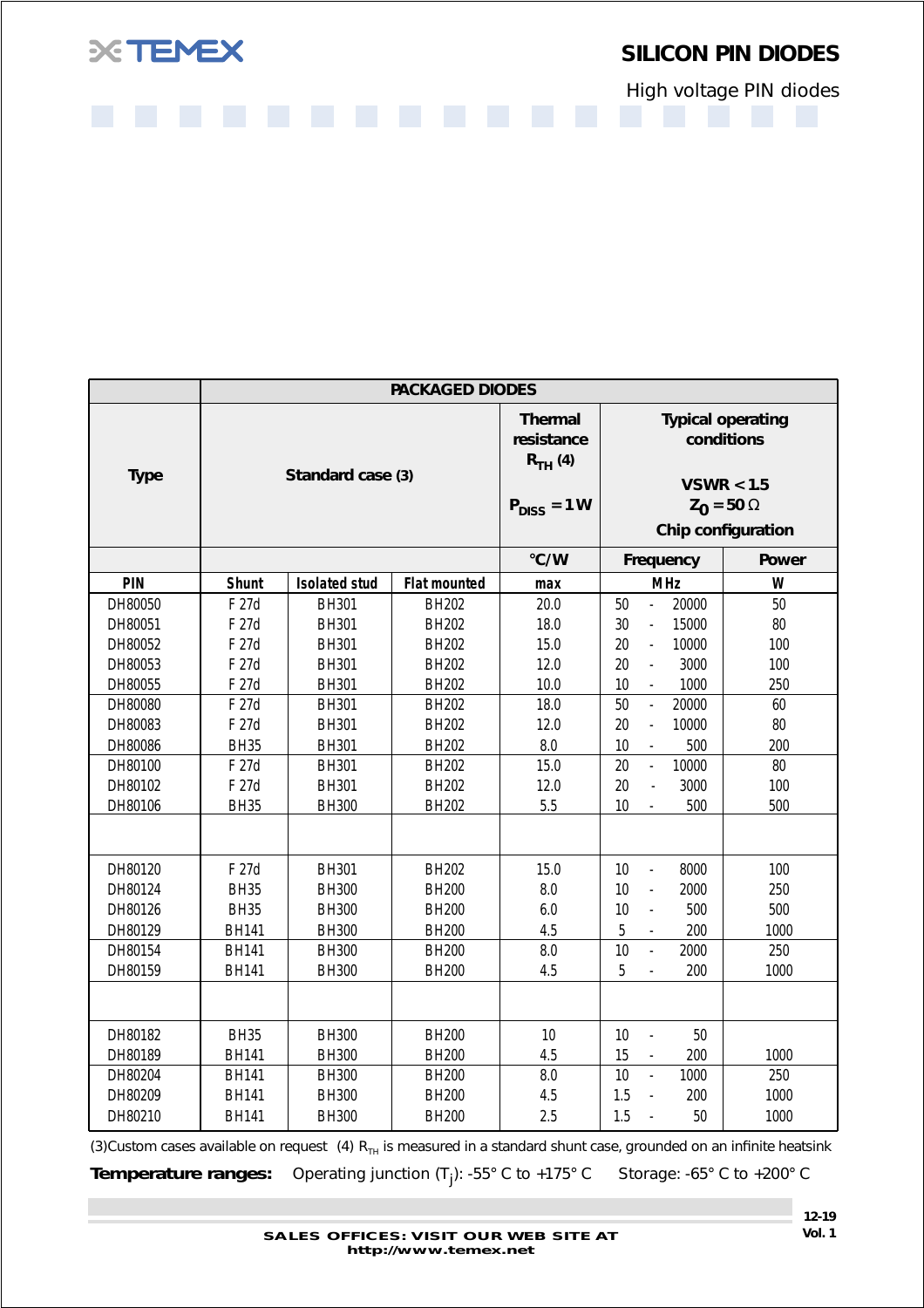

<span id="page-19-0"></span>High voltage PIN diodes

## **TWO & THREE PORT RF PIN SWITCH MODULES**

### *Description*

This series of SP2T and SP3T RF switches uses high voltage PIN diodes, from the EH80000 family, to achieve very low loss and distortion.

Theses switches can be used from 1.5 to 1000 MHz, and can handle power levels up to 1000 W.

## *Electrical characteristics*

|             | <b>Characteristics</b><br>at 25°C |                              | Frequency<br>range | <b>Loss</b><br>L         | <b>Isolation</b><br>I | Input power<br>$P_{in}$ | <b>Suggested bias</b><br>conditions |                |
|-------------|-----------------------------------|------------------------------|--------------------|--------------------------|-----------------------|-------------------------|-------------------------------------|----------------|
|             | <b>Test conditions</b>            |                              | N/A                | f(MHz)<br>$I_f$ (mA)     | f(MHz)<br>$V_r(V)$    | <b>CW</b>               | Forward                             | <b>Reverse</b> |
| <b>Type</b> | Case                              | <b>Switch</b><br><b>Type</b> | <b>MHz</b>         | dB                       | dB                    | W                       | mA                                  | $\mathbf v$    |
| (1)         |                                   | (2)                          | typ.               | max                      | min.                  | max                     | typ.                                | typ.           |
|             |                                   |                              |                    | <b>200 MHz</b><br>100 mA | <b>100 MHz</b><br>0V  |                         |                                     |                |
| SH90101     | <b>TO39</b>                       | SP <sub>2</sub> T            | $10 - 600$         | 0.35                     | 35                    | 10                      | 100                                 | 50             |
| SH91101     | <b>TO39</b>                       | SP <sub>2</sub> T            | $10 - 600$         | 0.35                     | 35                    | 10                      | 100                                 | 50             |
|             |                                   |                              |                    | <b>400 MHz</b>           | <b>200 MHz</b>        |                         |                                     |                |
|             |                                   |                              |                    | 100 mA                   | 0V                    |                         |                                     |                |
| SH90103     | <b>BH203</b>                      | SP <sub>2</sub> T            | $20 - 1000$        | 0.35                     | 25                    | 100                     | 200                                 | 150            |
| SH91103     | <b>BH203</b>                      | SP <sub>2</sub> T            | $20 - 1000$        | 0.35                     | 25                    | 100                     | 200                                 | 150            |
| SH92103     | <b>BH204</b>                      | SP3T                         | $20 - 1000$        | 0.35                     | 25                    | 100                     | 200                                 | 150            |
| SH93103     | <b>BH204</b>                      | SP3T                         | $20 - 1000$        | 0.35                     | 25                    | 100                     | 200                                 | 150            |
|             |                                   |                              |                    | <b>100 MHz</b>           | <b>200 MHz</b>        |                         |                                     |                |
|             |                                   |                              |                    | 200 mA                   | 100V                  |                         |                                     |                |
| SH91107     | <b>BH403a</b>                     | SP <sub>2</sub> T            | $20 - 500$         | 0.20                     | 33                    | 1000                    | 400                                 | 600            |
|             |                                   |                              |                    | 10 MHz                   | 10 MHz                |                         |                                     |                |
|             |                                   |                              |                    | 200 mA                   | 200V                  |                         |                                     |                |
| SH90207     | <b>BH405</b>                      | SP <sub>2</sub> T            | $1.5 - 50$         | 0.15                     | 37                    | 1000                    | 1000                                | 700            |
| SH91207     | <b>BH405</b>                      | SP <sub>2</sub> T            | $1.5 - 50$         | 0.15                     | 37                    | 1000                    | 1000                                | 700            |

Series 91 and 93 : common cathode

(1) Series 90 and 92 : common anode (2) Custom configurations available on request

*Temperature ranges:*

| Operating junction $(T_i)$ : - 55° C to + 150° C |                                     |
|--------------------------------------------------|-------------------------------------|
| Storage                                          | $-65^{\circ}$ C to $+175^{\circ}$ C |

**12-20**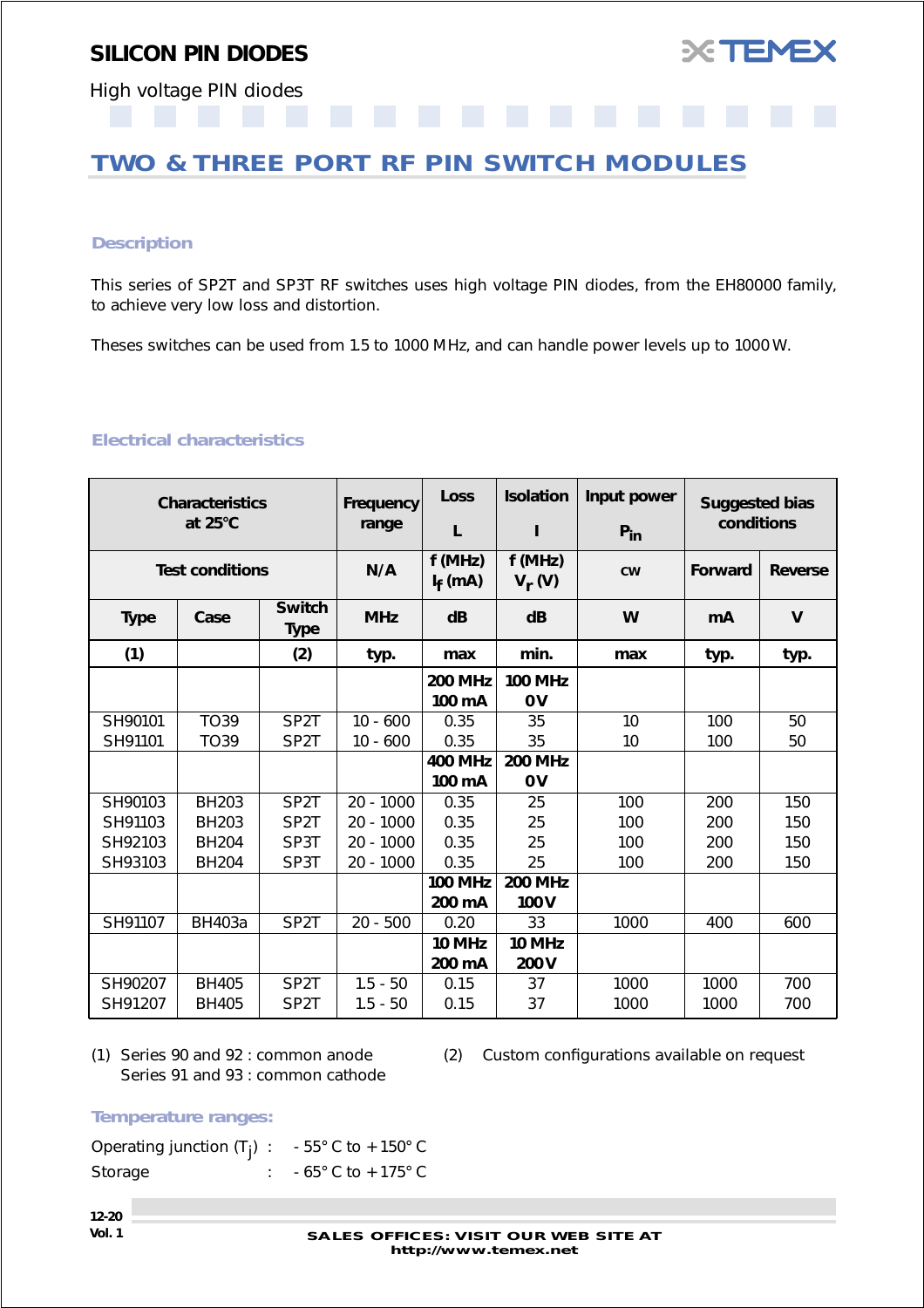

High voltage PIN diodes



common cathode

#### *Internal wiring diagrams Typical performances*

common anode

**INSERTION LOSS AND ISOLATION VERSUS FREQUENCY**





 $SH90101$  SH90101

BOTTOM VIEW







Insertion

 $\mathbb N$ l III ┯┯┯╫

Isolation  $(dB)$ 

**Isolation** 

0.1 0.2 0.3 0.4  $0.5$ 0.6 0.7 0.8 Insertion loss (dB)



**SALES OFFICES: VISIT OUR WEB SITE AT Vol. 1 http://www.temex.net**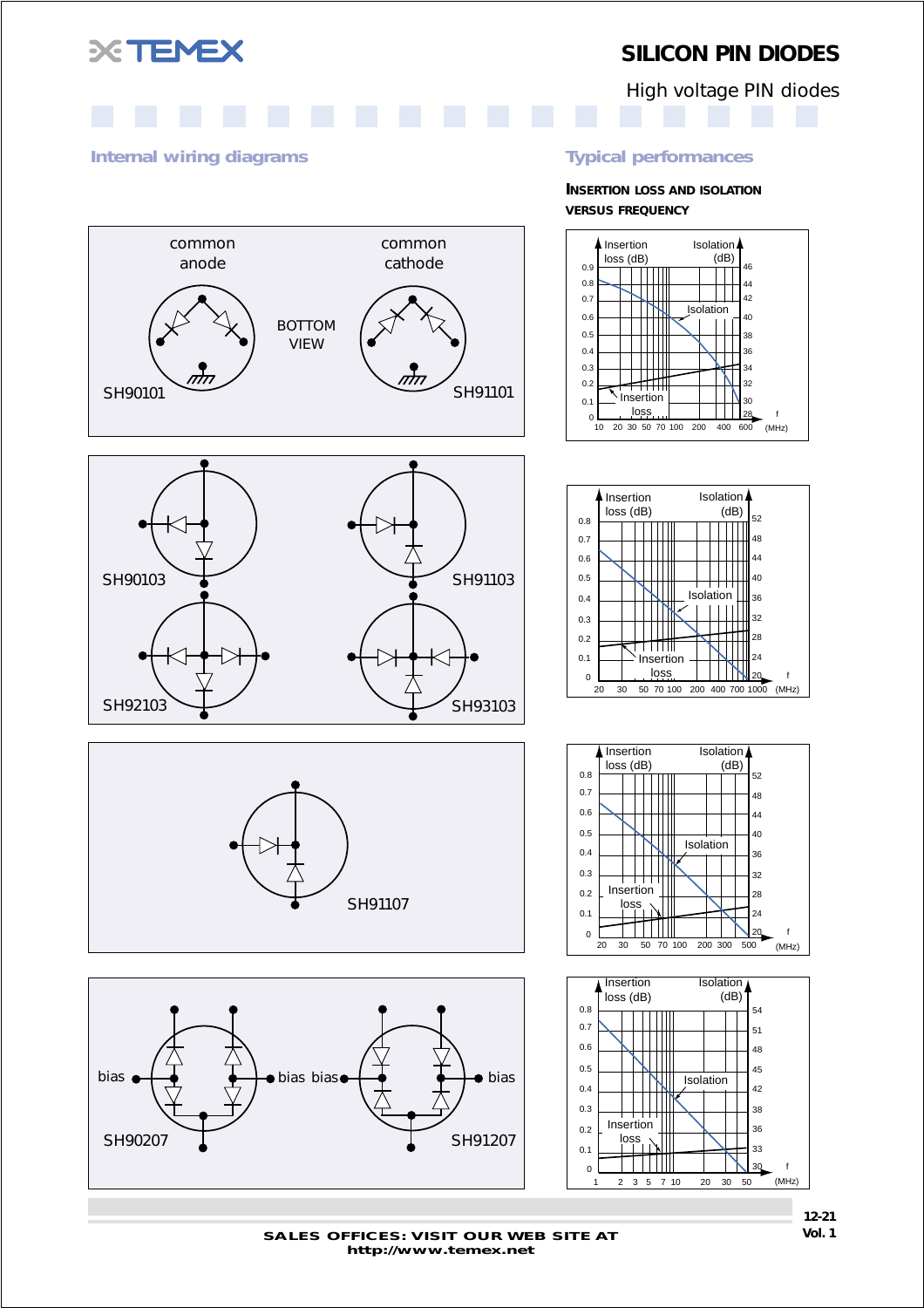

<span id="page-21-0"></span>Microwave applications

## **MICROWAVE APPLICATIONS**

*Low and medium voltage PIN diode applications*

The most common uses of these devices are: fast switching, attenuation and limiting. They operate at frequencies from a few MHz to 100 GHz.

In switching applications, e.g. timing digital bit streams, these PIN diodes support signal power levels below 30 W, up to 100 GHz. Thin I layers, from 1 to 50 µm, and passivated mesa technology in chip configurations, yield very low junction capacitance (C<sub>j</sub>), i.e. below 0.025 pF.

As attenuators, e.g. in Automatic Gain Control (AGC) circuits, these PIN diodes are manufactured with a proprietary technology. This technology optimizes the relationship between  $C_i$  and  $R_{SF}$  (Forward Series Resistance), offering a high Minority Carrier Lifetime  $\tau_{I}$ , which minimizes signal distortion.

In limiting applications, e.g. passive protection for receivers, these PIN diodes operate as power dependent variable resistors.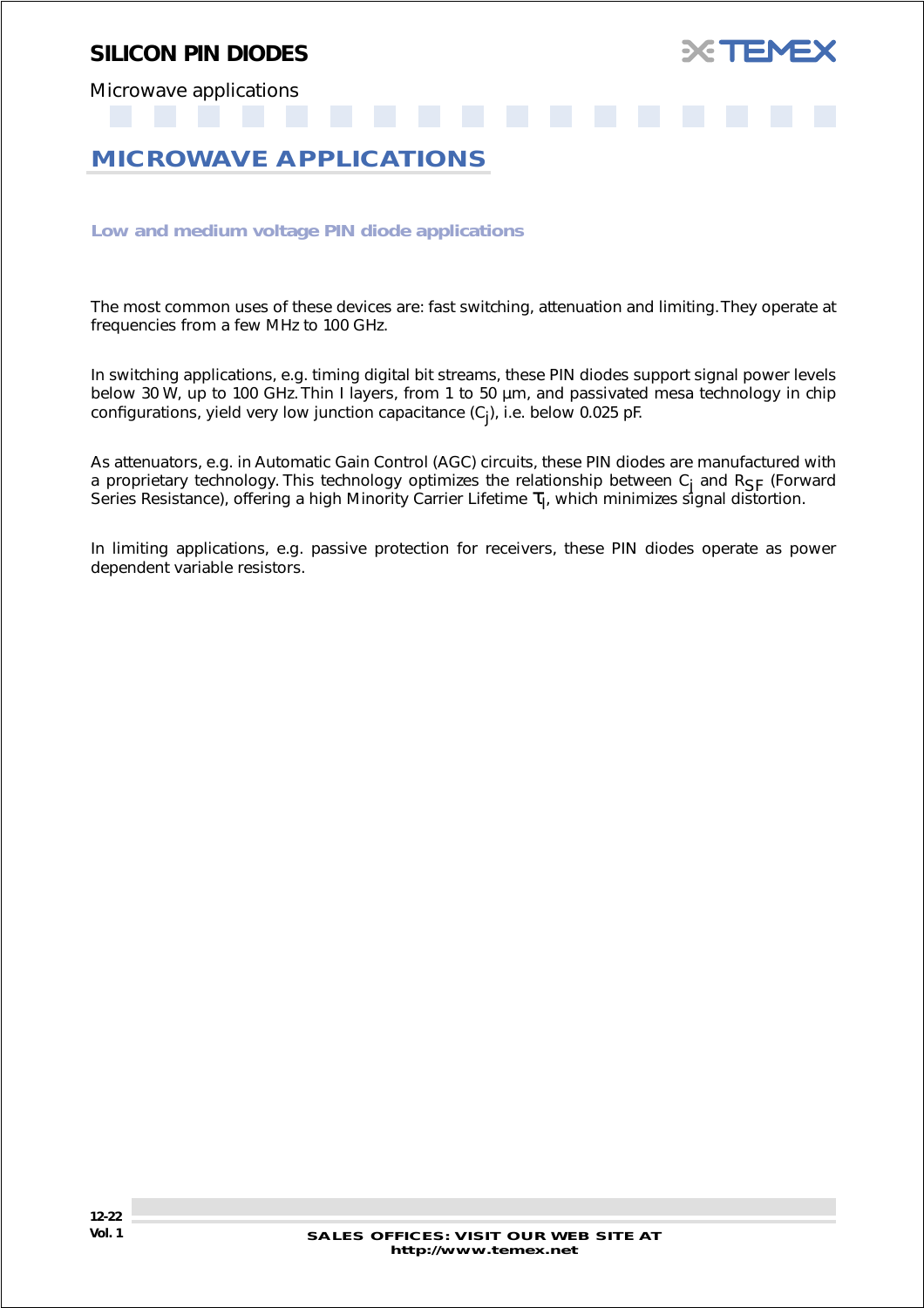<span id="page-22-0"></span>

Microwave applications

**ULTRAFAST SWITCHING SILICON PIN DIODES**

#### *Description*

For ultrafast switching, these passivated mesa diodes have a thin I layer (< 10 µm).

#### *Electrical characteristics*

| <b>CHIP DIODES</b>         |      |                           | <b>CHIP AND PACKAGED DIODES</b><br><b>PACKAGED DIODES</b> |      |                                                                   |                                        |                              |             |                             |                             |                       |
|----------------------------|------|---------------------------|-----------------------------------------------------------|------|-------------------------------------------------------------------|----------------------------------------|------------------------------|-------------|-----------------------------|-----------------------------|-----------------------|
| Characteristics<br>at 25°C | dia  | Gold Breakdown<br>voltage | Junction<br>capacitance                                   |      | <b>Series</b><br>resistance                                       | <b>Minority</b><br>carrier<br>lifetime | Reverse<br>switching<br>time |             |                             |                             | Thermal<br>resistance |
|                            | Ø    | $V_{BR}$                  | $c_j$                                                     |      | $R_{SF}$                                                          | $\tau_{\rm I}$                         | $T_{CR}$                     |             |                             |                             | $R_{th}$              |
| <b>Test</b>                |      |                           | $V_R = 6 V$                                               |      | $I_F = 10 \text{ mA}$ $I_F = 10 \text{ MA}$ $I_F = 20 \text{ mA}$ |                                        |                              |             |                             |                             | Pdiss                 |
| conditions                 |      | $I_R = 10 \mu A$          | $f = 1$ MHz                                               |      | $f = 120 \text{ MHz}   I_R = 6 \text{ mA}$                        |                                        | $V_R = 10 V$                 |             |                             |                             | 1W                    |
|                            |      |                           |                                                           |      |                                                                   |                                        | $50\ \Omega$                 |             |                             |                             | F 27 d                |
| <b>Type</b>                | μm   | $\mathsf{V}$              | pF                                                        |      | $\Omega$                                                          | <b>ns</b>                              | ns                           | <b>Type</b> |                             | Standard cases (1)          | $\degree$ C/W         |
| Case<br>C2a(1)             | typ. | min.                      | typ.                                                      | max  | max                                                               | typ.                                   | typ.                         |             | $C_h =$<br>$0.18$ pF<br>(2) | $C_b =$<br>$0.12$ pF<br>(2) | max                   |
| EH50033                    | 25   | 30                        | 0.08                                                      | 0.12 | 1.8                                                               | 20                                     | 2.0                          | DH50033     | F <sub>27</sub> d           | M208                        | 80                    |
| EH50034                    | 30   | 30                        | 0.12                                                      | 0.17 | 1.5                                                               | 20                                     | 2.0                          | DH50034     | F <sub>27</sub> d           | M208                        | 80                    |
| EH50035                    | 35   | 30                        | 0.17                                                      | 0.23 | $1.0\,$                                                           | 25                                     | 2.5                          | DH50035     | F <sub>27</sub> d           | M208                        | $70\,$                |
| EH50036                    | 55   | 30                        | 0.23                                                      | 0.40 | 0.9                                                               | 30                                     | 3.0                          | DH50036     | F <sub>27</sub> d           | M208                        | 60                    |
| EH50037                    | 65   | 30                        | 0.40                                                      | 0.60 | 0.7                                                               | 40                                     | 4.0                          | DH50037     | F <sub>27</sub> d           | M208                        | 50                    |
| EH50052                    | 30   | 50                        | 0.06                                                      | 0.08 | 1.6                                                               | 30                                     | 3.0                          | DH50052     | F <sub>27</sub> d           | M208                        | 80                    |
| EH50053                    | 35   | 50                        | 0.08                                                      | 0.12 | 1.4                                                               | $30\,$                                 | 3.0                          | DH50053     | F <sub>27</sub> d           | M208                        | 70                    |
| EH50054                    | 40   | 50                        | 0.12                                                      | 0.17 | 1.1                                                               | 35                                     | 4.0                          | DH50054     | F <sub>27</sub> d           | M208                        | 60                    |
| EH50055                    | 50   | 50                        | 0.17                                                      | 0.23 | 1.0                                                               | 40                                     | 4.0                          | DH50055     | F <sub>27</sub> d           | M208                        | 50                    |
| EH50056                    | 65   | 50                        | 0.23                                                      | 0.40 | 0.9                                                               | 50                                     | 5.0                          | DH50056     | F <sub>27</sub> d           | M208                        | 45                    |
| EH50057                    | 80   | 50                        | 0.40                                                      | 0.60 | 0.7                                                               | 60                                     | $6.0\,$                      | DH50057     | F <sub>27</sub> d           | M208                        | 45                    |
| EH50071                    | 35   | 70                        | 0.04                                                      | 0.06 | 2.0                                                               | 50                                     | 5.0                          | DH50071     | F <sub>27</sub> d           | M208                        | 70                    |
| EH50072                    | 40   | 70                        | 0.06                                                      | 0.08 | 1.7                                                               | 50                                     | 5.0                          | DH50072     | F <sub>27</sub> d           | M208                        | $70\,$                |
| EH50073                    | 45   | 70                        | 0.08                                                      | 0.12 | 1.6                                                               | 60                                     | $6.0\,$                      | DH50073     | F <sub>27</sub> d           | M208                        | 60                    |
| EH50074                    | 50   | 70                        | 0.12                                                      | 0.17 | 1.4                                                               | 60                                     | $6.0\,$                      | DH50074     | F <sub>27</sub> d           | M208                        | 50                    |
| EH50075                    | 60   | 70                        | 0.17                                                      | 0.23 | 1.0                                                               | 100                                    | 10.0                         | DH50075     | F <sub>27</sub> d           | M208                        | 45                    |
| EH50076                    | 80   | 70                        | 0.23                                                      | 0.40 | 0.9                                                               | 100                                    | 10.0                         | DH50076     | F <sub>27</sub> d           | M208                        | 40                    |
| EH50077                    | 100  | 70                        | 0.40                                                      | 0.60 | 0.7                                                               | 150                                    | 15.0                         | DH50077     | F <sub>27</sub> d           | M208                        | 40                    |
| EH50101                    | 45   | 100                       | 0.04                                                      | 0.06 | 1.9                                                               | 150                                    | 15.0                         | DH50101     | F <sub>27</sub> d           | M208                        | 60                    |
| EH50102                    | 50   | 100                       | 0.06                                                      | 0.08 | 1.7                                                               | 150                                    | 15.0                         | DH50102     | F <sub>27</sub> d           | M208                        | 60                    |
| EH50103                    | 60   | 100                       | 0.08                                                      | 0.12 | 1.4                                                               | 200                                    | 20.0                         | DH50103     | F <sub>27</sub> d           | M208                        | 55                    |
| EH50104                    | 70   | 100                       | 0.12                                                      | 0.17 | 1.2                                                               | 250                                    | 25.0                         | DH50104     | F <sub>27</sub> d           | M208                        | 50                    |
| EH50105                    | 90   | 100                       | 0.17                                                      | 0.23 | 1.0                                                               | 300                                    | 30.0                         | DH50105     | F <sub>27</sub> d           | M208                        | 40                    |
| EH50106                    | 110  | 100                       | 0.23                                                      | 0.40 | $0.8\,$                                                           | 400                                    | 40.0                         | DH50106     | F <sub>27</sub> d           | M208                        | 35                    |
| EH50107                    | 130  | 100                       | 0.40                                                      | 0.60 | 0.6                                                               | 500                                    | 50.0                         | DH50107     | F <sub>27</sub> d           | M208                        | 35                    |

(1) Custom cases available on request *Temperature ranges:*

(2)  $C_T = C_j + C_b$  Operating Junction (T<sub>j</sub>) :  $-55^\circ$  C to  $+175^\circ$  C Storage : -65° C to +200° C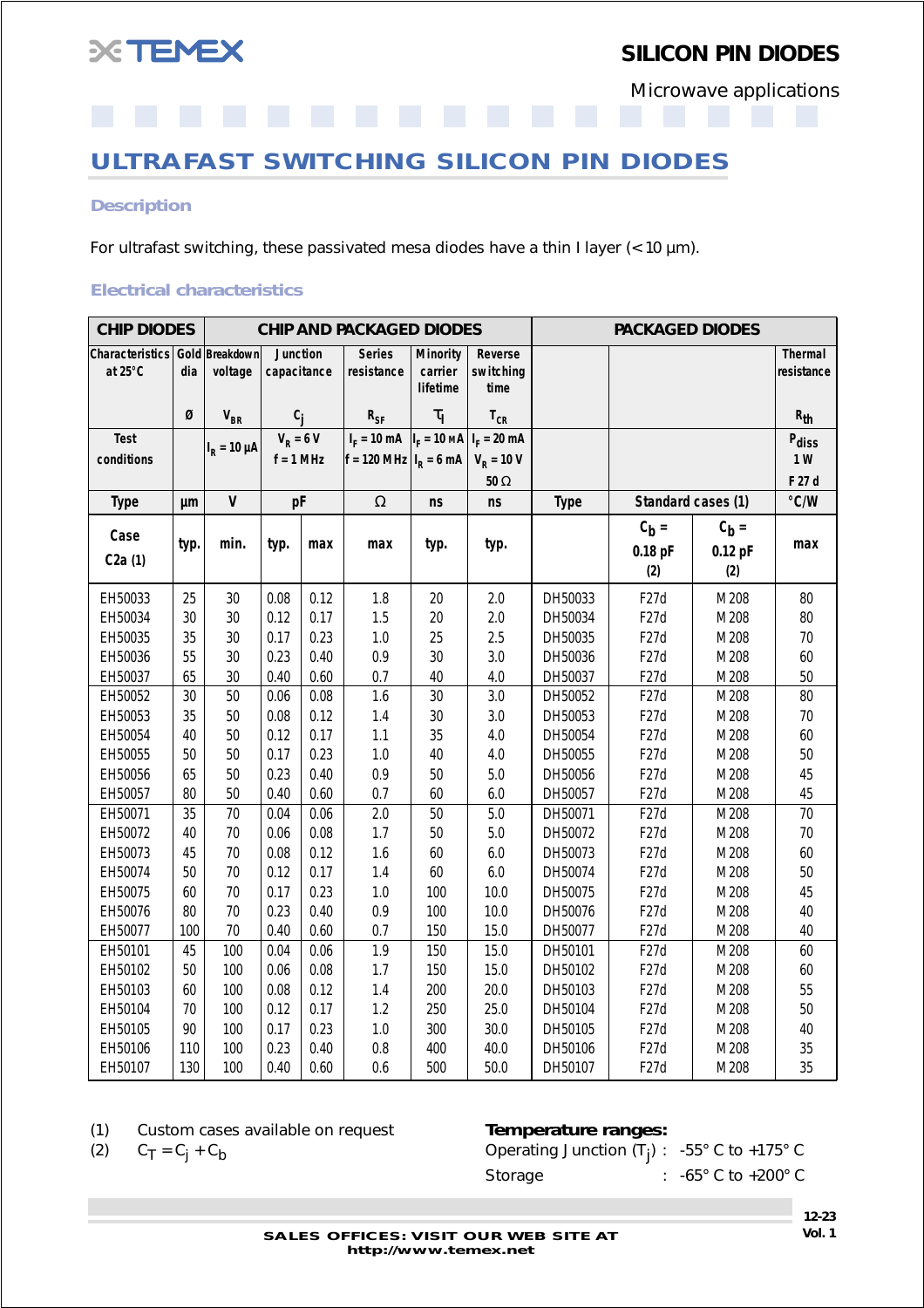

<span id="page-23-0"></span>Microwave applications

## **FAST SWITCHING SILICON PIN DIODES**

#### *Description*

For fast switching, these passivated mesa diodes have a medium I layer (< 50 µm).

#### *Electrical characteristics*

| <b>CHIP DIODES</b>                |      |                           |                         |      | <b>CHIP AND PACKAGED DIODES</b>             |                                        |                              |             |                    |              |                       |
|-----------------------------------|------|---------------------------|-------------------------|------|---------------------------------------------|----------------------------------------|------------------------------|-------------|--------------------|--------------|-----------------------|
| <b>Characteristics</b><br>at 25°C | dia  | Gold Breakdown<br>voltage | Junction<br>capacitance |      | <b>Series</b><br>resistance                 | <b>Minority</b><br>carrier<br>lifetime | Reverse<br>switching<br>time |             |                    |              | Thermal<br>resistance |
|                                   | Ø    | $V_{BR}$                  | $c_i$                   |      | $R_{SF}$                                    | $\tau_{\rm I}$                         | $T_{CR}$                     |             |                    |              | $R_{th}$              |
| <b>Test</b>                       |      |                           | $V_R = 50 V$            |      | $I_F = 10 \text{ mA}  I_F = 10 \text{ MA} $ |                                        | $I_F = 20$ mA                |             |                    |              | Pdiss                 |
| conditions                        |      | $I_R = 10 \mu A$          | $f = 1$ MHz             |      | $ f = 120 \text{ MHz}   I_R = 6 \text{ mA}$ |                                        | $V_R = 10 V$                 |             |                    |              | 1W                    |
|                                   |      |                           |                         |      |                                             |                                        | $50\ \Omega$                 |             |                    |              | F27 d                 |
| <b>Type</b>                       | μm   | $\mathsf{V}$              | pF                      |      | $\Omega$                                    | ns                                     | ns                           | <b>Type</b> | Standard cases (2) |              | °C/W                  |
|                                   |      |                           |                         |      |                                             |                                        |                              |             | $C_b =$            | $C_b =$      |                       |
| Case                              | typ. | min.                      | typ.                    | max  | max                                         | typ.                                   | typ.                         |             | $0.18$ pF          | $0.12$ pF    | max                   |
| C2a(1)                            |      |                           |                         |      |                                             |                                        |                              |             | (2)                | (2)          |                       |
| EH50151                           | 55   | 150                       | 0.04                    | 0.06 | 2.0                                         | 200                                    | 20                           | DH50151     | F <sub>27</sub> d  | M208         | 50                    |
| EH50152                           | 60   | 150                       | 0.06                    | 0.08 | 1.7                                         | 230                                    | 23                           | DH50152     | F27d               | M208         | 50                    |
| EH50153                           | 70   | 150                       | 0.08                    | 0.12 | 1.5                                         | 300                                    | 30                           | DH50153     | F27d               | M208         | 45                    |
| EH50154                           | 90   | 150                       | 0.12                    | 0.17 | 1.4                                         | 500                                    | 50                           | DH50154     | F <sub>27</sub> d  | M208         | 40                    |
| EH50155                           | 110  | 150                       | 0.17                    | 0.23 | $1.0$                                       | 550                                    | 55                           | DH50155     | F <sub>27</sub> d  | M208         | 35                    |
| EH50156                           | 130  | 150                       | 0.23                    | 0.40 | 0.8                                         | 800                                    | 80                           | DH50156     | F27d               | M208         | 30                    |
| EH50157                           | 150  | 150                       | 0.40                    | 0.60 | 0.6                                         | 950                                    | 95                           | DH50157     | F <sub>27</sub> d  | M208         | 30                    |
| EH50201                           | 60   | 200                       | 0.04                    | 0.06 | 2.3                                         | 300                                    | 30                           | DH50201     | F27d               | M208         | 45                    |
| EH50202                           | 65   | 200                       | 0.06                    | 0.08 | 2.1                                         | 400                                    | 40                           | DH50202     | F <sub>27</sub> d  | M208         | 45                    |
| EH50203                           | 75   | 200                       | 0.08                    | 0.12 | 1.5                                         | 500                                    | 50                           | DH50203     | F27d               | M208         | 40                    |
| EH50204                           | 100  | 200                       | 0.12                    | 0.17 | 1.3                                         | 650                                    | 65                           | DH50204     | F27d               | M208         | 35                    |
| EH50205                           | 120  | 200                       | 0.17                    | 0.23 | $1.0\,$                                     | 800                                    | 80                           | DH50205     | F <sub>27</sub> d  | M208         | 30                    |
| EH50206                           | 150  | 200                       | 0.23                    | 0.40 | 0.8                                         | 950                                    | 95                           | DH50206     | F27d               | M208         | 30                    |
| EH50207                           | 170  | 200                       | 0.40                    | 0.60 | 0.7                                         | 1050                                   | 100                          | DH50207     | F <sub>27</sub> d  | M208         | 25                    |
| EH50251                           | 65   | 250                       | 0.04                    | 0.06 | 2.4                                         | 330                                    | 33                           | DH50251     | F27d               | M208         | 40                    |
| EH50252                           | 75   | 250                       | 0.06                    | 0.08 | 2.2                                         | 500                                    | 50                           | DH50252     | F27d               | M208         | 40                    |
| EH50253                           | 100  | 250                       | 0.08                    | 0.12 | 2.0                                         | 900                                    | 90                           | DH50253     | F27d               | M208         | 35                    |
| EH50254                           | 130  | 250                       | 0.12                    | 0.17 | 1.4                                         | 900                                    | 90                           | DH50254     | F <sub>27</sub> d  | M208         | 30                    |
| EH50255                           | 160  | 250                       | 0.17                    | 0.23 | 0.9                                         | 1000                                   | 100                          | DH50255     | F27d               | M208         | 30                    |
| EH50256                           | 180  | 250                       | 0.23                    | 0.40 | $0.8\,$                                     | 1150                                   | 110                          | DH50256     | F <sub>27</sub> d  | <b>BH142</b> | 25                    |
| EH50401                           | 80   | 400                       | 0.04                    | 0.06 | 2.5                                         | 700                                    | 70                           | DH50401     | F <sub>27</sub> d  | M208         | 35                    |
| EH50402                           | 90   | 400                       | 0.06                    | 0.08 | 2.3                                         | 800                                    | 80                           | DH50402     | F <sub>27</sub> d  | M208         | 35                    |
| EH50403                           | 120  | 400                       | 0.08                    | 0.12 | 2.1                                         | 1000                                   | 100                          | DH50403     | F <sub>27</sub> d  | M208         | 30                    |
| EH50404                           | 150  | 400                       | 0.12                    | 0.17 | 1.8                                         | 1500                                   | 150                          | DH50404     | F <sub>27</sub> d  | <b>BH142</b> | 25                    |
| EH50405                           | 200  | 400                       | 0.17                    | 0.23 | 1.6                                         | 2000                                   | 200                          | DH50405     | F <sub>27</sub> d  | <b>BH142</b> | 20                    |

(1) Chip presentation C2a, except: *Temperature ranges:* C2b for EH50256, EH50404 and EH50405 Operating junction  $(T_i)$ 

) : -55° C to +175° C

(2) Custom cases available on request Storage : -65° C to +200° C

(3)  $C_T = C_i + C_b$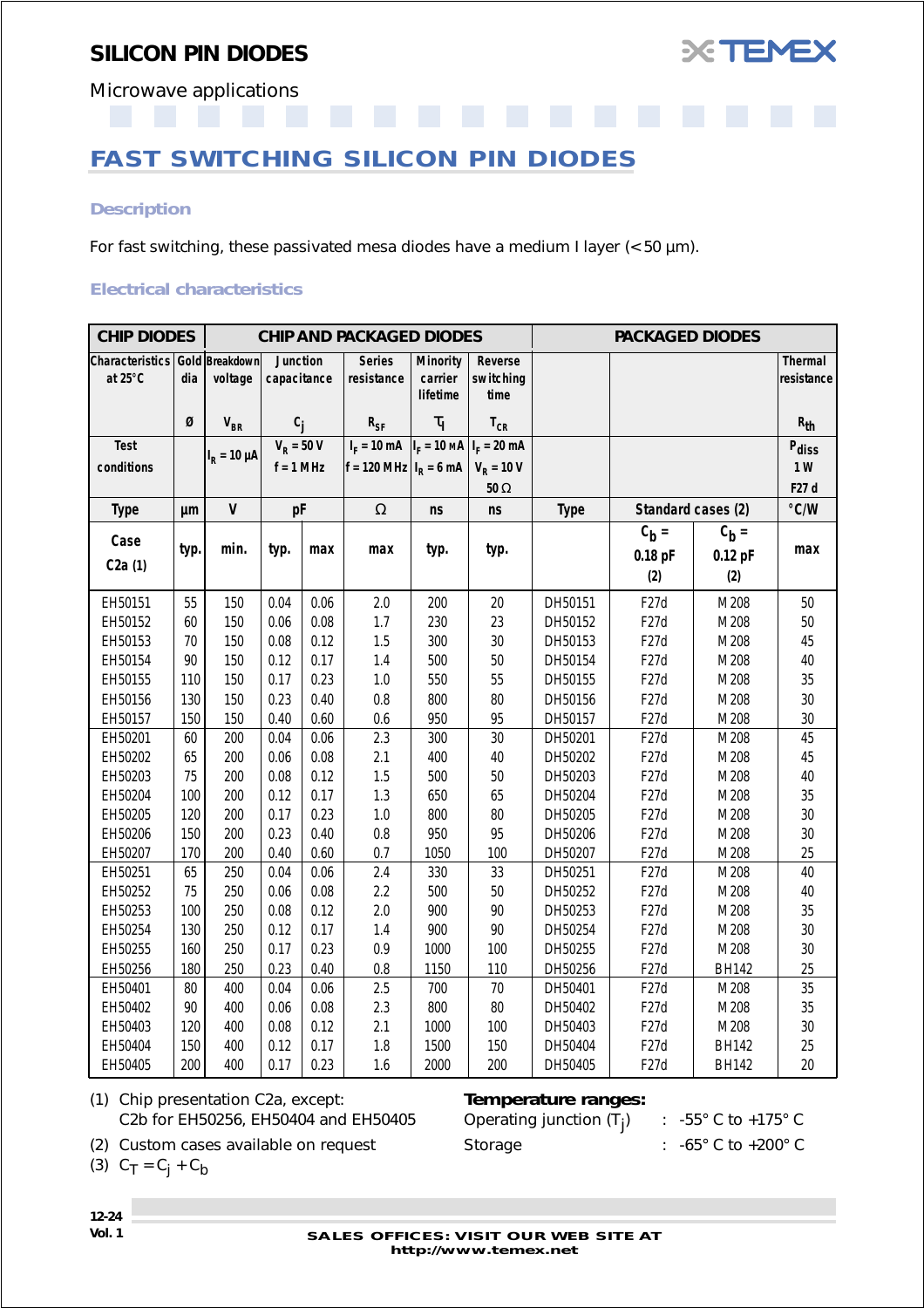<span id="page-24-0"></span>

Microwave applications

## **ATTENUATOR SILICON PIN DIODES**

#### *Description*

The table below presents a single set of values from the variety of customer options available for this series of passivated PIN diodes. TEMEX uses its proprietary technology, which enables the customer to incorporate characteristics specific to the application involved, e.g. capacitance and I zone thickness. Typical applications include variable RF attenuators and AGC (Automatic Gain Control) circuits, from a few MHz to several GHz.

#### *Electrical characteristics*

| <b>CHIP DIODES</b>        |                  |                         |                |                   |      |                                               |             |      | <b>CHIP AND PACKAGED DIODES</b> |                                   |                    |                                     |      | <b>PACKAGED</b><br><b>DIODES</b> |                                   |
|---------------------------|------------------|-------------------------|----------------|-------------------|------|-----------------------------------------------|-------------|------|---------------------------------|-----------------------------------|--------------------|-------------------------------------|------|----------------------------------|-----------------------------------|
| Charact.                  | C<br>0           | ZONE                    |                | Series resistance |      |                                               |             |      |                                 | <b>Junction</b><br>capacitance    | Reverse<br>current | <b>Minority carrier</b><br>lifetime |      |                                  |                                   |
| at $25^{\circ}$ C         | N                | <b>THICKNESS</b><br>(1) |                |                   |      | $R_{SF}$                                      |             |      |                                 | $C_1(2)$                          | ı <sub>R</sub>     | $\tau_{\rm I}$                      |      |                                  |                                   |
| <b>Test</b><br>conditions | G<br>U<br>R      |                         |                |                   |      | $F = 120$ MHz                                 |             |      |                                 | $F = 1$ MHz<br>$V_{\rm p} = 50 V$ | $VR = 100 V$       | $I_c = 10$ mA<br>$ID = 6 mA$        |      |                                  |                                   |
| <b>Type</b>               | Α<br>0           | μm                      | $I_c = 0.1$ mA | $\Omega$          |      | $I_c = 10$ mA<br>$IF = 1 mA$<br>$\Omega$<br>Ω |             |      | рF                              |                                   | μA                 | μs                                  |      | <b>Type</b>                      | <b>Standard</b><br>package<br>(3) |
|                           | N                | typ.                    | min.           | max               | min. | max                                           | min.        | max  | typ.                            | max                               | max                | min.                                | typ. |                                  |                                   |
| EH40073                   | C <sub>4</sub> c | 70                      | 70             | 140               | 8    | 16                                            | 1.0         | 2.0  | 0.30                            | 0.50                              | 10                 | 1.5                                 | 2.0  | DH40073                          | F 27d                             |
| EH40141                   | C <sub>4</sub> a | 140                     | 400            | 800               | 50   | 100                                           | 13.0<br>6.5 |      | 0.05                            | 0.10                              | 10                 | 1.5                                 | 2.5  | DH40141                          | F 27d                             |
| EH40144                   | C <sub>4</sub> c | 140                     | 200            | 400               | 25   | 50                                            | 3.5<br>7.0  |      | 0.10                            | 0.30                              | 10                 | 4.0                                 | 5.0  | DH40144                          | F 27d                             |
| EH40225                   | C <sub>4</sub> d | 220                     | 400            | 800               | 50   | 100                                           | 6.5         | 13.0 | 0.10                            | 0.30                              | 10                 | 5.5                                 | 7.0  | DH40225                          | F 27d                             |

(1) Other I zone thicknesses available on request *Temperature ranges:*

 $(2)$  Other capacitance values available on request

(3) Custom cases available on request Storage : -65° C to +200° C

### Operating junction  $(T_i)$  : -55° C to +175° C

#### *Typical series resistance vs forward current*

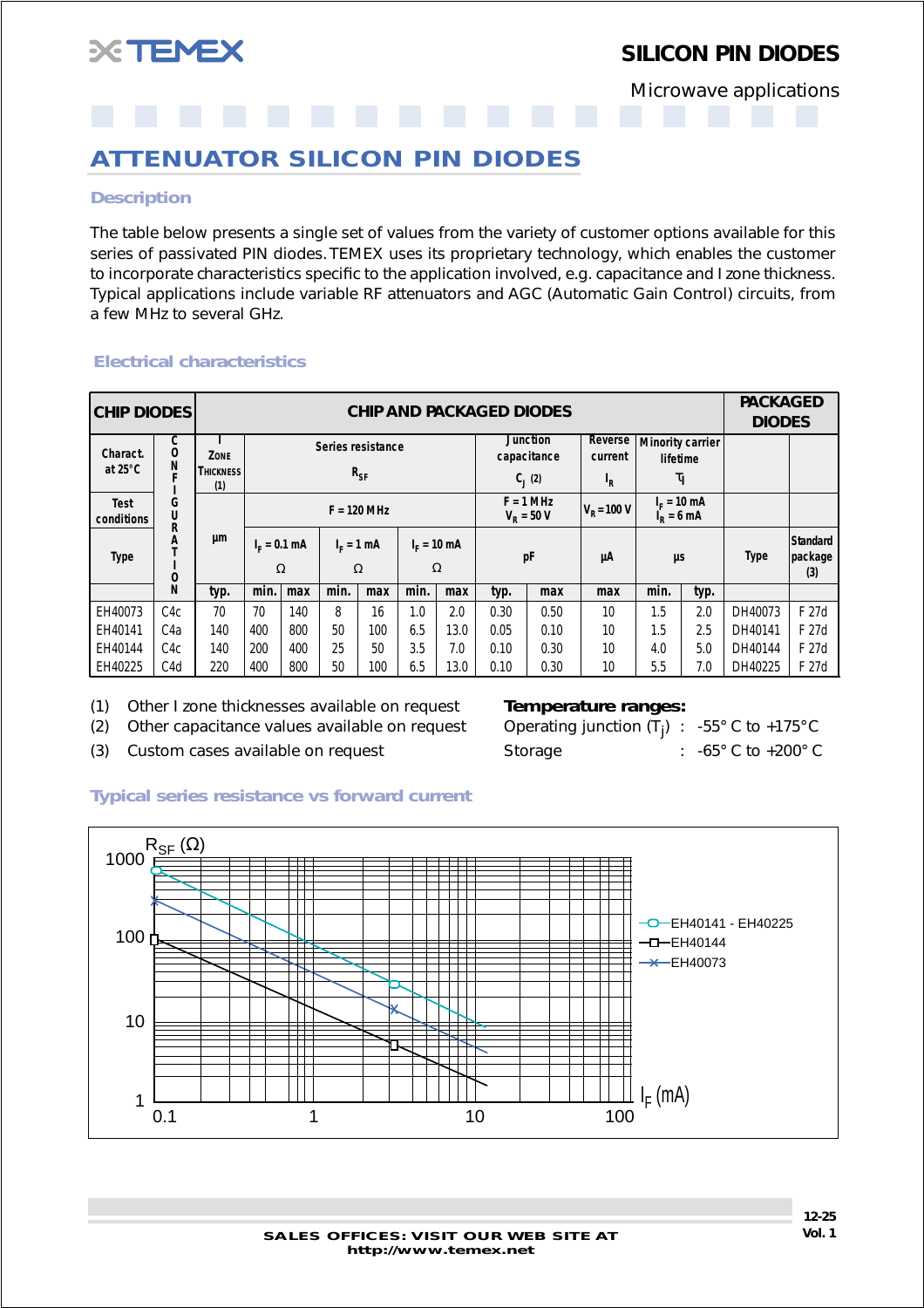

<span id="page-25-0"></span>Microwave applications

## **SILICON LIMITER PIN DIODES**

#### *Description*

These passivated mesa PIN diodes have a thin I layer. This series of diodes is available as chips and in hermetic ceramic packages. They operate as power dependent variable resistances and provide passive receiver protection (low noise amplifiers, mixers, and detectors).

#### *Electrical characteristics*

|                         | <b>CHIP DIODES</b> |                      | <b>PACKAGED DIODES</b>                  |     |                                            |                                                  |      |                                              |                                                          |  |
|-------------------------|--------------------|----------------------|-----------------------------------------|-----|--------------------------------------------|--------------------------------------------------|------|----------------------------------------------|----------------------------------------------------------|--|
| Characteristics at 25°C |                    | <b>GOLD DIA</b><br>Ø | <b>Breakdown</b><br>voltage<br>$V_{BR}$ |     | <b>Junction</b><br>capacitance<br>$c_{j0}$ | <b>Junction</b><br>capacitance<br>$C_{i}$ -6 (1) |      | <b>Series</b><br>resistance<br>$R_{SF}$      | <b>Minority</b><br>carrier<br>lifetime<br>$\tau_{\rm i}$ |  |
|                         |                    |                      | $IR = 10 \mu A$                         |     | $V_R = 0V$                                 | $V_R = 6V$                                       |      | $I_F = 10 \text{ mA}$ $ I_F = 10 \text{ mA}$ |                                                          |  |
| <b>Test conditions</b>  |                    |                      |                                         |     | $f = 1$ MHz                                | $f = 1$ MHz                                      |      | $ f = 120 \text{ MHz} I_R = 6 \text{ mA}$    |                                                          |  |
| <b>Type</b>             | Case               | μm                   | $\mathsf{V}$                            |     | pF                                         | pF                                               |      | $\Omega$                                     | ns                                                       |  |
|                         |                    | typ.                 | min.                                    | max | typ.                                       | min.                                             | max  | max                                          | typ.                                                     |  |
| EH60033                 | C2a                | 25                   | 25                                      | 50  | 0.14                                       | 0.08                                             | 0.12 | 1.8                                          | 20                                                       |  |
| EH60034                 | C2a                | 30                   | 25                                      | 50  | 0.20                                       | 0.12                                             | 0.17 | 1.5                                          | 20                                                       |  |
| EH60035                 | C <sub>2</sub> a   | 35                   | 25                                      | 50  | 0.28                                       | 0.17                                             | 0.23 | 1.0                                          | 25                                                       |  |
| EH60036                 | C2a                | 55                   | 25                                      | 50  | 0.45                                       | 0.23                                             | 0.40 | 0.9                                          | 30                                                       |  |
| EH60037                 | C <sub>2</sub> a   | 65                   | 25                                      | 50  | 0.70                                       | 0.40                                             | 0.60 | 0.7                                          | 40                                                       |  |
| EH60052                 | C <sub>2</sub> a   | 30                   | 50                                      | 70  | 0.10                                       | 0.06                                             | 0.08 | 1.8                                          | 30                                                       |  |
| EH60053                 | C <sub>2</sub> a   | 35                   | 50                                      | 70  | 0.14                                       | 0.08                                             | 0.12 | 1.4                                          | 30                                                       |  |
| EH60054                 | C <sub>2</sub> a   | 40                   | 50                                      | 70  | 0.20                                       | 0.12                                             | 0.17 | 1.1                                          | 35                                                       |  |
| EH60055                 | C <sub>2</sub> a   | 50                   | 50                                      | 70  | 0.28                                       | 0.17                                             | 0.23 | 1.0                                          | 40                                                       |  |
| EH60056                 | C <sub>2</sub> a   | 65                   | 50                                      | 70  | 0.45                                       | 0.23                                             | 0.40 | 0.9                                          | 50                                                       |  |
| EH60057                 | C <sub>2a</sub>    | 80                   | 50                                      | 70  | 0.70                                       | 0.40                                             | 0.60 | 0.8                                          | 60                                                       |  |
| EH60072                 | C2a                | 40                   | 70                                      | 90  | 0.10                                       | 0.06                                             | 0.08 | 1.7                                          | 50                                                       |  |
| EH60074                 | C <sub>2</sub> a   | 50                   | 70                                      | 90  | 0.20                                       | 0.12                                             | 0.17 | 1.4                                          | 60                                                       |  |
| EH60076                 | C <sub>2</sub> a   | 80                   | 70                                      | 90  | 0.45                                       | 0.23                                             | 0.40 | 0.9                                          | 100                                                      |  |
| EH60102                 | C <sub>2</sub> a   | 50                   | 90                                      | 120 | 0.10                                       | 0.06                                             | 0.08 | 1.7                                          | 150                                                      |  |
| EH60104                 | C <sub>2</sub> a   | 70                   | 90                                      | 120 | 0.20                                       | 0.12                                             | 0.17 | 1.2                                          | 250                                                      |  |
| EH60106                 | C <sub>2</sub> a   | 110                  | 90                                      | 120 | 0.45                                       | 0.23                                             | 0.40 | 0.8                                          | 400                                                      |  |

(1) Other values of capacitance available on request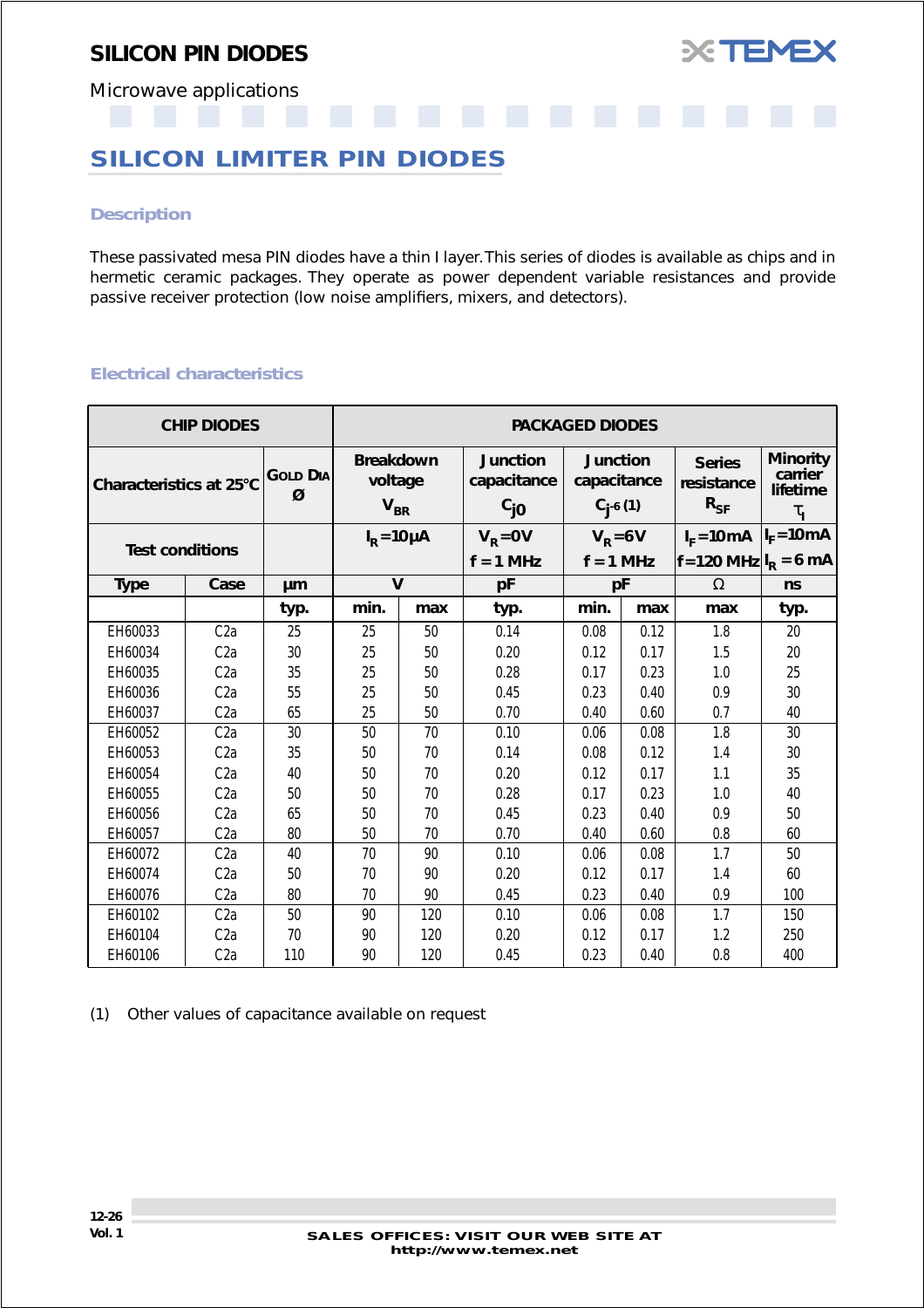

Microwave applications

|                         | <b>PACKAGED DIODES</b> |                               |                                                   |                           |                                        | <b>NOMINAL MICROWAVE CHARACTERISTICS</b> |                           |                             |
|-------------------------|------------------------|-------------------------------|---------------------------------------------------|---------------------------|----------------------------------------|------------------------------------------|---------------------------|-----------------------------|
| Characteristics at 25°C |                        |                               | <b>Thermal</b><br>resistance<br>$R$ <sub>TH</sub> | <b>Threshold</b><br>$P_L$ | Leakage<br>power<br>$P_{OUT}$          | <b>Insertion</b><br>loss<br>L            | Peak<br>power<br>$P_{IN}$ | <b>CW</b> power<br>$P_{IN}$ |
| <b>Test conditions</b>  |                        | $P_{diss} = 1W$<br>case F 27d | $f = 2.7$ GHz<br>1dB<br>Limiting                  | $f = 2.7$ GHz             | $f = 2.7$ GHz<br>$P_{IN} = -10$<br>dBm | $1 \mu s$<br><b>Pulse</b><br>1% DC       |                           |                             |
|                         |                        | Standard case (2)             | °C/W                                              | dBm                       | dBm                                    | $\overline{\mathsf{dB}}$                 | dBm                       | W                           |
| <b>Type</b>             | $C_h = 0.18 pF$<br>(3) | $C_h = 0.12 pF$<br>(3)        | max                                               | typ.                      | typ.                                   | typ.                                     | max                       | max                         |
| DH60033                 | F 27d                  | M208                          | 80                                                | $+10$                     | $+20$                                  | 0.1                                      | $+50$                     | 2.0                         |
| DH60034                 | F 27d                  | M208                          | 80                                                | $+10$                     | $+20$                                  | 0.1                                      | $+50$                     | 2.0                         |
| DH60035                 | F 27d                  | M208                          | 70                                                | $+10$                     | $+21$                                  | 0.1                                      | $+52$                     | 2.5                         |
| DH60036                 | F 27d                  | M208                          | 60                                                | $+10$                     | $+22$                                  | 0.2                                      | $+53$                     | 3.0                         |
| DH60037                 | F 27d                  | M208                          | 50                                                | $+10$                     | $+23$                                  | 0.2                                      | $+56$                     | 4.0                         |
| DH60052                 | F 27d                  | M208                          | 80                                                | $+15$                     | $+24$                                  | 0.1                                      | $+52$                     | 2.5                         |
| DH60053                 | F 27d                  | M208                          | 70                                                | $+15$                     | $+24$                                  | 0.1                                      | $+52$                     | 2.5                         |
| DH60054                 | F 27d                  | M208                          | 60                                                | $+15$                     | $+25$                                  | 0.1                                      | $+53$                     | 3.0                         |
| DH60055                 | F 27d                  | M208                          | 50                                                | $+15$                     | $+26$                                  | 0.1                                      | $+54$                     | 3.5                         |
| DH60056                 | F 27d                  | M208                          | 45                                                | $+15$                     | $+27$                                  | 0.2                                      | $+57$                     | 4.0                         |
| DH60057                 | F 27d                  | M208                          | 45                                                | $+15$                     | $+28$                                  | 0.2                                      | $+58$                     | 5.0                         |
| DH60072                 | F 27d                  | M208                          | 70                                                | $+18$                     | $+27$                                  | 0.1                                      | $+54$                     | 3.0                         |
| DH60074                 | F 27d                  | M208                          | 50                                                | $+18$                     | $+30$                                  | 0.2                                      | $+55$                     | 4.0                         |
| DH60076                 | F 27d                  | M208                          | 40                                                | $+18$                     | $+32$                                  | 0.2                                      | $+58$                     | 5.0                         |
| DH60102                 | F 27d                  | M208                          | 60                                                | $+20$                     | $+31$                                  | 0.2                                      | $+56$                     | 3.5                         |
| DH60104                 | F 27d                  | M208                          | 50                                                | $+20$                     | $+33$                                  | 0.2                                      | $+59$                     | 5.0                         |
| DH60106                 | F 27d                  | M208                          | 35                                                | $+20$                     | $+35$                                  | 0.3                                      | $+61$                     | 7.0                         |

| (2) | Other capacitance values available on request |
|-----|-----------------------------------------------|
|-----|-----------------------------------------------|

(3)  $C_T = C_j + C_b$ 

#### **Temperature ranges:**

| Operating junction $(T_i)$ : -55° C to +125° C |                                       |
|------------------------------------------------|---------------------------------------|
| Storage                                        | : $-65^{\circ}$ C to $+200^{\circ}$ C |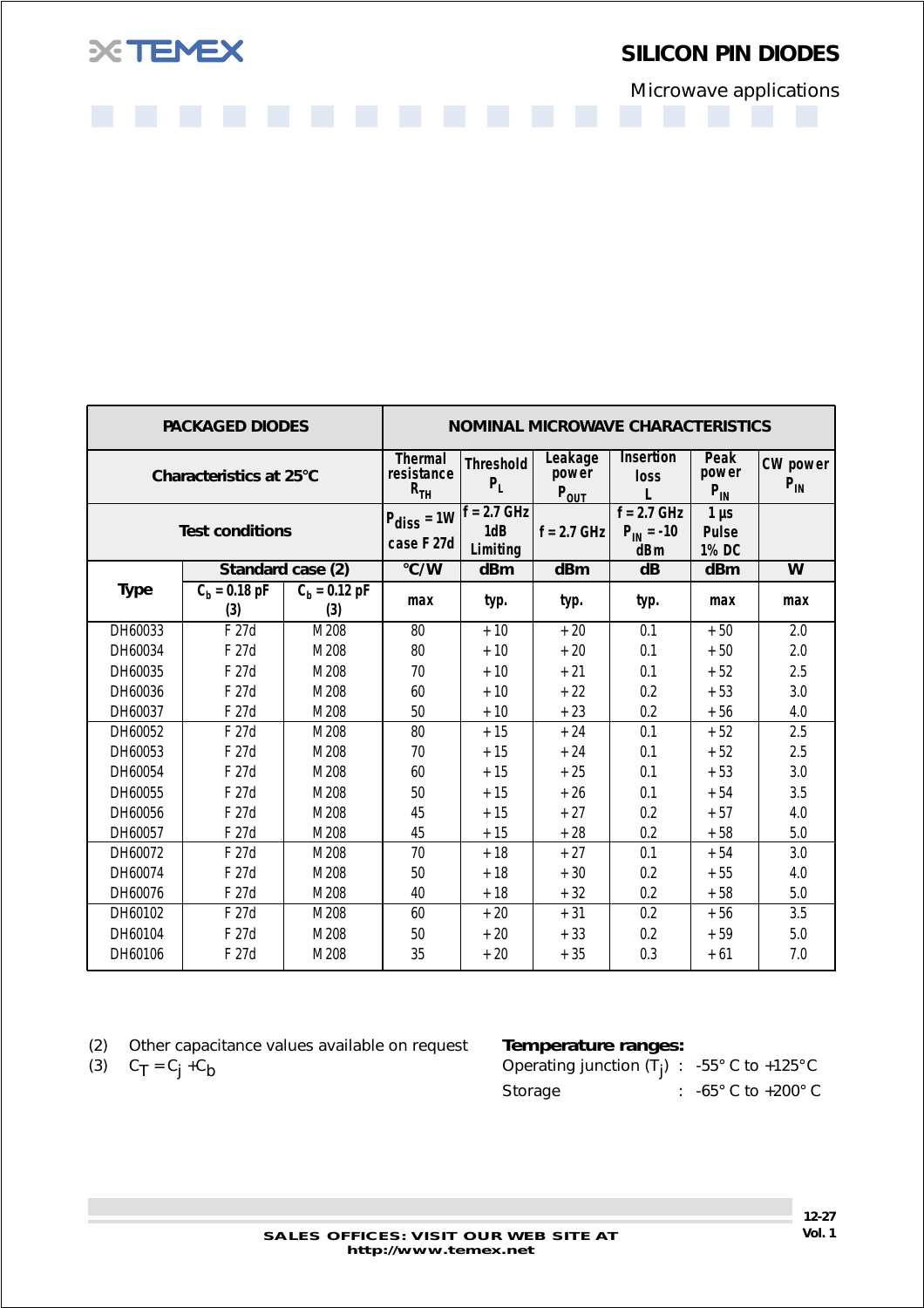<span id="page-27-0"></span>*SILICON SCHOTTKY DIODES*





# **SILICON SCHOTTKY DIODES**

# **Selection Guide**

|                                         | <b>PAGE</b> |
|-----------------------------------------|-------------|
| <b>SCHOTTKY BARRIER DETECTOR DIODES</b> | $12 - 29$   |
| <b>SCHOTTKY BARRIER MIXER DIODES</b>    | $12 - 30$   |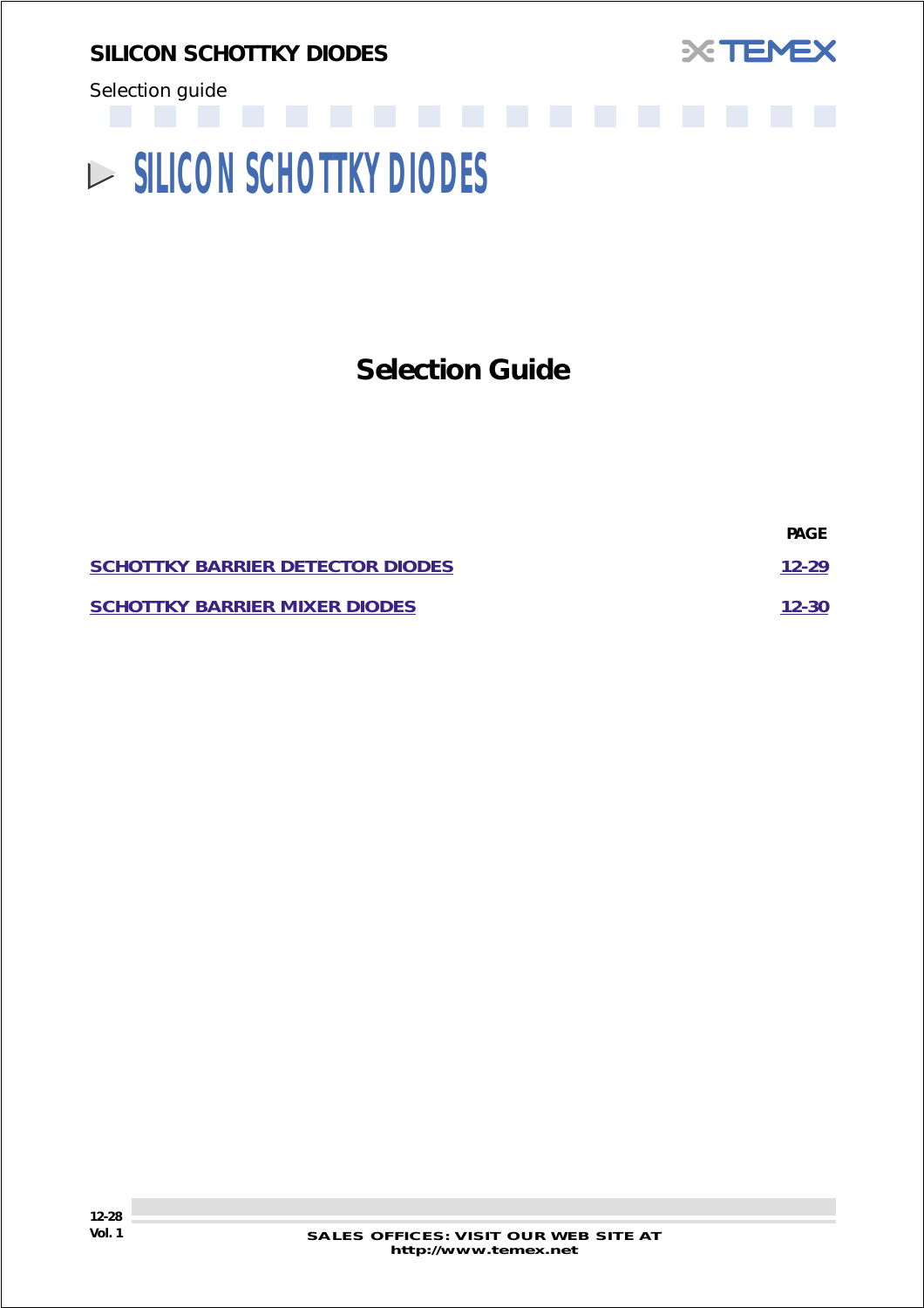<span id="page-28-0"></span>

## *SILICON SCHOTTKY DIODES*

Silicon Schottky barrier detector diodes

## **SILICON SCHOTTKY BARRIER DETECTOR DIODES**

#### *Description*

Silicon Schottky barrier detector diodes are available as:

- packaged diodes
- chip

They are optimized for wide band applications, in the frequency range from 1 to 18 GHz.

#### *Electrical characteristics packaged diodes*

| Characteristics at 25°C |                 | Frequency<br>range<br>Foper | <b>Video</b><br>Tangential<br>sensitivity<br>resistance<br>$R_{V}$<br>$\mathsf{r}_{\mathsf{ss}}$ |      | <b>RF</b><br>power<br>$P_{RF}$ | Forward<br> continuous<br><b>Current</b><br>ŀϝ | Breakdown<br>voltage<br>$V_{BR}$ |                     |
|-------------------------|-----------------|-----------------------------|--------------------------------------------------------------------------------------------------|------|--------------------------------|------------------------------------------------|----------------------------------|---------------------|
| <b>Test conditions</b>  |                 | N/A                         | Video bandwidth = $1$ MHz<br>$I_{E} = 30 \mu A$                                                  |      |                                | <b>CW</b>                                      | N/A                              | $ I_R = 10 \mu A_1$ |
| <b>TYPE</b>             | <b>CASE (1)</b> | GHz                         | dBm<br>$k\Omega$                                                                                 |      |                                | mW                                             | mA                               | V                   |
|                         |                 |                             | min.                                                                                             | min. | max                            | max                                            | max                              | typ.                |
| DH340                   | F <sub>51</sub> | $2 - 12$                    | - 54                                                                                             |      | $\overline{2}$                 | 250                                            | 50                               | 3                   |
|                         |                 | 12 - 18                     | $-51$                                                                                            |      |                                |                                                |                                  |                     |

(1) Custom cases available on request *Temperature ranges:*

Operating junction (T<sub>j</sub>) :  $-55^{\circ}$  C to  $+150^{\circ}$  C Storage : -65° C to +175° C

- $\cdot$  T = +25° C
- $I_F = 30 \mu A$
- Video bandwidth = 1 MHz



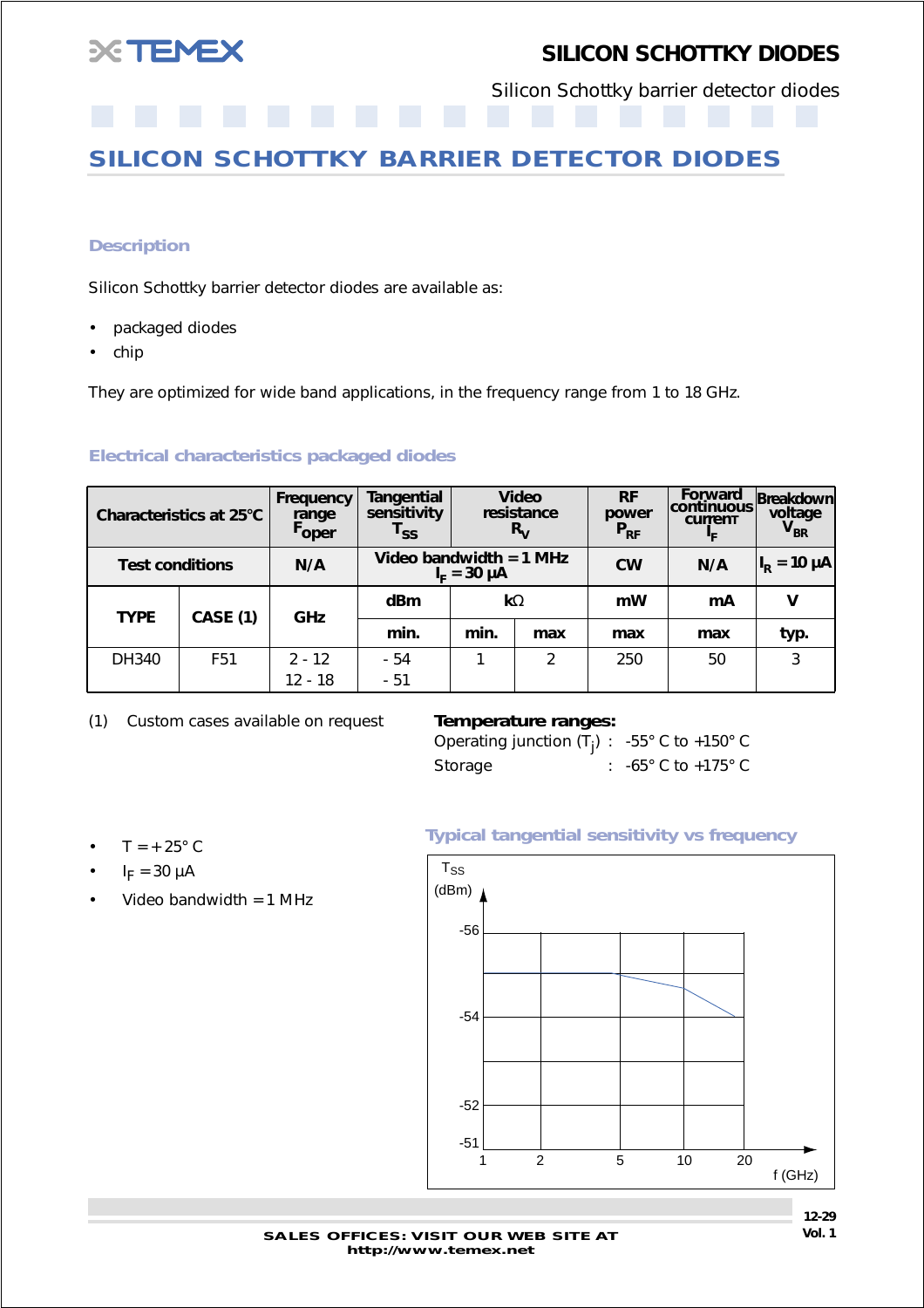

<span id="page-29-0"></span>Silicon Schottky barrier mixer diodes

## **SILICON SCHOTTKY BARRIER MIXER DIODES**

#### *Description*

Silicon Schottky barrier mixer diodes are available in the following configurations:

- packaged
- chip

Low barrier diodes are required for applications where the Local Oscillator (LO) drive level is between -10 dBm and +10 dBm. Medium barrier diodes are required for applications where the LO drive level is between -5 dBm and +15 dBm. The use of a passivated planar construction contributes to high reliability.

|             | <b>Characteristics</b><br>at $25^{\circ}$ C | Frequency<br>range<br>Foper | <b>SSB</b><br><b>Noise</b><br>figure<br>$NF_{SSB}$ |       | <b>VSWR</b><br>(ratio) | IF<br>Impedance<br>$Z_{IF}$     |     |             |      | Test pulse<br>energy                      | <b>Breakdown</b><br>voltage<br>$V_{BR}$ | <b>Total</b><br>capacitance<br>$c_{\tau o}$ |
|-------------|---------------------------------------------|-----------------------------|----------------------------------------------------|-------|------------------------|---------------------------------|-----|-------------|------|-------------------------------------------|-----------------------------------------|---------------------------------------------|
|             | <b>Test conditions</b>                      | N/A                         | (1)                                                |       | N/A                    | $f = 30$ MHz<br>$P_{LO} = 1$ mW |     |             |      | Pulse = $3 \text{ ns}$ $I_R$ = 10 $\mu$ A |                                         | $F = 1 MHz$<br>$VR = 0 V$                   |
| <b>Type</b> | Case (2)                                    | <b>GHz</b>                  | dB                                                 | ratio |                        | $\Omega$                        |     | <b>Ergs</b> | V    | pF                                        |                                         |                                             |
|             |                                             |                             | max                                                | typ.  | max                    | min.                            | max | max         | typ. | typ.                                      |                                         |                                             |
| DH301       | F <sub>51</sub>                             | $1 - 6$                     | 6.5                                                | 1.5   | 2                      | 200                             | 400 | 5           | 3    | 0.40                                      |                                         |                                             |
| DH302       | F <sub>51</sub>                             | $1 - 6$                     | 6.0                                                | 1.5   | 2                      | 200                             | 400 | 5           | 3    | 0.40                                      |                                         |                                             |
| DH303       | F <sub>51</sub>                             | $1 - 6$                     | 5.5                                                | 1.5   | 2                      | 200                             | 400 | 5           | 3    | 0.40                                      |                                         |                                             |
| DH312       | F <sub>51</sub>                             | $6 - 12$                    | 7.0                                                | 1.5   | 2                      | 200                             | 400 | 5           | 3    | 0.25                                      |                                         |                                             |
| DH313       | F <sub>51</sub>                             | $6 - 12$                    | 6.5                                                | 1.5   | 2                      | 200                             | 400 | 5           | 3    | 0.25                                      |                                         |                                             |
| DH314       | F <sub>51</sub>                             | $6 - 12$                    | 6.0                                                | 1.5   | 2                      | 200                             | 400 | 5           | 3    | 0.25                                      |                                         |                                             |
| DH315       | F <sub>51</sub>                             | $6 - 12$                    | 5.5                                                | 1.5   | 2                      | 200                             | 400 | 5           | 3    | 0.25                                      |                                         |                                             |
| DH322       | F <sub>51</sub>                             | $12 - 18$                   | 7.5                                                | 1.5   | 2                      | 200                             | 400 | 5           | 3    | 0.17                                      |                                         |                                             |
| DH323       | F <sub>51</sub>                             | $12 - 18$                   | 7.0                                                | 1.5   | 2                      | 200                             | 400 | 5           | 3    | 0.17                                      |                                         |                                             |
| DH324       | F <sub>51</sub>                             | $12 - 18$                   | 6.5                                                | 1.5   | 2                      | 200                             | 400 | 5           | 3    | 0.17                                      |                                         |                                             |
| DH325       | F <sub>51</sub>                             | 12 - 18                     | 6.0                                                | 1.5   | 2                      | 200                             | 400 | 5           | 3    | 0.17                                      |                                         |                                             |

### *Electrical characteristics packaged diodes*

RF Power max: 250 mW CW *Temperature ranges:*

(1) Noise figure measurement conditions:  $P_{LO} = 1$  mW  $f_{IF}$  = 30 MHz  $NF_{IF}$  = 1.5 dB noise tube: 15.6 dB dc load = 10  $\Omega$ test frequencies: 3.0, 9.3 or 15.0 GHz

(2) Custom cases available on request

| Operating junction $(T_i)$ : -55° C to +150° C |                                       |
|------------------------------------------------|---------------------------------------|
| Storage                                        | : $-65^{\circ}$ C to $+175^{\circ}$ C |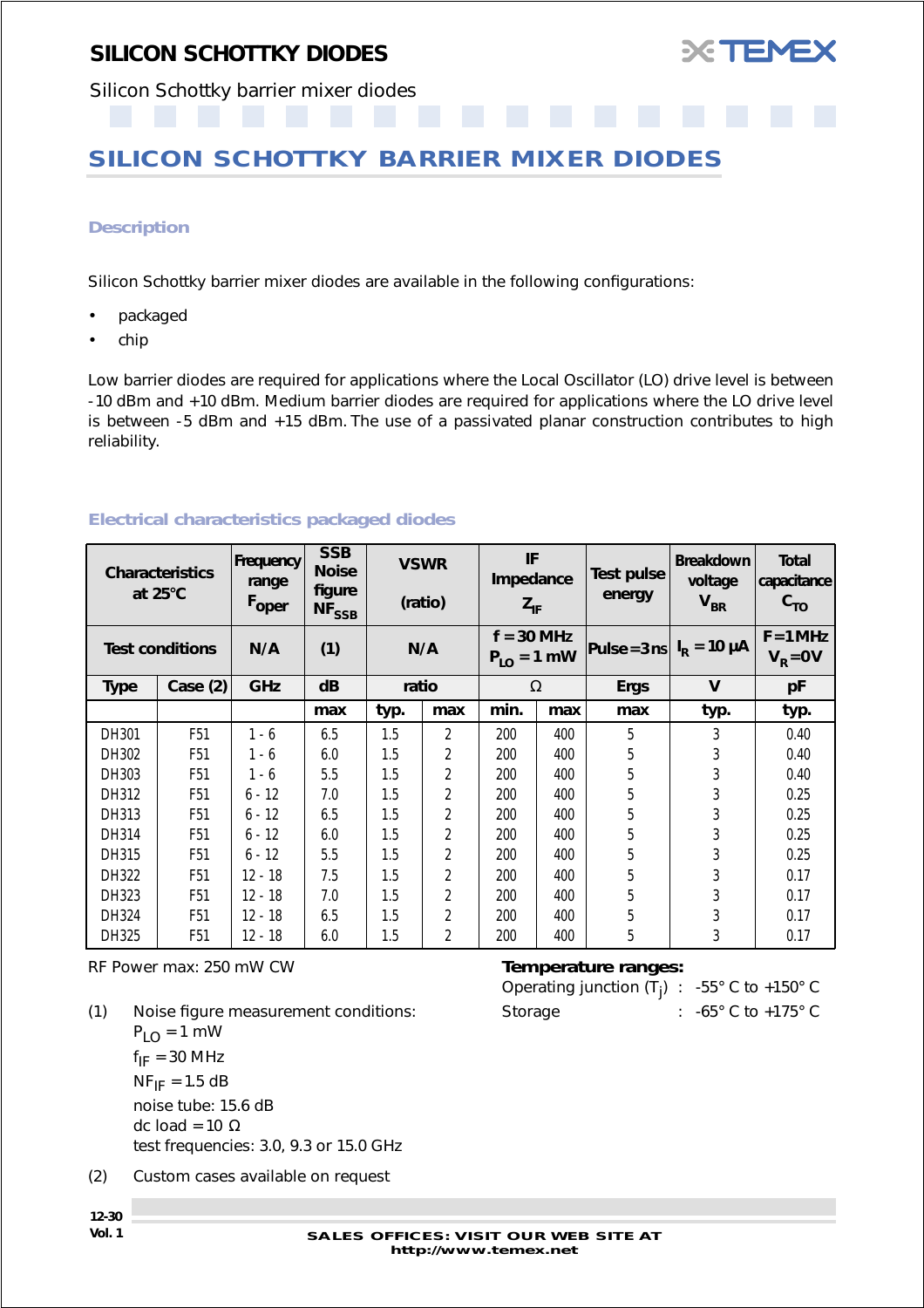<span id="page-30-0"></span>

*TUNING VARACTOR*

Selection guide

# **TUNING VARACTOR**

## **Selection Guide**

|                                                               | <b>PAGE</b> |
|---------------------------------------------------------------|-------------|
| <b>SURFACE MOUNT SILICON ABRUPT TUNING VARACTOR</b>           | 12-32       |
| <b>HIGH Q SILICON ABRUPT JUNCTION TUNING VARACTOR</b>         |             |
| $VBR = 30 V$                                                  | 12-34       |
| $VBR = 45 V$                                                  | $12 - 35$   |
| <b>SILICON HYPERABRUPT JUNCTION TUNING VARACTOR</b>           | 12-36       |
| <b>MICROWAVE SILICON HYPERABRUPT JUNCTION TUNING VARACTOR</b> | $12 - 39$   |

*A tuning varactor is a P-N diode that acts as a voltage controlled capacitor. These devices perform the same function as the familiar, bulky, air dielectric stacked capacitors featured in traditional broadcast band receivers.*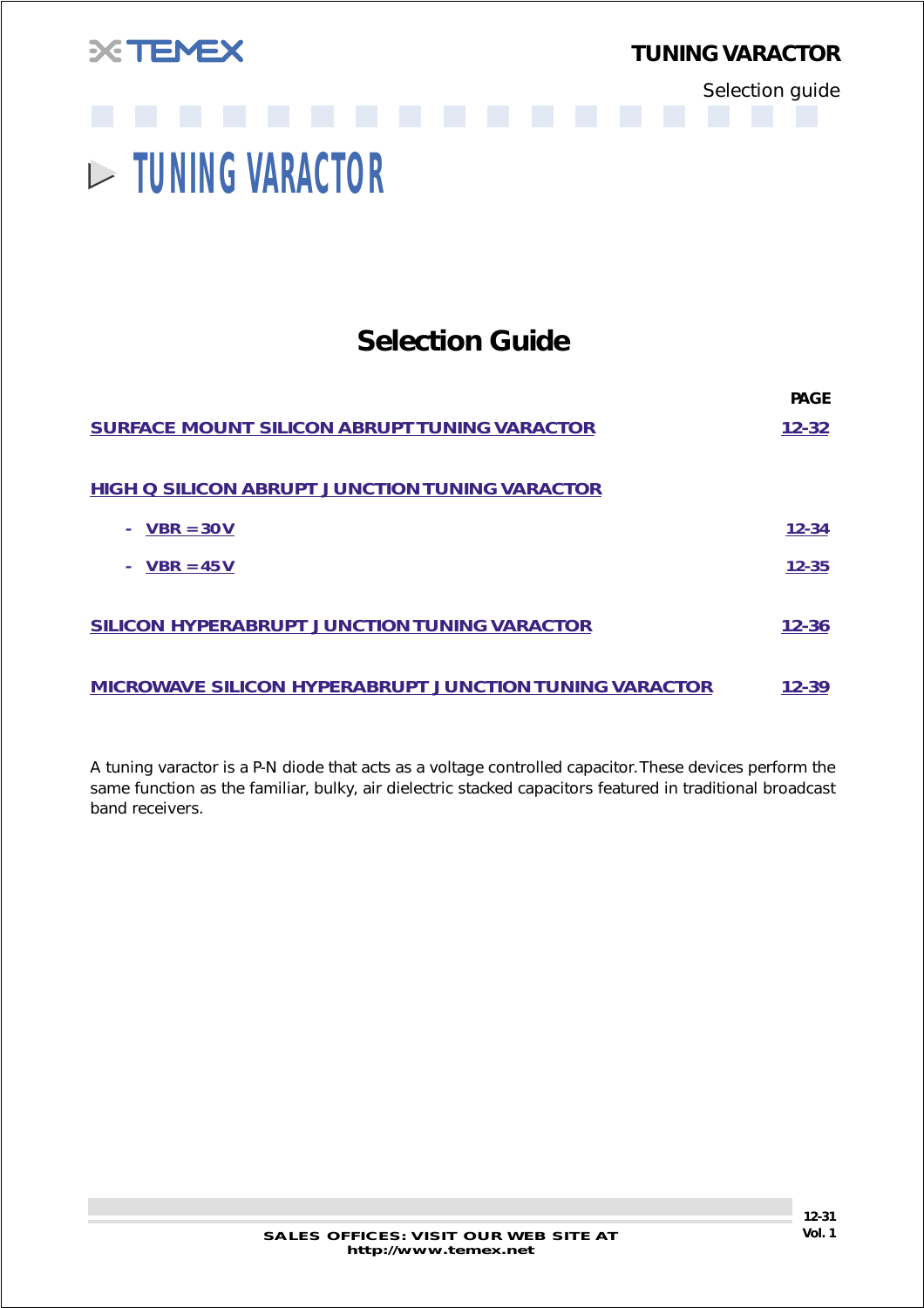

<span id="page-31-0"></span>Plastic package Surface Mount Silicon abrupt tuning varactor

## **SOT23 SURFACE MOUNT SILICON ABRUPT TUNING VARACTOR**

#### *Description*

This series of silicon tuning varactors have an epitaxial mesa design with a high temperature passivation. This technology is used to produce abrupt tuning varactor in SOT23 package. This family is designed for a low cost medium to high volume market that may be supplied in tape and reel for automated pick and place assembly on surface mount circuit boards.

#### *Applications*

The DH71000 series abrupt tuning varactor are offered in a large selection of capacitance range. They provide the highest Q factor (low reverse series resistance) available for a 30 volts silicon device. Typical applications include low noise narrow and moderate frequency bandwidth applications (VCO mainly) from HF to Microwave frequencies (up to 3 GHz). Other applications are voltage tuned filters, phase shifters, delay line, etc.

**NOTE:** Variation of the junction capacitance versus reverse voltage follows this equation:

$$
C_j (V_r) = \frac{C_j (0 V)}{\left[1 + \frac{V_r}{\phi}\right]^\gamma}
$$

- V<sub>r</sub> : Reverse voltage
- φ : Built-in potential .7V for Si
- γ : .5 for abrupt tuning varactor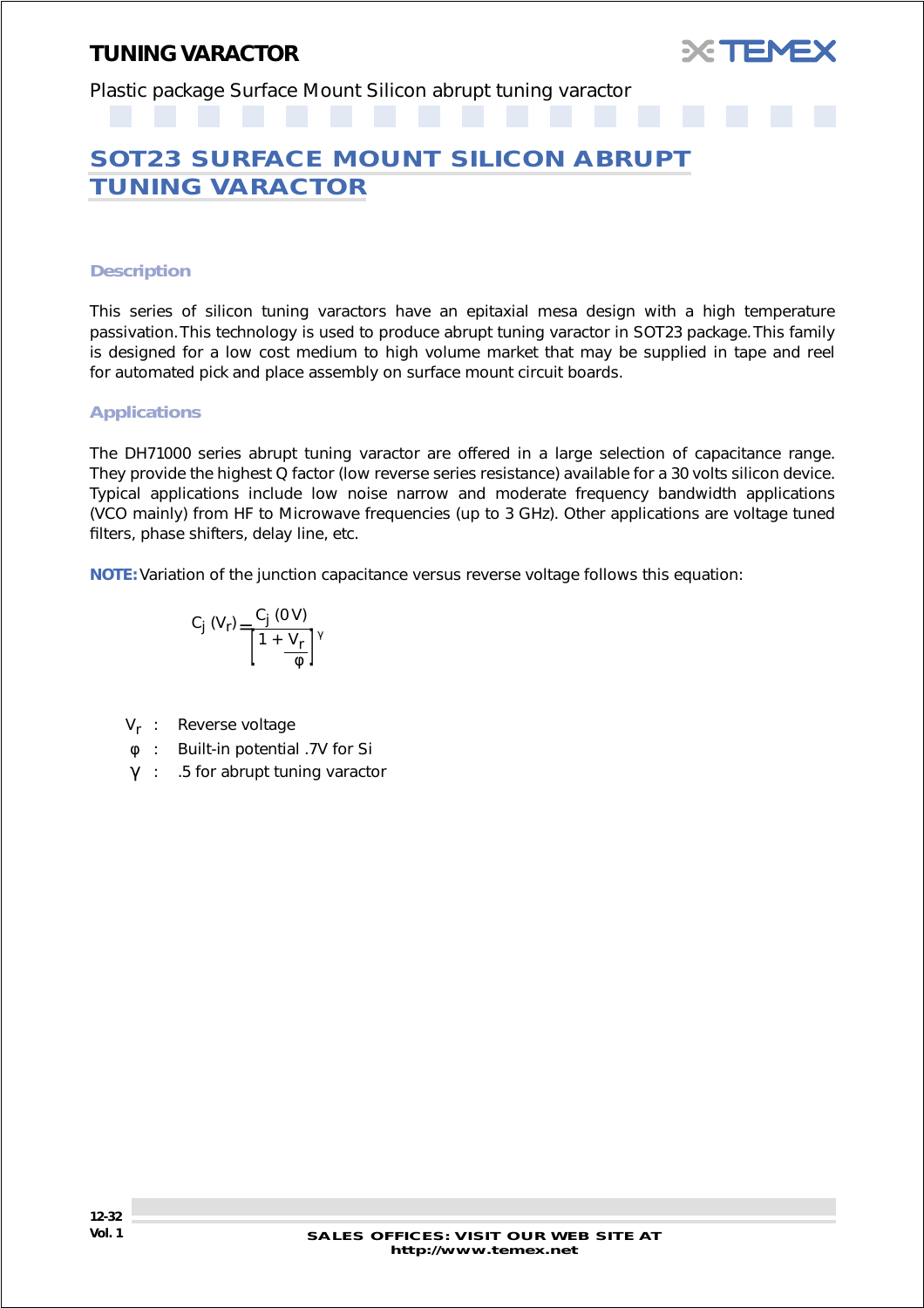

Plastic package Surface Mount Silicon abrupt tuning varactor

#### *Electrical characteristics at Ta = +25° C*

Reverse breakdown voltage, Vb =  $@10 \mu A$ : 30 V min.

| <b>Electrical</b>      | <b>Breakdown</b>         | <b>Junction</b>   | <b>Tuning</b>      | <b>Figure</b> |  |
|------------------------|--------------------------|-------------------|--------------------|---------------|--|
|                        | voltage                  | capacitance       | ratio              | of merit      |  |
| parameters             | $V_{BR}$                 |                   |                    | Q             |  |
| <b>Test Conditions</b> | $I_{\rm R}$ = 10 $\mu$ A | $F = 1 MHz$       | $c_{j0V}/c_{j30V}$ | $VR = 4 V$    |  |
|                        |                          | $V_{\rm p} = 4 V$ |                    | $F = 50$ MHz  |  |
| <b>Type</b>            | V                        | рF                | typ.               |               |  |
|                        | min.                     | (1)               |                    | typ.          |  |
| DH71010                | 30                       | $1.0 \pm 20\%$    | 4.0                | 4300          |  |
| DH71016                | 30                       | $1.6 \pm 20\%$    | 4.5                | 4100          |  |
| DH71020                | 30                       | $2.0 \pm 20\%$    | 4.6                | 3900          |  |
| DH71030                | 30                       | $3.0 \pm 20\%$    | 4.7                | 3400          |  |
| DH71045                | 30                       | $4.5 \pm 20\%$    | 4.8                | 2200          |  |
| DH71067                | 30                       | $6.7 \pm 10\%$    | 4.9                | 2600          |  |
| DH71100                | 30                       | $10 \pm 10\%$     | 5.0                | 2200          |  |

(1) Other tolerance on request

#### *Temperature ranges:*

Operating junction (T<sub>j</sub>): -55° C to +125° C Storage: -65° C to +150° C

#### *Packages*

| Packages | <b>SOD323</b> | <b>SOT23</b><br>□ | <b>SOT23</b> | <b>SOT23</b> | <b>SOT143</b> |
|----------|---------------|-------------------|--------------|--------------|---------------|
| DH71010  | DH71010-60    | DH71010-51        | DH71010-53   | DH71010-54   | DH71010-70    |
| DH71016  | DH71016-60    | DH71016-51        | DH71016-53   | DH71016-54   | DH71016-70    |
| DH71020  | DH71020-60    | DH71020-51        | DH71020-53   | DH71020-54   | DH71020-70    |
| DH71030  | DH71030-60    | DH71030-51        | DH71030-53   | DH71030-54   | DH71030-70    |
| DH71045  | DH71045-60    | DH71045-51        | DH71045-53   | DH71045-54   | DH71045-70    |
| DH71067  | DH71067-60    | DH71067-51        | DH71067-53   | DH71067-54   | DH71067-70    |
| DH71100  | DH71100-60    | DH71100-51        | DH71100-53   | DH71100-54   | DH71100-70    |

(1) Other configuration available on request.

*How to order?*

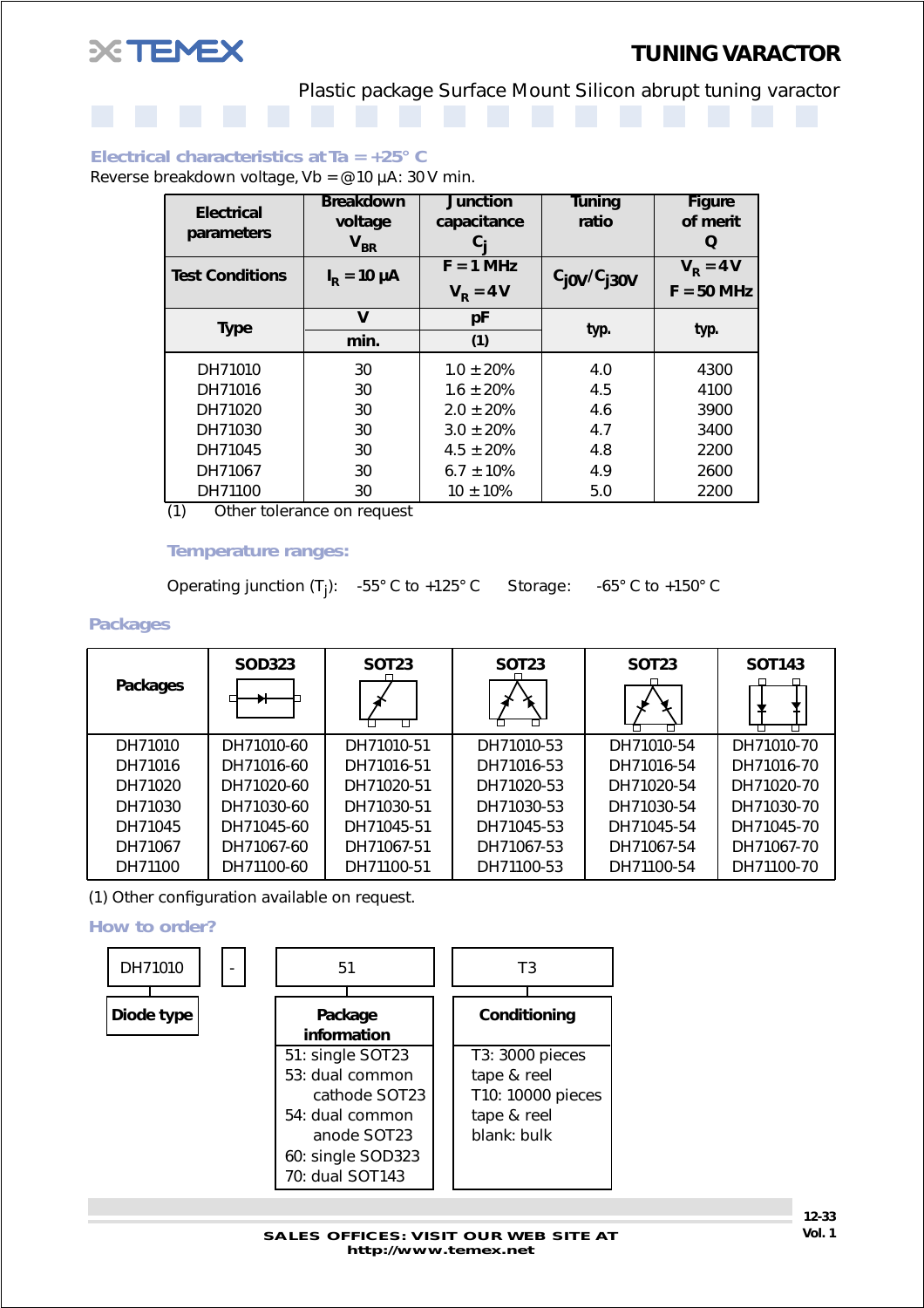

<span id="page-33-0"></span>High Q silicon abrupt junction tuning varactor

## **HIGH Q SILICON ABRUPT JUNCTION TUNING VARACTOR**

## *VBR 30V*

#### *Description*

This series of high Q epi-junction microwave tuning varactors (30 V) incorporates a passivated mesa technology. It is well suited for frequency tuning applications up to Ku band.

|                         | <b>CHIP DIODES</b> |                  | <b>CHIP AND PACKAGED DIODES</b>  |                                 | PACKAGED DIODES (1) |                                           |                                                |                                                  |                                            |
|-------------------------|--------------------|------------------|----------------------------------|---------------------------------|---------------------|-------------------------------------------|------------------------------------------------|--------------------------------------------------|--------------------------------------------|
|                         |                    |                  | $V_{BR}$ (10 µA) $\geq$ 30 V     |                                 |                     | <b>Standard cases</b>                     |                                                | Other cases                                      |                                            |
| Characteristics at 25°C |                    | Gold<br>dia<br>Ø | junction<br>capacitance<br>$c_i$ | Fig. of<br>merit<br>$\mathbf 0$ |                     |                                           | <b>Tuning</b><br>ratio<br>$C_{TO}$ / $C_{T30}$ |                                                  | <b>Tuning</b><br>ratio<br>$C_{TO}/C_{T30}$ |
| <b>Test Conditions</b>  |                    |                  | $V_R = 4 V$<br>$f = 1 MHz$       | $V_R = 4 V$<br>$f = 50$ MHz     |                     | <b>CASE</b><br>CAPACITANCE<br>$c_{\bf b}$ |                                                | <b>CASE</b><br><b>CAPACITANCE</b><br>$c_{\bf b}$ |                                            |
| <b>Type</b>             | Case               | μm               | pF                               |                                 | <b>Type</b>         | Case                                      |                                                | Case                                             |                                            |
|                         |                    | typ.             | $± 20 \% (2)$                    | min.                            |                     | $C_b = 0.18$ pF (3)                       | min.                                           | $\overline{C}_{b}$ = 0.12 pF (3)                 | min.                                       |
| EH71004                 | C <sub>2</sub> a   | 50               | 0.4                              | 4500                            | DH71004             | F <sub>27</sub> d                         | 3.0                                            | M208                                             | 3.3                                        |
| EH71006                 | C <sub>2</sub> a   | 60               | 0.6                              | 4500                            | DH71006             | F <sub>27</sub> d                         | 3.4                                            | M208                                             | 3.7                                        |
| EH71008                 | C <sub>2a</sub>    | 70               | 0.8                              | 4400                            | DH71008             | F <sub>27</sub> d                         | 3.7                                            | M208                                             | 4.0                                        |
| EH71010                 | C <sub>2</sub> a   | 80               | 1.0                              | 4300                            | DH71010             | F27d                                      | 4.0                                            | M208                                             | 4.3                                        |
| EH71012                 | C <sub>2</sub> a   | 90               | 1.2                              | 4200                            | DH71012             | F <sub>27</sub> d                         | 4.3                                            | M208                                             | 4.5                                        |
| EH71016                 | C <sub>2</sub> a   | 100              | 1.6                              | 4100                            | DH71016             | F <sub>27</sub> d                         | 4.5                                            | M208                                             | 4.6                                        |
| EH71020                 | C <sub>2</sub> a   | 110              | 2.0                              | 3900                            | DH71020             | F <sub>27</sub> d                         | 4.6                                            | M208                                             | 4.7                                        |
| EH71025                 | C <sub>2</sub> a   | 120              | 2.5                              | 3600                            | DH71025             | F <sub>27</sub> d                         | 4.6                                            | M208                                             | 4.8                                        |
| EH71030                 | C <sub>2</sub> a   | 140              | 3.0                              | 3400                            | DH71030             | F <sub>27</sub> d                         | 4.7                                            | M208                                             | 4.8                                        |
| EH71037                 | C <sub>2</sub> a   | 150              | 3.7                              | 3200                            | DH71037             | F <sub>27</sub> d                         | 4.7                                            | M208                                             | 4.8                                        |
| EH71045                 | C <sub>2</sub> a   | 170              | 4.5                              | 3000                            | DH71045             | F <sub>27</sub> d                         | 4.8                                            | M208                                             | 4.9                                        |
| EH71054                 | C <sub>2</sub> a   | 180              | 5.4                              | 2800                            | DH71054             | F <sub>27</sub> d                         | 4.8                                            | M208                                             | 4.9                                        |
|                         |                    |                  | $± 10 \% (2)$                    |                                 |                     | $ C_{h}$ = 0.18 pF (3)                    |                                                | $C_b = 0.2$ pF (3)                               |                                            |
| EH71067                 | C2a                | 200              | 6.7                              | 2600                            | DH71067             | F27d                                      | 4.9                                            | <b>BH142</b>                                     | 4.9                                        |
| EH71080                 | C2b                | 220              | 8.0                              | 2400                            | DH71080             | F27d                                      | 5.0                                            | <b>BH142</b>                                     | 5.0                                        |
| EH71100                 | C2b                | 250              | 10.0                             | 2200                            | DH71100             | F <sub>27</sub> d                         | 5.0                                            | <b>BH142</b>                                     | 5.0                                        |
| EH71120                 | C2b                | 270              | 12.0                             | 2000                            | DH71120             | F <sub>27</sub> d                         | 5.1                                            | <b>BH142</b>                                     | 5.1                                        |
| EH71150                 | C2b                | 300              | 15.0                             | 1800                            | DH71150             | F <sub>27</sub> d                         | 5.1                                            | <b>BH142</b>                                     | 5.1                                        |
| EH71180                 | C2b                | 330              | 18.0                             | 1700                            | DH71180             | F <sub>27</sub> d                         | 5.2                                            | <b>BH142</b>                                     | 5.2                                        |
| EH71200                 | C2b                | 350              | 20.0                             | 1500                            | DH71200             | F <sub>27</sub> d                         | 5.2                                            | <b>BH142</b>                                     | 5.2                                        |
| EH71220                 | C2b                | 370              | 22.0                             | 1400                            | DH71220             | F <sub>27</sub> d                         | 5.2                                            | <b>BH142</b>                                     | 5.2                                        |
| EH71270                 | C2b                | 410              | 27.0                             | 1300                            | DH71270             | F <sub>27</sub> d                         | 5.2                                            | <b>BH142</b>                                     | 5.2                                        |
| EH71330                 | C2c                | 450              | 33.0                             | 1200                            | DH71330             | F27d                                      | 5.2                                            | BH142                                            | 5.2                                        |
| EH71390                 | C2C                | 500              | 39.0                             | 950                             | DH71390             | F <sub>27</sub> d                         | 5.2                                            | <b>BH142</b>                                     | 5.2                                        |
| EH71470                 | C2C                | 540              | 47.0                             | 750                             | DH71470             | F <sub>27</sub> d                         | 5.2                                            | <b>BH142</b>                                     | 5.2                                        |
| EH71560                 | C2C                | 590              | 56.0                             | 650                             | DH71560             | F <sub>27</sub> d                         | 5.2                                            | <b>BH142</b>                                     | 5.2                                        |
| EH71680                 | C2C                | 650              | 68.0                             | 500                             | DH71680             | F <sub>27</sub> d                         | 5.2                                            | <b>BH142</b>                                     | 5.2                                        |
| EH71820                 | C <sub>2</sub> d   | 720              | 82.0                             | 400                             | DH71820             | F27d                                      | 5.2                                            | <b>BH142</b>                                     | 5.2                                        |
| EH71999                 | C <sub>2</sub> d   | 800              | 100.0                            | 300                             | DH71999             | F27d                                      | 5.2                                            | <b>BH142</b>                                     | 5.2                                        |

(1) Custom cases available on request *Temperature ranges:*

(2) Closer capacitance tolerances available on request

(3)  $C_T = C_i + C_b$  Storage : -65° C to +175° C

Operating junction  $(T_i)$  : -55° C to +150° C

- **12-34**
-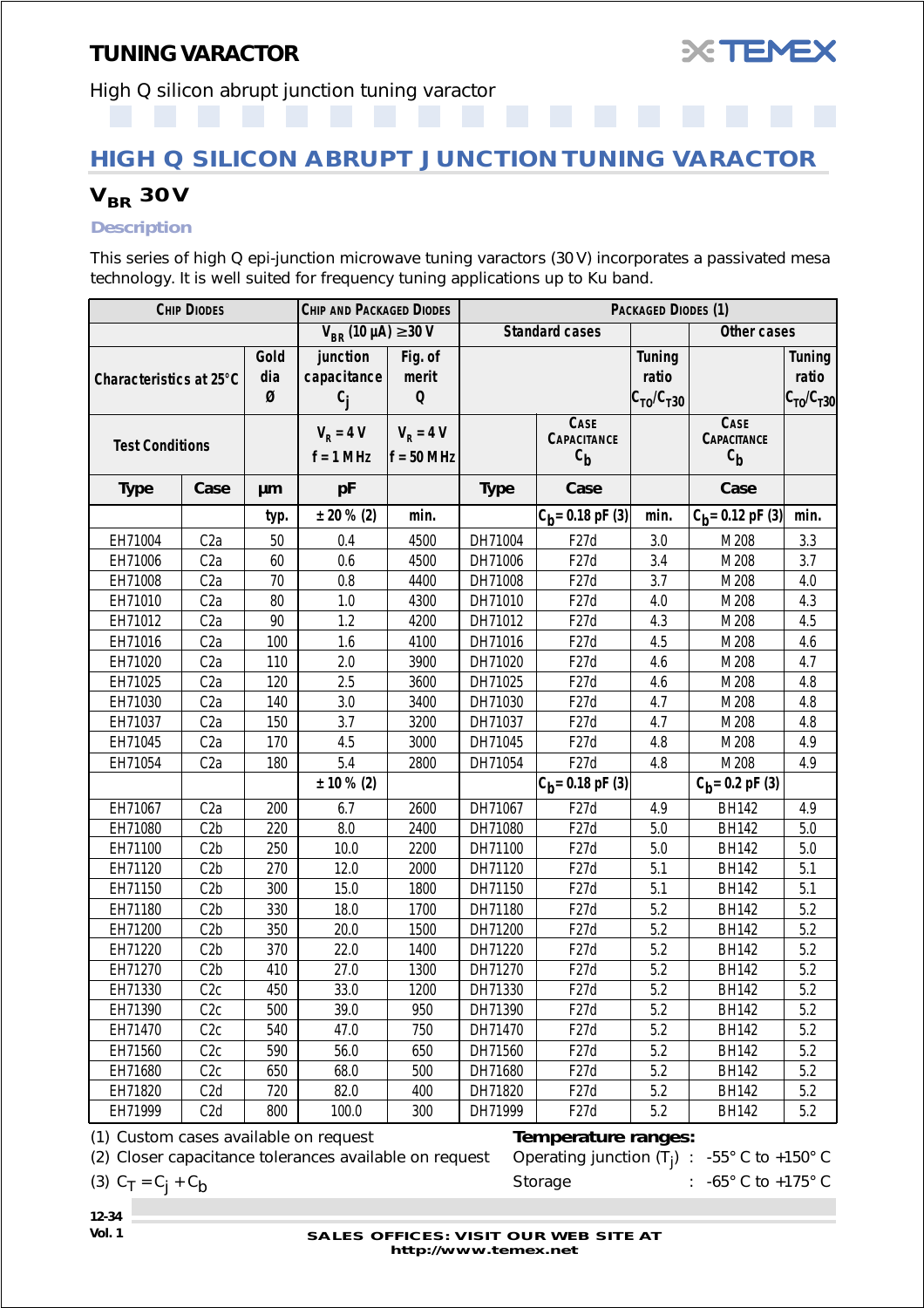<span id="page-34-0"></span>

*TUNING VARACTOR*

High Q silicon abrupt junction tuning varactor

*VBR 45V*

#### *Description*

This series of high Q epi-junction microwave tuning varactors (45 V) incorporates a passivated mesa technology. It is well suited for frequency tuning applications up to X band.

|                          | <b>Chip diodes</b><br>Chip and packaged diodes<br>Packaged diodes (1) |                                |                                         |                                        |             |                                    |                                            |                                    |                                              |
|--------------------------|-----------------------------------------------------------------------|--------------------------------|-----------------------------------------|----------------------------------------|-------------|------------------------------------|--------------------------------------------|------------------------------------|----------------------------------------------|
|                          |                                                                       |                                | $V_{BR}$ (10 µA) $\geq$ 45 V            |                                        |             | <b>STANDARD CASES</b>              |                                            | <b>OTHER CASES</b>                 |                                              |
| Characteristics at 25° C |                                                                       | <b>GOLD</b><br><b>DIA</b><br>Ø | <b>Junction</b><br>capacitance<br>$c_i$ | Fig. of<br><b>Merit</b><br>$\mathbf 0$ |             |                                    | <b>Tuning</b><br>Ratio<br>$C_{T0}/C_{T45}$ |                                    | <b>Tuning</b><br>Ratio<br>$ C_{TO}/C_{T45} $ |
| <b>Test conditions</b>   |                                                                       |                                | $V_R = 4 V$<br>$f = 1$ MHz              | $V_R = 4 V$<br>$f = 50$ MHz            |             | Case<br>Capacitance<br>$c_{\bf b}$ |                                            | Case<br>Capacitance<br>$c_{\bf b}$ |                                              |
| <b>Type</b>              | Case                                                                  | μm                             | pF                                      |                                        | <b>Type</b> | Case                               |                                            | Case                               |                                              |
|                          |                                                                       | typ.                           | $± 20 \% (2)$                           |                                        | min.        | $C_b = 0.18$ pF (3)                | min.                                       | $ C_{b} $ = 0.12 pF (3)            | min.                                         |
| EH72004                  | C2a                                                                   | 60                             | 0.4                                     | 3000                                   | DH72004     | F27d                               | 3.5                                        | M208                               | 3.7                                          |
| EH72006                  | C <sub>2</sub> a                                                      | 80                             | 0.6                                     | 2900                                   | DH72006     | F27d                               | 3.9                                        | M208                               | 4.1                                          |
| EH72008                  | C <sub>2</sub> a                                                      | 90                             | 0.8                                     | 2800                                   | DH72008     | F27d                               | 4.2                                        | M208                               | 4.5                                          |
| EH72010                  | C <sub>2</sub> a                                                      | 110                            | 1.0                                     | 2700                                   | DH72010     | F <sub>27</sub> d                  | 4.5                                        | M208                               | 4.7                                          |
| EH72012                  | C <sub>2</sub> a                                                      | 110                            | 1.2                                     | 2700                                   | DH72012     | F27d                               | 4.7                                        | M208                               | 4.9                                          |
| EH72016                  | C <sub>2</sub> a                                                      | 120                            | 1.6                                     | 2600                                   | DH72016     | F27d                               | 5.0                                        | M208                               | 5.2                                          |
| EH72020                  | C <sub>2</sub> a                                                      | 140                            | 2.0                                     | 2500                                   | DH72020     | F <sub>27</sub> d                  | 5.2                                        | M208                               | 5.5                                          |
| EH72025                  | C <sub>2</sub> a                                                      | 150                            | 2.5                                     | 2400                                   | DH72025     | F <sub>27</sub> d                  | 5.4                                        | M208                               | 5.6                                          |
| EH72030                  | C <sub>2</sub> a                                                      | 170                            | 3.0                                     | 2300                                   | DH72030     | F27d                               | 5.5                                        | M208                               | 5.7                                          |
| EH72037                  | C2a                                                                   | 190                            | 3.7                                     | 2200                                   | DH72037     | F <sub>27</sub> d                  | 5.6                                        | M208                               | 5.7                                          |
| EH72045                  | C <sub>2</sub> a                                                      | 210                            | 4.5                                     | 2000                                   | DH72045     | F <sub>27</sub> d                  | 5.7                                        | M208                               | 5.8                                          |
| EH72054                  | C <sub>2</sub> a                                                      | 230                            | 5.4                                     | 1900                                   | DH72054     | F <sub>27</sub> d                  | 5.8                                        | M208                               | 5.9                                          |
|                          |                                                                       |                                | $± 10 \% (2)$                           |                                        |             | $C_b = 0.18 pF(3)$                 |                                            | $C_h = 0.2pF(3)$                   |                                              |
| EH72067                  | C2b                                                                   | 250                            | 6.7                                     | 1800                                   | DH72067     | F27d                               | 5.9                                        | <b>BH142</b>                       | 6.0                                          |
| EH72080                  | C2b                                                                   | 280                            | 8.0                                     | 1700                                   | DH72080     | F <sub>27</sub> d                  | 5.9                                        | <b>BH142</b>                       | 6.0                                          |
| EH72100                  | C2b                                                                   | 310                            | 10.0                                    | 1600                                   | DH72100     | F <sub>27</sub> d                  | 6.0                                        | <b>BH142</b>                       | 6.0                                          |
| EH72120                  | C2b                                                                   | 340                            | 12.0                                    | 1500                                   | DH72120     | F27d                               | 6.0                                        | <b>BH142</b>                       | 6.0                                          |
| EH72150                  | C2b                                                                   | 380                            | 15.0                                    | 1400                                   | DH72150     | F27d                               | 6.0                                        | <b>BH142</b>                       | 6.0                                          |
| EH72180                  | C2b                                                                   | 420                            | 18.0                                    | 1300                                   | DH72180     | F <sub>27</sub> d                  | 6.0                                        | <b>BH142</b>                       | 6.0                                          |
| EH72200                  | C2b                                                                   | 440                            | 20.0                                    | 1200                                   | DH72200     | F <sub>27</sub> d                  | 6.0                                        | <b>BH142</b>                       | 6.0                                          |
| EH72220                  | C2C                                                                   | 470                            | 22.0                                    | 1100                                   | DH72220     | F <sub>27</sub> d                  | 6.0                                        | <b>BH142</b>                       | 6.0                                          |
| EH72270                  | C2C                                                                   | 520                            | 27.0                                    | 1000                                   | DH72270     | F <sub>27</sub> d                  | 6.0                                        | <b>BH142</b>                       | 6.0                                          |
| EH72330                  | C2C                                                                   | 570                            | 33.0                                    | 900                                    | DH72330     | F <sub>27</sub> d                  | $6.0\,$                                    | <b>BH142</b>                       | 6.0                                          |
| EH72390                  | C2c                                                                   | 620                            | 39.0                                    | 800                                    | DH72390     | F27d                               | 6.0                                        | <b>BH142</b>                       | 6.0                                          |
|                          |                                                                       |                                | $± 10 \% (2)$                           |                                        |             | $C_h = 0.18$ pF (3)                |                                            |                                    |                                              |
| EH72470                  | C <sub>2</sub> d                                                      | 680                            | 47.0                                    | 700                                    | DH72470     | <b>BH28</b>                        | $6.0\,$                                    |                                    |                                              |
| EH72560                  | C2d                                                                   | 740                            | 56.0                                    | 600                                    | DH72560     | <b>BH28</b>                        | 6.0                                        |                                    |                                              |
| EH72680                  | C <sub>2</sub> d                                                      | 820                            | 68.0                                    | 450                                    | DH72680     | <b>BH28</b>                        | 6.0                                        |                                    |                                              |
|                          |                                                                       |                                | $± 10 \% (2)$                           |                                        |             | $C_b = 0.4 pF(3)$                  |                                            |                                    |                                              |
| EH72820                  | C2g                                                                   | 900                            | 82.0                                    | 350                                    | DH72820     | <b>BH141</b>                       | 6.0                                        |                                    |                                              |
| EH72999                  | C2g                                                                   | 1000                           | 100.0                                   | 250                                    | DH72999     | <b>BH141</b>                       | 6.0                                        |                                    |                                              |
| (1)                      |                                                                       |                                | Custom cases available on request       |                                        |             | Temperature ranges:                |                                            |                                    |                                              |

(2) Closer capacitance tolerances available on request

Operating junction  $(T_i)$  : -55° C to +150° C

(3)  $C_T = C_i + C_b$  Storage : -65° C to +175° C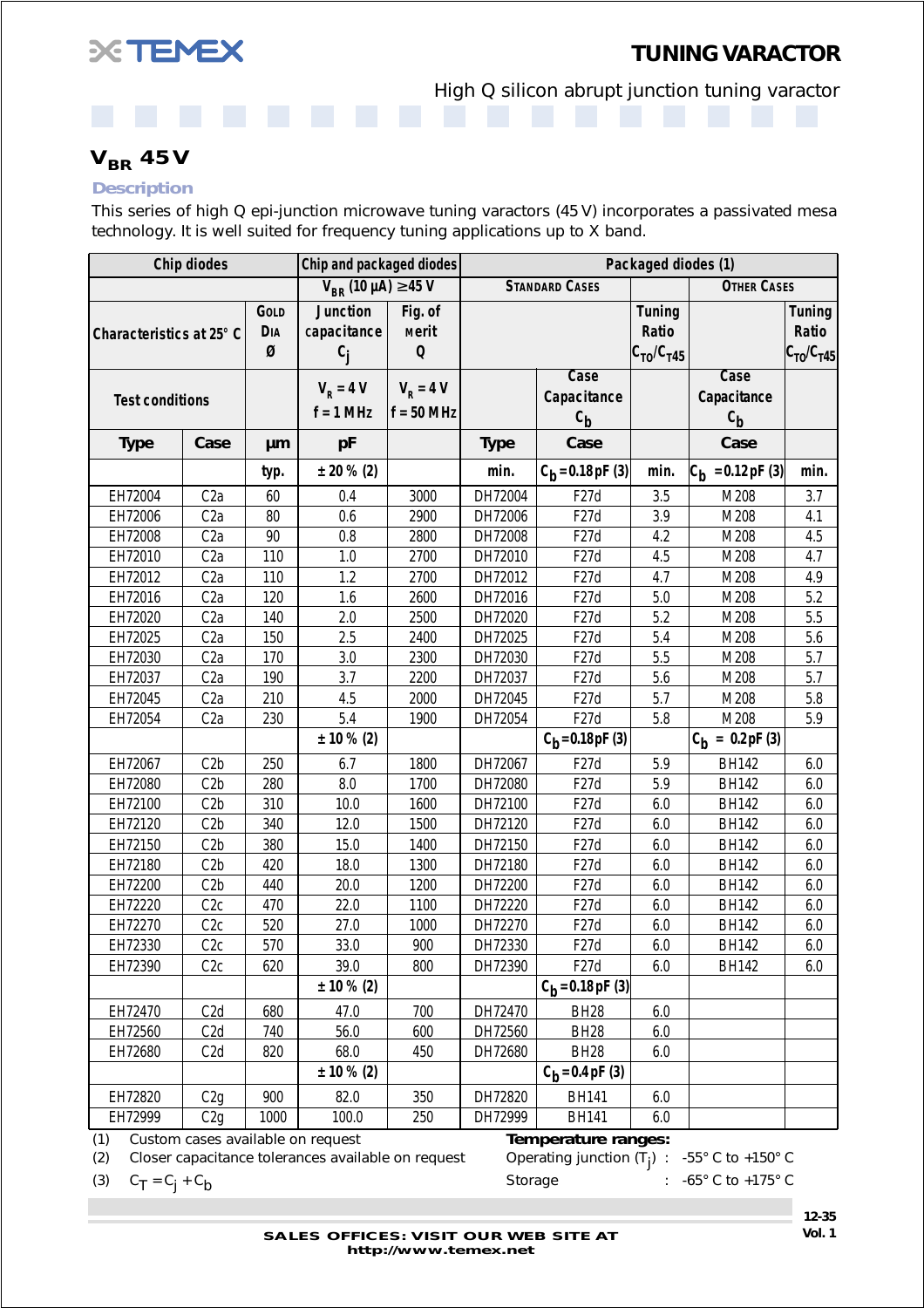

<span id="page-35-0"></span>Plastic package, Surface Mount hyperabrupt tuning varactor

## **PLASTIC PACKAGE, SURFACE MOUNT HYPERABRUPT TUNING VARACTOR**

#### *Description*

This series of silicon tuning varactors consists of hyperabrupt epitaxial devices. They incorporate a passivated mesa technology. This family is designed for a low cost medium to high volume market that may be supplied in tape and reel for automated pick and place assembly on surface mount circuit boards.

#### *Application*

The DH76000 and DH77000 series hyperabrupt tuning varactor are offered in a large selection of capacitance range. They provide the highest Q factor (low reverse series resistance). Typical applications include low noise narrow and moderate frequency bandwidth applications (VCO mainly) from HF to Microwave frequencies (up to 3 GHz). Other applications are voltage tuned filters, phase shifters, delay lines...

## *20 Volt hyperabrupt junction varactors*

#### *Characteristics @ Ta=+25° C Temperature ranges:*

Reverse breakdown voltage, Vb = 20 V min. @ 10  $\mu$ A Operating junction (Tj) : -55° C to +125° C Reverse Current,  $Ir = 200 \text{ nA} \ @ \ 16 \text{ V}$  Storage: -55° C to +150° C

|             |             | Total capacitance (pF)                  |            | <b>Tuning</b> |             |             |  |  |
|-------------|-------------|-----------------------------------------|------------|---------------|-------------|-------------|--|--|
|             |             | Ct                                      |            |               | ratio       |             |  |  |
| <b>Test</b> | $f = 1$ MHz | $f = 1$ MHz<br>$f=1$ MHz<br>$f = 1$ MHz |            |               |             | Ct1V/Ct20V  |  |  |
| conditions  | $Vr = 1V$   | $Vr = 4V$                               | $Vr = 12V$ | $Vr = 20V$    | $f = 1$ MHz | $f = 1$ MHz |  |  |
| <b>Type</b> | typ         | ±20%                                    | typ.       | typ.          | typ.        | typ.        |  |  |
| DH76010     | 2.5         | 1.2                                     | 0.6        | 0.5           | 4.1         | 4.9         |  |  |
| DH76015     | 3.6         | 1.7                                     | 0.8        | 0.7           | 4.4         | 5.4         |  |  |
| DH76022     | 5.2         | 2.4                                     | 1.1        | 0.9           | 4.7         | 5.8         |  |  |
| DH76033     | 8.0         | 3.5                                     | 1.6        | 1.3           | 4.9         | 6.1         |  |  |
| DH76047     | 11.0        | 4.9                                     | 2.2        | 1.7           | 5.0         | 6.4         |  |  |
| DH76068     | 16.0        | 7.0                                     | 3.1        | 2.4           | 5.1         | 6.5         |  |  |
| DH76100     | 23.0        | 10.0                                    | 4.5        | 3.5           | 5.2         | 6.7         |  |  |
| DH76150     | 35.0        | 15.0                                    | 6.6        | 5.1           | 5.2         | 6.8         |  |  |

### *12 Volt hyperabrupt junction varactors*

#### *Characteristics @ Ta=+25° C Temperature ranges:*

Reverse breakdown voltage, Vb = 12 V min. @ 10  $\mu$ A Operating junction (Tj) : -55° C to +125° C Reverse Current,  $Ir = 200 \text{ nA} \ @ \ 8 \text{ V}$  Storage: -55° C to +150° C

|                           |                          | Total capacitance (pF)<br>Ct |                        | <b>Tuning</b><br>ratio     |                          |  |
|---------------------------|--------------------------|------------------------------|------------------------|----------------------------|--------------------------|--|
| <b>Test</b><br>conditions | $f = 1$ MHz<br>$Vr = 1V$ | $f = 1$ MHz<br>$V = 2.5 V$   | $f=1$ MHz<br>$Vr = 4V$ | Ct1V/Ct2.5V<br>$f = 1$ MHz | Ct1V/Ct4V<br>$f = 1$ MHz |  |
| <b>Type</b>               | typ                      | ±20%                         | typ.                   | typ.                       | typ.                     |  |
| DH77033                   | 6.0                      | 3.5                          | 1.9                    | 1.7                        | 3.1                      |  |
| DH77047                   | 8.5                      | 4.9                          | 2.7                    | 1.7                        | 3.2                      |  |
| DH77068                   | 12.0                     | 7.0                          | 3.8                    | 1.7                        | 3.2                      |  |
| DH77100                   | 18.0                     | 10.0                         | 5.5                    | 1.7                        | 3.2                      |  |
| DH77150                   | 27.0                     | 15.0                         | 8.1                    | 1.8                        | 3.3                      |  |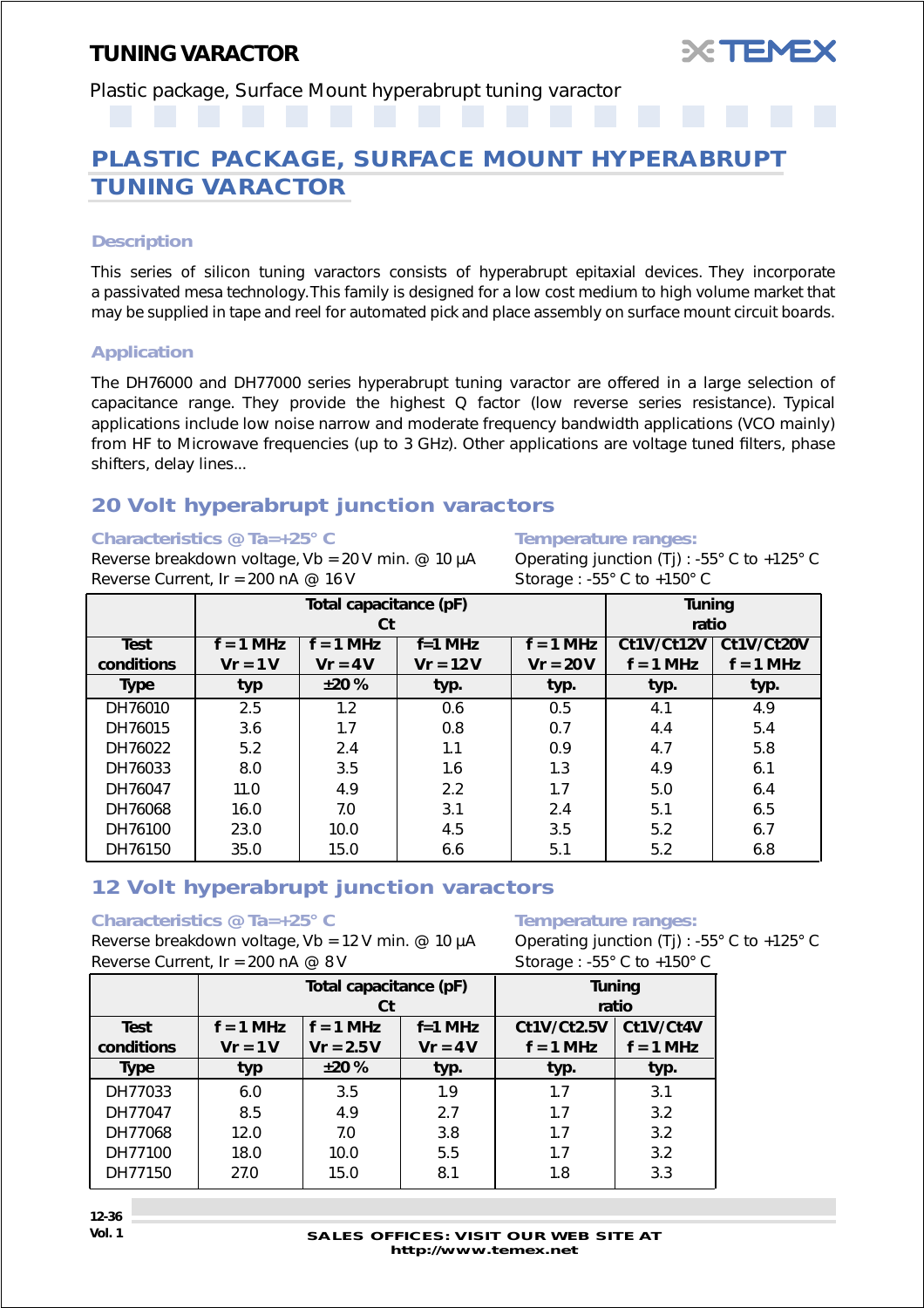

## *TUNING VARACTOR*

Plastic package, Surface Mount hyperabrupt tuning varactor

#### *Typical junction capacitance versus reverse voltage*





**SALES OFFICES: VISIT OUR WEB SITE AT http://www.temex.net**

**12-37**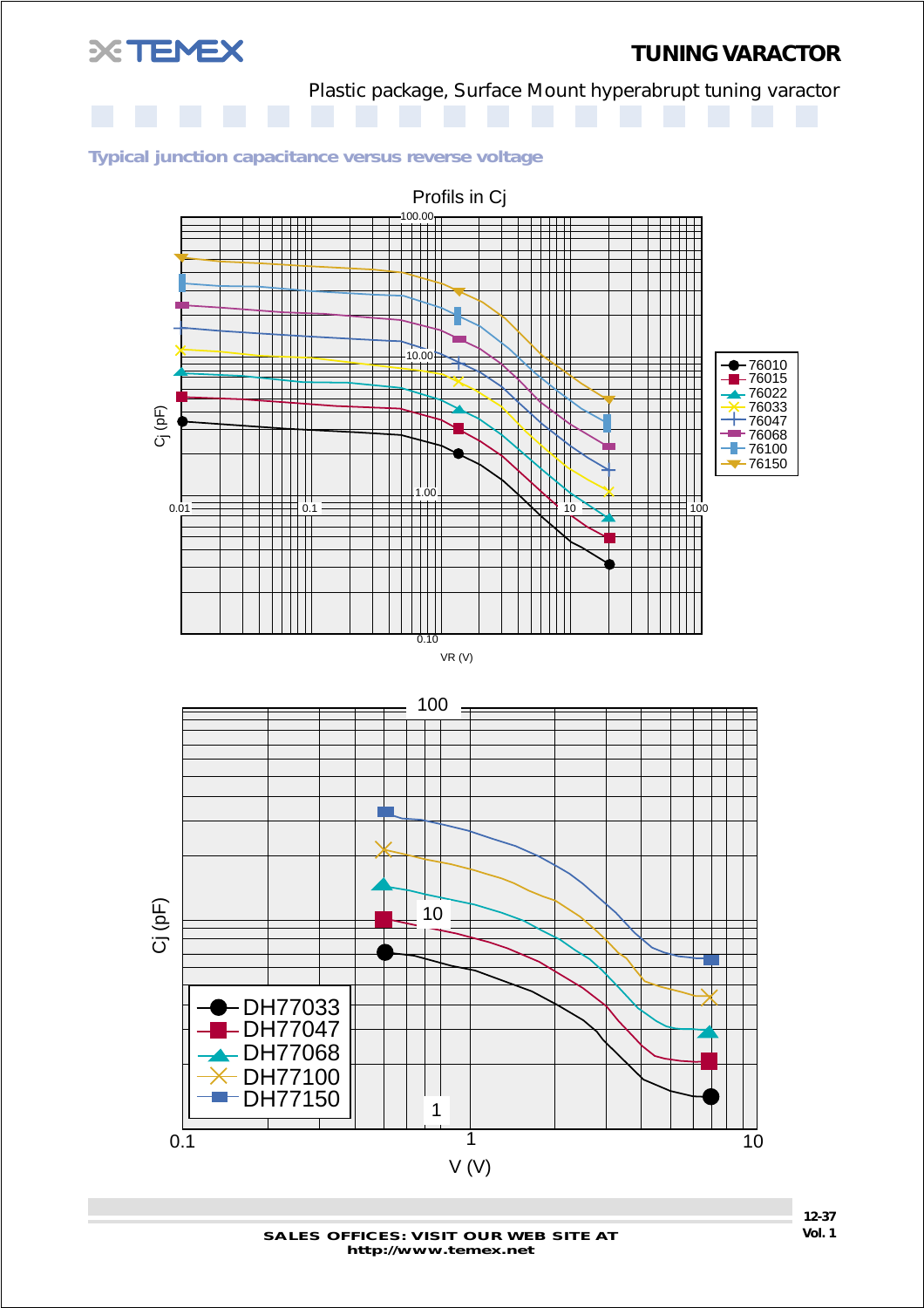## *TUNING VARACTOR*

## Plastic package, Surface Mount hyperabrupt tuning varactor

#### *Packages*

|          | <b>SOD323</b> | <b>SOT23</b> | <b>SOT23</b> | <b>SOT23</b> | <b>SOT143</b> |
|----------|---------------|--------------|--------------|--------------|---------------|
| Packages |               |              |              |              |               |
| DH76010  | DH76010-60    | DH76010-51   | DH76010-53   | DH76010-54   | DH76010-70    |
| DH76015  | DH76015-60    | DH76015-51   | DH76015-53   | DH76015-54   | DH76015-70    |
| DH76022  | DH76022-60    | DH76022-51   | DH76022-53   | DH76022-54   | DH76022-70    |
| DH76033  | DH76033-60    | DH76033-51   | DH76033-53   | DH76033-54   | DH76033-70    |
| DH76047  | DH76047-60    | DH76047-51   | DH76047-53   | DH76047-54   | DH76047-70    |
| DH76068  | DH76068-60    | DH76068-51   | DH76068-53   | DH76068-54   | DH76068-70    |
| DH76100  | DH76100-60    | DH76100-51   | DH76100-53   | DH76100-54   | DH76100-70    |
| DH76150  | DH76150-60    | DH76150-51   | DH76150-53   | DH76150-54   | DH76150-70    |
| DH77033  | DH77033-60    | DH77033-51   | DH77033-53   | DH77033-54   | DH77033-70    |
| DH77047  | DH77047-60    | DH77047-51   | DH77047-53   | DH77047-54   | DH77047-70    |
| DH77068  | DH77068-60    | DH77068-51   | DH77068-53   | DH77068-54   | DH77068-70    |
| DH77100  | DH77100-60    | DH77100-51   | DH77100-53   | DH77100-54   | DH77100-70    |
| DH77150  | DH77150-60    | DH77150-51   | DH77150-53   | DH77150-54   | DH77150-70    |

(1) Other configuration available on request.

#### *How to order?*



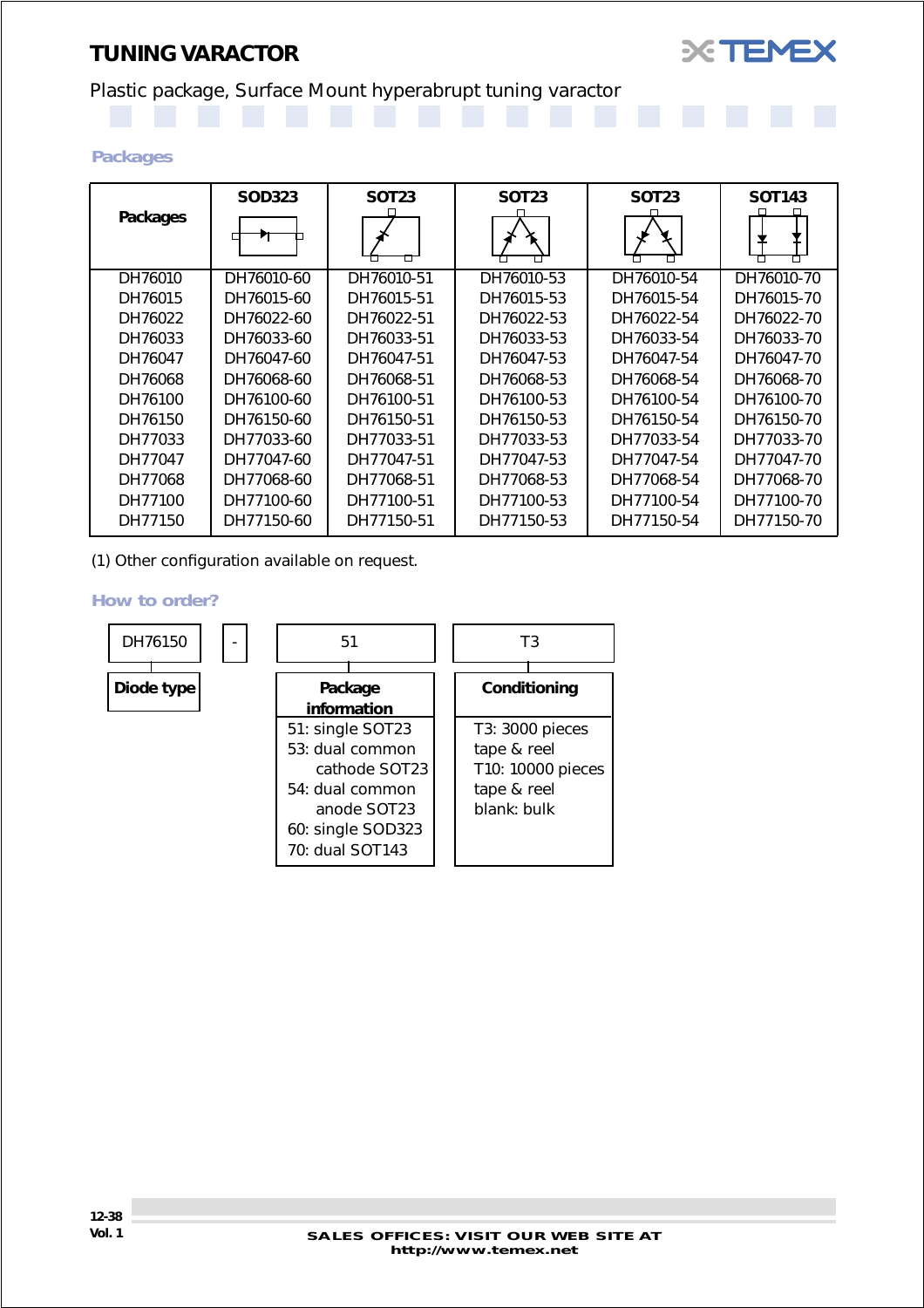<span id="page-38-0"></span>

High Q silicon hyperabrupt junction tuning varactor

## **HIGH Q SILICON HYPERABRUPT JUNCTION TUNING VARACTOR**

#### *Description*

This series of silicon tuning varactors consists of hyperabrupt epitaxial devices. They incorporate a passivated mesa technology. Packaged or chip devices are available for linear electronic tuning from VHF up to Ku band.

#### *Characteristics @ Ta = +25° C*

| Reverse breakdown voltage, $Vb = \omega$ 10 µA: 20 V min. |            |        |
|-----------------------------------------------------------|------------|--------|
| Reverse current,                                          | Ir @ 16 V: | 200 nA |

|             |                   | Figure of<br>merit $(Q)$ |            | Total capacitance (pF)<br>Ct |             |             |             | <b>Tuning</b><br>ratio |         |
|-------------|-------------------|--------------------------|------------|------------------------------|-------------|-------------|-------------|------------------------|---------|
| <b>Test</b> |                   | $f = 50$ MHz $f = 1$ MHz |            | $f = 1 MHz$                  | $f = 1$ MHz | $f = 1$ MHz | Ct1V/Ct12V  | Ct1V/CT20V             |         |
| conditions  |                   | $Vr = 4 V$               | $Vr = 1 V$ | $Vr = 4 V$                   | $V = 12 V$  | $V = 20 V$  | $f = 1$ MHz | $f = 1$ MHz            |         |
| <b>Type</b> | Case $(1)$        | typ.                     | typ.       | ±20%                         | typ.        | typ.        | typ.        | typ.                   | Chip    |
| DH76010     | F27d              | 2200                     | 2.5        | 1.2                          | 0.6         | 0.5         | 4.1         | 4.9                    | EH76010 |
| DH76015     | F27d              | 2000                     | 3.6        | 1.7                          | 0.8         | 0.7         | 4.4         | 5.4                    | EH76015 |
| DH76022     | F27d              | 1700                     | 5.2        | 2.4                          | 1.1         | 0.9         | 4.7         | 5.8                    | EH76022 |
| DH76033     | F27d              | 1400                     | 7.7        | 3.5                          | 1.6         | 1.3         | 4.9         | 6.1                    | EH76033 |
| DH76047     | F27d              | 1000                     | 11         | 4.9                          | 2.2         | 1.7         | 5.0         | 6.4                    | EH76047 |
| DH76068     | F27d              | 700                      | 16         | 6.9                          | 3.0         | 2.4         | 5.1         | 6.5                    | EH76068 |
| DH76100     | F27d              | 400                      | 23         | 10.2                         | 4.5         | 3.5         | 5.2         | 6.7                    | EH76100 |
| DH76150     | F <sub>27</sub> d | 140                      | 34         | 15.2                         | 6.6         | 5.1         | 5.2         | 6.8                    | EH76150 |

(1) Custom cases available on request *Temperature ranges:*

**Temperature ranges:**<br>Operating junction  $(T_{j})$ : Storage : -65° C to +150° C

) : -55° C to +150° C

#### *Typical junction capacitance reverse voltage*



**SALES OFFICES: VISIT OUR WEB SITE AT http://www.temex.net**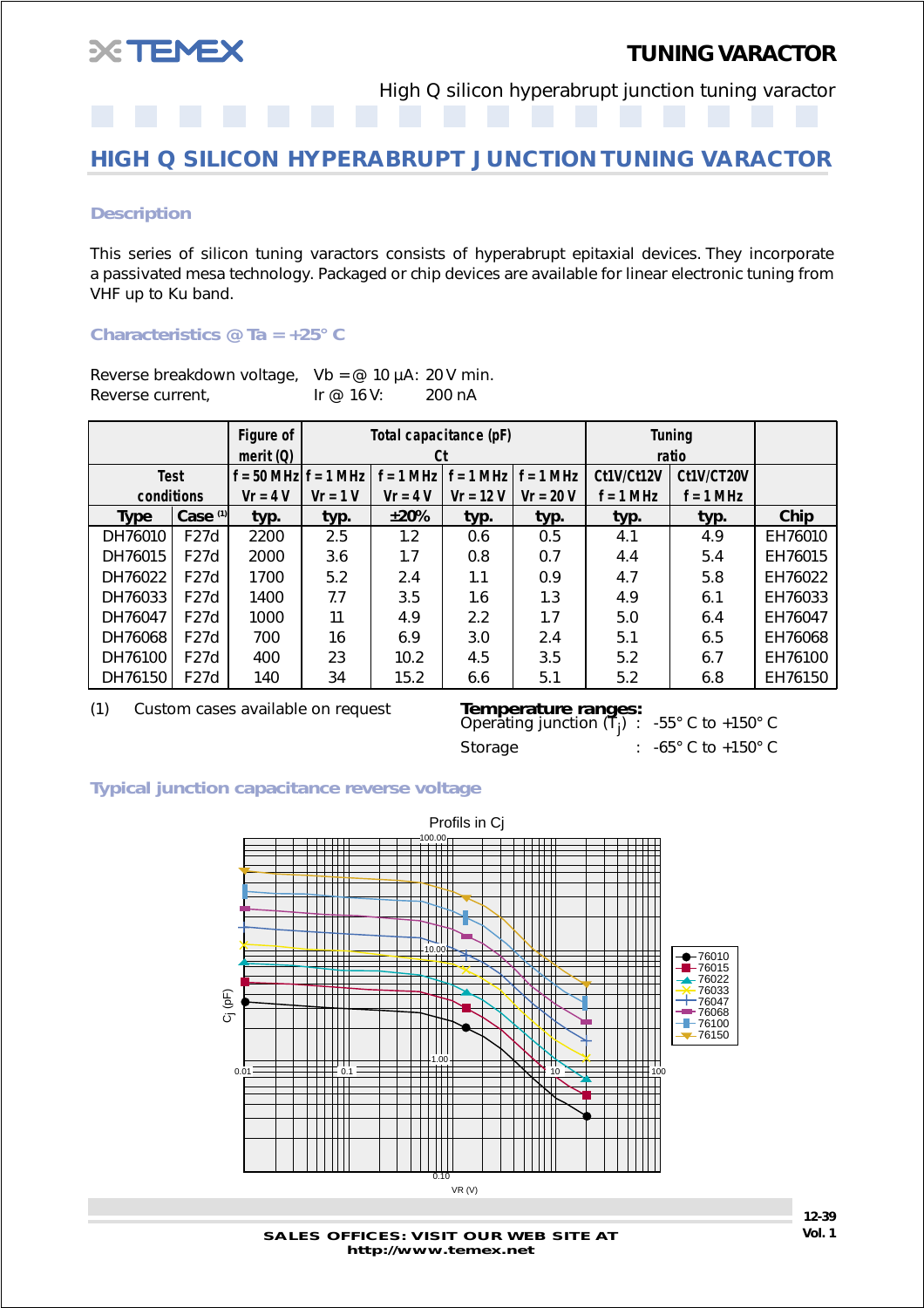<span id="page-39-0"></span>*POWER GENERATION DIODES*



Selection guide

# **POWER GENERATION DIODES**

# **Selection Guide**

| <b>PAGE</b> |
|-------------|
|             |
| $12 - 42$   |
| $12 - 43$   |
| 12-45       |
|             |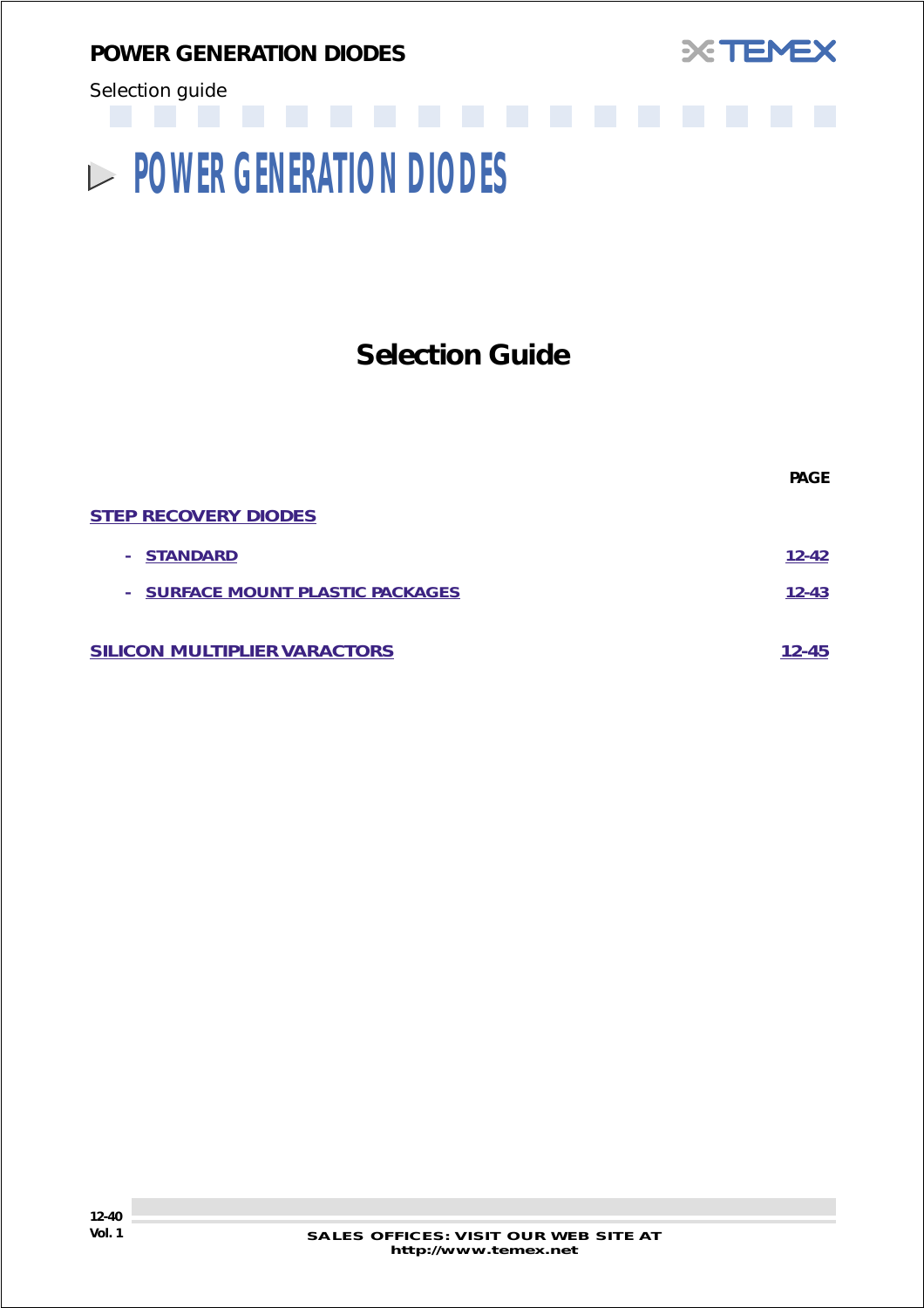Step recovery diodes and multiplier varactor applications

## <span id="page-40-0"></span>**STEP RECOVERY DIODES AND MULTIPLIER VARACTOR APPLICATIONS**

A Step Recovery Diode (SRD) generates pulses that can be used to multiply frequencies, and to set up reference points, e.g. for synchronizing test instruments.

This device operates by alternately producing and consuming a charge, based on the frequency of its input signal. During forward bias, the SRD conducts and builds up its charge. During reverse bias, the SRD maintains conduction by consuming its charge. When the charge has been fully consumed, the SRD snaps off, i.e. very quickly reverts to zero conduction.

This device acts as a switch, controlling current flow by alternately storing and releasing its charge, forming pulses at a repetition rate equal to the frequency of its input.

The output of a step recovery diode is most often used in two ways:

- a pulse train can be applied to resonant circuits, which provides output power at a frequency above that of the original input,
- a pulse train can be used to develop a series of frequencies at multiples of the original input frequencies.

Typical applications of step recovery diodes include oscillators, power transmitters and drivers, for telecommunications, telemetry, radar and test equipment.

In choosing a SRD, the significant characteristics include:

Output Frequency (f<sub>O</sub>) ; Breakdown Voltage (V<sub>BR</sub>) ; Junction Capacitance (C<sub>j</sub>) ; Minority Carrier Lifetime  $(\tau_{|})$  ; Snap-off Time  $(t_{s0})$  ; Thermal Resistance  $(R_{th})$  and Output Power  $(P_0)$ .

#### *Multiplier varactors*

A multiplier varactor is a physical stack of series-connected SRD units. This configuration is capable of multiplying power.

Packages for multiplier varactors are designed to dissipate the power yield  $\begin{pmatrix} \text{Power out} \ \text{Power in} \end{pmatrix}$ 

Most of these packages hold from 2 to 4 chips, this type of components are available on customer request.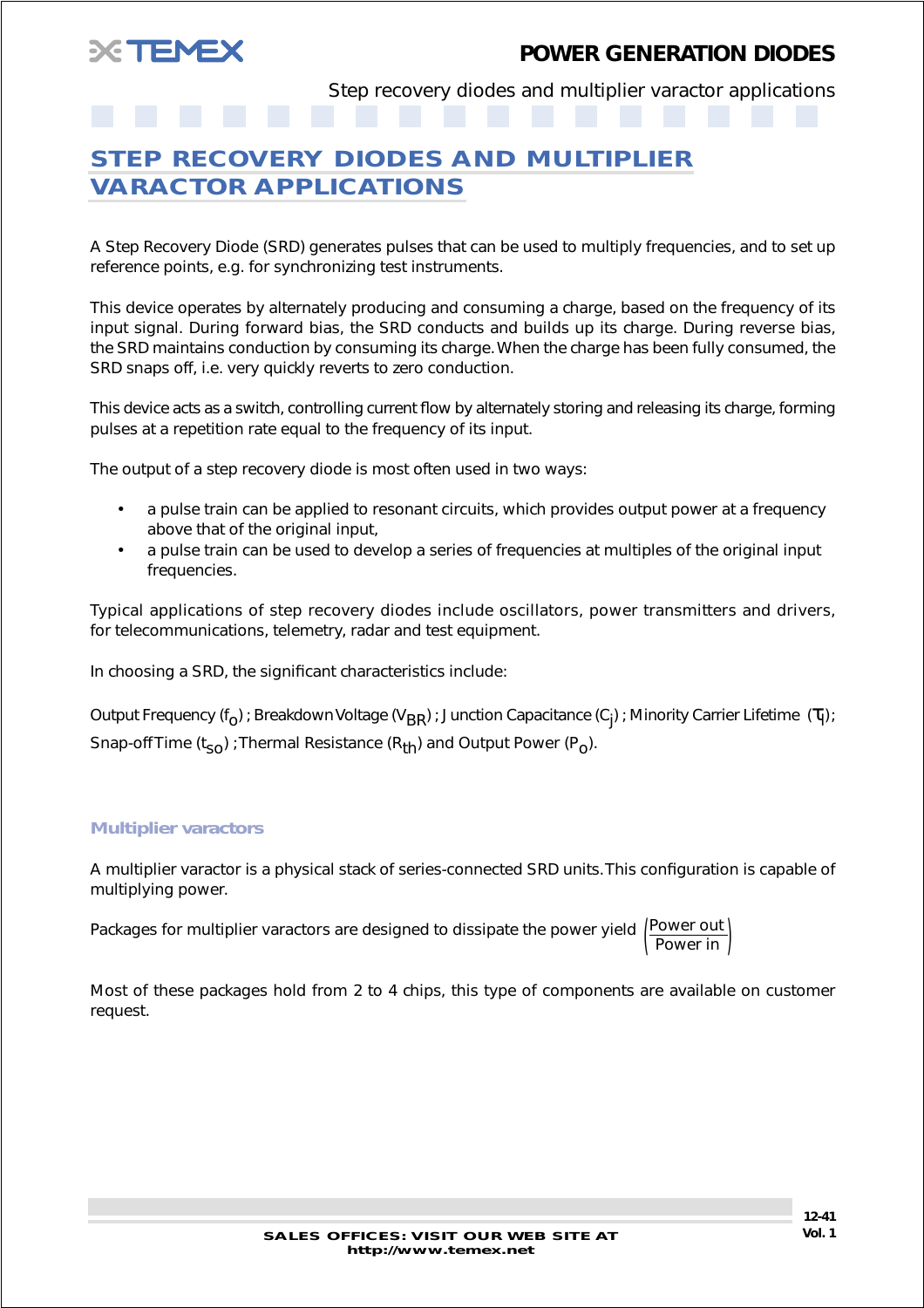

<span id="page-41-0"></span>Step recovery diodes (SRD)

## **STEP RECOVERY DIODES (S.R.D.)**

#### *Description*

These diodes use mesa technology and oxide passivation. They support fast switching and multiplier applications:

- very short pulse generation,
- ultra fast waveform shaping,
- comb generation,
- high order multiplication, at moderate power ratings.

|                        | Chip diodes      |      | Chip and packaged diodes |                 |                           |            |                 |       |                        | Packaged diodes |                                     |      |
|------------------------|------------------|------|--------------------------|-----------------|---------------------------|------------|-----------------|-------|------------------------|-----------------|-------------------------------------|------|
|                        |                  | Gold | Breakdown                | <b>Junction</b> | Min. car.                 |            | Snap-Off        |       |                        | <b>Thermal</b>  |                                     |      |
| <b>Characteristics</b> |                  | dia  | voltage                  | capacitance     | lifetime                  |            | time            |       |                        | resistance      |                                     |      |
| at $25^{\circ}$ C      |                  | Δ    | $V_{\text{br}}$          | C:              | կ                         |            | <sup>l</sup> so |       |                        | $R_{th}$        |                                     |      |
| <b>Test conditions</b> |                  | N/A  |                          | $Vr = 6V$       | If = 10 mA $ $ If = 10 mA |            |                 |       |                        | $P diss = 1 W$  |                                     |      |
|                        |                  |      | $Ir = 10 \mu A$          | 1 MHz<br>$f =$  | $Ir = 6mA$                | $Vr = 10V$ |                 |       |                        | in F27d         |                                     |      |
| <b>Type</b>            | Case             | μm   | V                        | pF              | <b>ns</b>                 | ps         |                 | Type  | Case (1)               | °C/W            | Other cases (1)                     |      |
|                        |                  | typ. | min.                     | max             | min.                      |            | typ. $ max$     |       | $ C_b = 0.1pF $<br>(2) | max             | $ C_h = 0.18pF C_h = 0.12pF$<br>(2) | (2)  |
| EH541                  | C <sub>2a</sub>  | 160  | 30                       | 1.5             | 25                        | 90         | 140             | DH541 | A <sub>22</sub> e      | 30              | F27d                                | M208 |
| EH542                  | C <sub>2a</sub>  | 220  | 50                       | 1.5             | 40                        | 150        | 250             | DH542 | A <sub>22e</sub>       | 25              | F27d                                | M208 |
| EH543                  | C <sub>2a</sub>  | 110  | 30                       | 1.0             | 20                        | 90         | 140             | DH543 | A <sub>22</sub> e      | 40              | F27d                                | M208 |
| EH544                  | C <sub>2a</sub>  | 140  | 50                       | 1.0             | 35                        | 150        | 250             | DH544 | A <sub>22e</sub>       | 35              | F27d                                | M208 |
| EH545                  | C <sub>2</sub> a | 55   | 25                       | 0.4             | 10                        | 75         | 100             | DH545 | A <sub>22</sub> e      | 70              | F27d                                | M208 |
| EH546                  | C <sub>2</sub> a | 40   | 15                       | 0.3             | 6                         | 60         | 80              | DH546 | A <sub>22</sub> e      | 100             | F27d                                | M208 |

(1) Custom cases available on request *Temperature ranges:*

(2)  $C_T = C_j + C_b$  Operating junction (T<sub>j</sub>):  $-55^{\circ}$  C to  $+150^{\circ}$  C Storage : -65° C to +175° C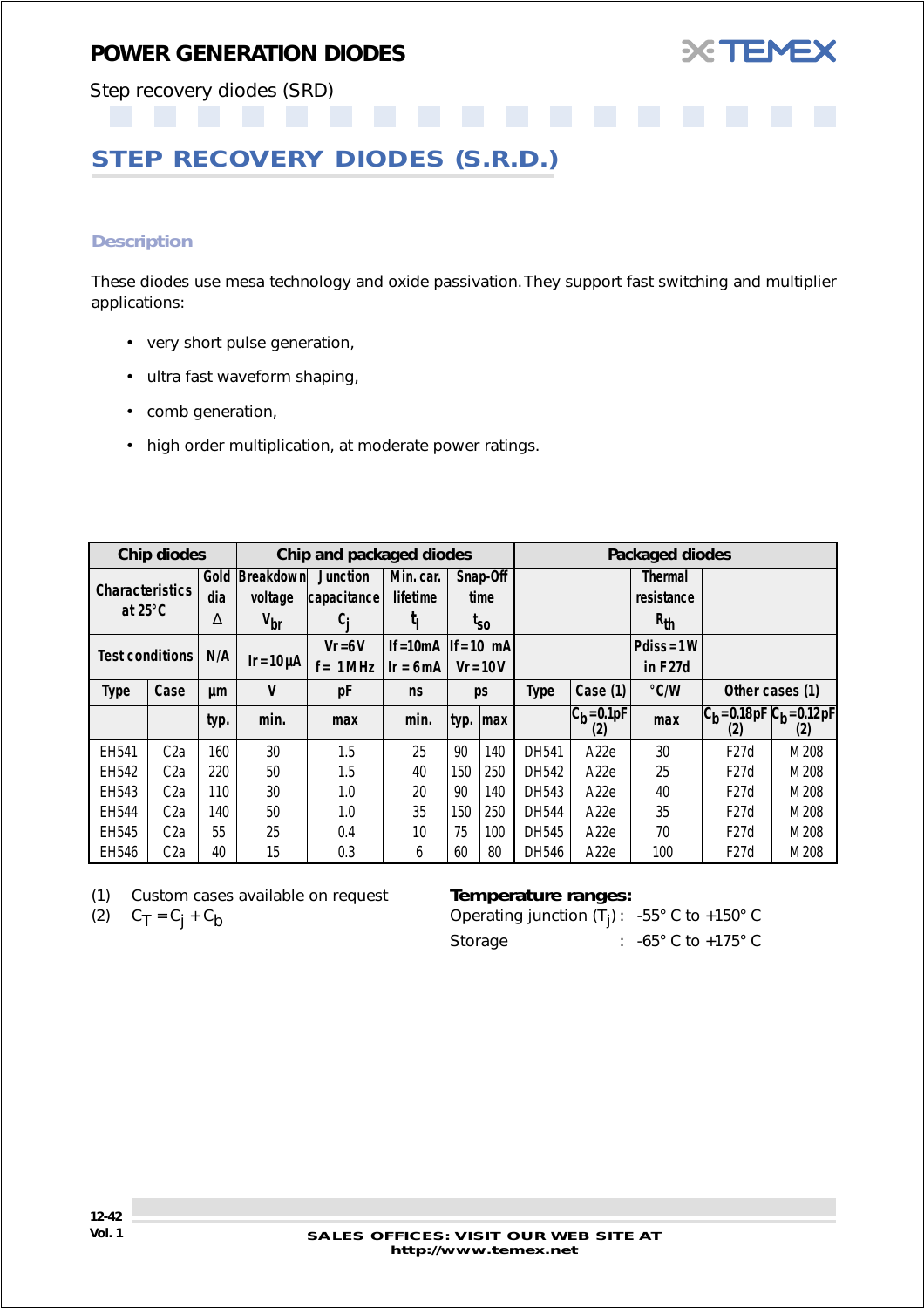<span id="page-42-0"></span>

Plastic package Surface Mount step recovery diodes

## **PLASTIC PACKAGE SURFACE MOUNT S.R.D.**

#### *Description*

Our SRD diodes are also available in plastic package. They incorporate a passivated mesa technology. This family is designed for a low cost medium to high volume market that may be supplied in tape and reel for automated pick and place assembly on surface mount circuit boards.

#### *Application*

The DH54X series support fast switching and multiplier applications:

- very short pulse generation
- ultra fast waveform shaping
- comb generation
- high order multiplication at moderate power ratings.

#### *Temperature ranges*

Operating junction (Tj) : -55°C to +125°C Storage : -55°C to +150°C

|              | <b>Junction</b><br><b>Breakdown</b><br>capacitance<br>$V_{\text{br}}(V)$ |             | <b>Minority</b><br>carrier | Snapp-Off<br>time $t_{SO}$ |                      |  |
|--------------|--------------------------------------------------------------------------|-------------|----------------------------|----------------------------|----------------------|--|
|              |                                                                          | $Cj$ (pF)   | lifetime $t$ $I$ (ns)      | (p <sub>S</sub> )          |                      |  |
| <b>Test</b>  | $Ir = 10 \mu A$                                                          | $Vr = 6V$   | If = $10 \text{ mA}$       |                            | If = $10 \text{ mA}$ |  |
| conditions   |                                                                          | $f = 1$ MHz | $Ir = 6 mA$                | $Vr = 10 V$                |                      |  |
| <b>Type</b>  | min.                                                                     | max.        | min.                       | typ.                       | max.                 |  |
| <b>DH541</b> | 30                                                                       | 1.5         | 25                         | 90                         | 140                  |  |
| DH542        | 50                                                                       | 1.5         | 40                         | 150                        | 250                  |  |
| DH543        | 30                                                                       | 1.0         | 20                         | 90                         | 140                  |  |
| <b>DH544</b> | 50                                                                       | 1.0         | 35                         | 150                        | 250                  |  |
| <b>DH545</b> | 25                                                                       | 0.4         | 10                         | 75                         | 100                  |  |
| <b>DH546</b> | 15                                                                       | 0.3         | 6                          | 60                         | 80                   |  |

#### *Packages*

| Packages | <b>SOD323</b> | <b>SOT23</b> | SOT <sub>23</sub> | SOT <sub>23</sub> | <b>SOT143</b> |
|----------|---------------|--------------|-------------------|-------------------|---------------|
| DH541    | DH541-60      | DH541-51     | DH541-53          | DH541-54          | DH541-70      |
| DH542    | DH542-60      | DH542-51     | DH542-53          | DH542-54          | DH542-70      |
| DH543    | DH543-60      | DH543-51     | DH543-53          | DH543-54          | DH543-70      |
| DH544    | DH544-60      | DH544-51     | DH544-53          | DH544-54          | DH544-70      |
| DH545    | DH545-60      | DH545-51     | DH545-53          | DH545-54          | DH545-70      |
| DH546    | DH546-60      | DH546-51     | DH546-53          | DH546-54          | DH546-70      |

(1) Other configuration available on request.

**SALES OFFICES: VISIT OUR WEB SITE AT Vol. 1 http://www.temex.net**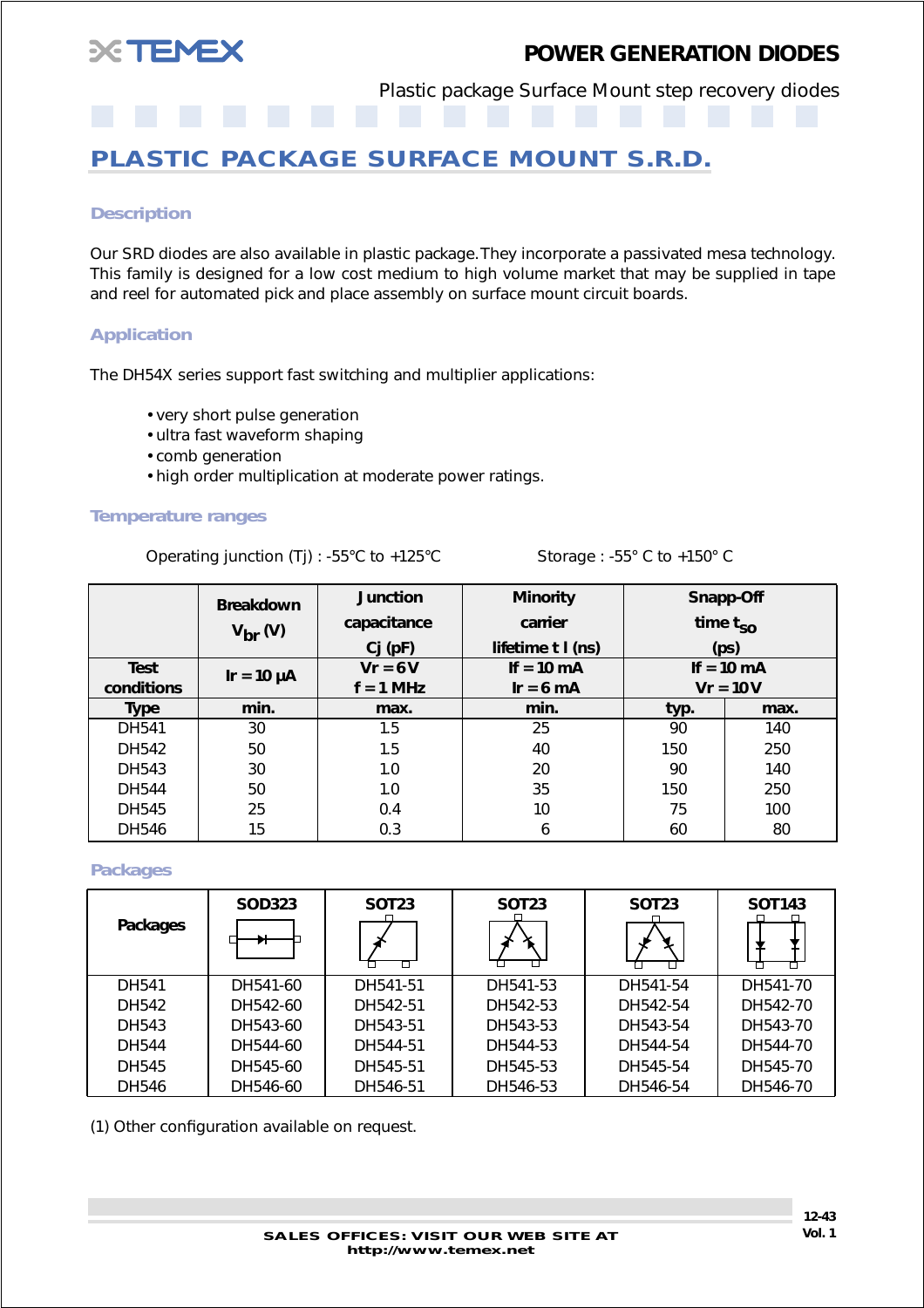## *POWER GENERATION DIODES*



## Plastic package Surface Mount step recovery diodes

#### *How to order?*

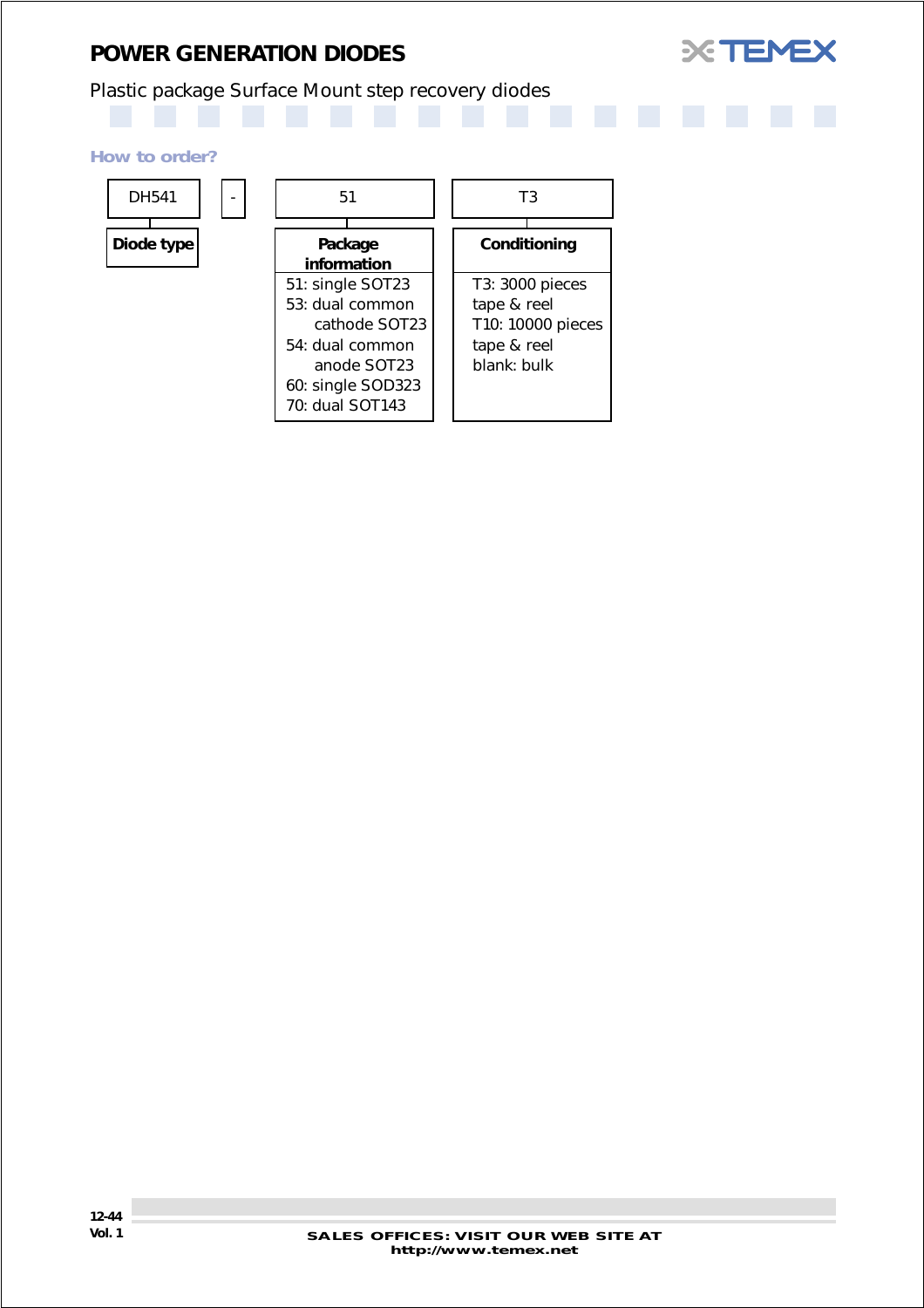<span id="page-44-0"></span>

## *POWER GENERATION DIODES*

Silicon multiplier varactor

## **SILICON MULTIPLIER VARACTORS**

#### *Description*

These silicon multiplier varactors (from 0.2 to 25 GHz) are designed for harmonic generation of high power levels (stack configuration) and/or at high multiplication orders.

### *Packaged diodes*

|                   | <b>Characteristics</b> |                 | Output    |                 | <b>Breakdown</b>    | <b>Junction</b> |             | Min. car.             | Snap-Off     | Thermal    | Power          |                |
|-------------------|------------------------|-----------------|-----------|-----------------|---------------------|-----------------|-------------|-----------------------|--------------|------------|----------------|----------------|
|                   |                        |                 | freq.     |                 | voltage             | capacitance     |             | <b>lifetime</b>       | time         | resistance | output         |                |
| at $25^{\circ}$ C |                        | <b>Varactor</b> | $F_{0}$   | $V_{\text{br}}$ |                     | C,              |             | $\tau_{\rm I}$        | $I_{SO}$     | $R_{th}$   | $P_0$          |                |
| <b>Test</b>       |                        | chips           | N/A       |                 | $I_{\rm R}$ = 10 µA |                 | $V_R = 6 V$ | $I_F = 10 \text{ mA}$ | $IF = 10 mA$ | N/A        |                |                |
| <b>Conditions</b> |                        | per<br>package  |           |                 |                     | $f = 1$ MHz     |             | $IR = 6 mA$           | $V_p = 10 V$ |            | $f_0 = (n)f_i$ |                |
|                   |                        |                 |           | V               |                     |                 | рF          | ns                    | ps           | °C/W       | W              |                |
| <b>Type</b>       | Case                   |                 | GHz       | min.            | max                 | min.            | max         | min.                  | max          | max        | typ.           | (n)            |
| DH294             | M208b                  |                 | $0.2 - 2$ | 45              | 70                  | 4.0             | 7.0         | 125                   | 400          | 300        | 0.5            | $\overline{2}$ |
| DH200             | <b>BH142b</b>          |                 | $0.5 - 2$ | 90              | 140                 | 5.5             | 7.0         | 250                   | 1000         | 8          | 20.0           | $\overline{2}$ |
| DH270             | S268-W1                |                 | $2 - 3$   | 80              | 110                 | 4.0             | 5.5         | 160                   | 700          | 10         | 15.0           | 2              |
| DH110             | F27d                   |                 | $2 - 4$   | 60              | 90                  | 3.0             | 4.0         | 100                   | 400          | 25         | 9.0            | 2              |
| DH293             | F60d                   |                 | $3 - 6$   | 50              | 70                  | 2.0             | 3.0         | 60                    | 250          | 30         | 6.0            | $\overline{2}$ |
| DH252             | F27d                   |                 | $2 - 8$   | 40              | 60                  | 0.9             | 2.0         | 35                    | 200          | 50         | 3.0            | $\mathfrak{p}$ |
| DH256             | F27d                   |                 | $5 - 12$  | 30              | 45                  | 0.5             | 1.1         | 20                    | 120          | 60         | 2.0            | 2              |
| DH292             | F27d                   |                 | $8 - 16$  | 20              | 35                  | 0.2             | 0.5         | 10                    | 75           | 70         | 0.6            | $\overline{2}$ |
| DH267             | F27d                   |                 | 10 - 25   | 15              | 25                  | 0.2             | 0.3         | 6                     | 60           | 100        | 0.2            | 2              |

#### *Temperature ranges:*

| Operating junction $(T_i)$ : -55° C to +150° C |                                       |
|------------------------------------------------|---------------------------------------|
| Storage                                        | : $-65^{\circ}$ C to $+175^{\circ}$ C |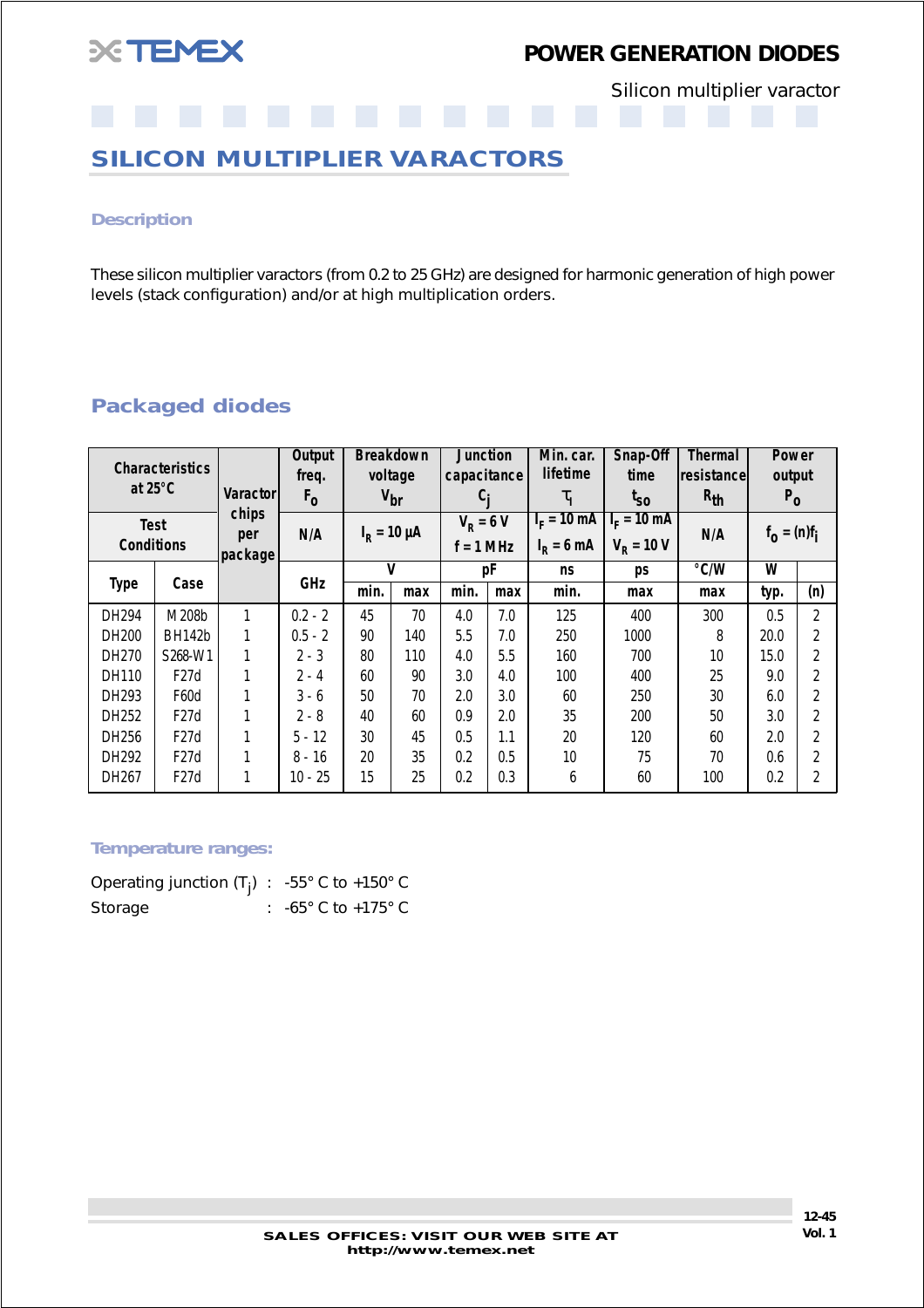<span id="page-45-0"></span>

Case styles

**CASE STYLES**

S268/W1 .....................12-56 TO39 ....................[.12-57](#page-55-0) W2 .....................12-57

|                   | - General Purpose ————————— Surface Mount Devices ——————— Strip Line / Micro Strip — |                   |                       |                |                |
|-------------------|--------------------------------------------------------------------------------------|-------------------|-----------------------|----------------|----------------|
|                   | <b>PAGE</b>                                                                          |                   | <b>PAGE</b>           |                | <b>PAGE</b>    |
| A <sub>22e</sub>  | 12-48                                                                                | SMD <sub>3</sub>  | 12-56                 | <b>BH15</b>    | <u>12-48</u>   |
| <b>BH28</b>       | 12-48                                                                                | SMD4              | 12-56                 | <b>BH16</b>    | <u>12-48</u>   |
| <b>BH32</b>       | 12-48                                                                                | SMD <sub>6</sub>  | 12-56                 | <b>BH101</b>   | 12-49          |
| <b>BH35</b>       | 12-48                                                                                | SMD8              | 12-56                 | <b>BH143</b>   | 12-50          |
| <b>BH142a</b>     | 12-49                                                                                | SOD323            | 12-56                 | <b>BH151</b>   | 12-50          |
| <b>BH142b</b>     | 12-49                                                                                | SOT <sub>23</sub> | 12-56                 | <b>BH152</b>   | 12-50          |
| <b>BH142c</b>     | 12-49                                                                                | SOT143            | 12-57                 | <b>BH153</b>   | 12-50          |
| <b>BH142d</b>     | 12-49                                                                                | SOT323            | 12-57                 | <b>BH154</b>   | 12-50          |
| <b>BH142e</b>     | 12-49                                                                                |                   |                       | <b>BH155</b>   | 12-50          |
| <b>BH142f</b>     | 12-49                                                                                |                   | - POWER-              | BMH76          | 12-53          |
| <b>BH167</b>      | 12-51                                                                                |                   | <b>PAGE</b>           |                |                |
| <b>BH167s</b>     | 12-51                                                                                | <b>BH141</b>      | 12-49                 |                |                |
| <b>BH198</b>      | 12-51                                                                                | <b>BH158</b>      | 12-51                 |                |                |
| F27d              | 12-54                                                                                | BH158am           | 12-51                 |                |                |
| F30               | 12-54                                                                                | <b>BH200a</b>     | 12-52                 |                |                |
| F <sub>51</sub>   | 12-54                                                                                | <b>BH202</b>      | 12-52                 |                | CHIP VERSION - |
| F <sub>54</sub>   | 12-54                                                                                | <b>BH203a</b>     | 12-52                 |                |                |
| F <sub>54</sub> s | 12-55                                                                                | <b>BH203b</b>     | 12-52                 |                | <b>PAGE</b>    |
| F60               | 12-55                                                                                | <b>BH203c</b>     | 12-52                 |                |                |
| F60d              | 12-55                                                                                | <b>BH204</b>      | 12-52                 | C <sub>2</sub> | 12-54          |
| M208a             | 12-55                                                                                | <b>BH300</b>      | 12-53                 | C <sub>4</sub> | 12-54          |
| M208b             | <u>12-55</u>                                                                         | <b>BH301</b>      | $\ldots$ <u>12-53</u> |                |                |
| M208c             | <u>12-55</u>                                                                         | BH303             | <u>12-53</u>          |                |                |
| M208d             | 12-55                                                                                | <b>BH403a</b>     | <u>12-53</u>          |                |                |
| M208e             | $\ldots$                                                                             | <b>BH405</b>      | 12-53                 |                |                |
| M208f             | <u>12-56</u>                                                                         |                   |                       |                |                |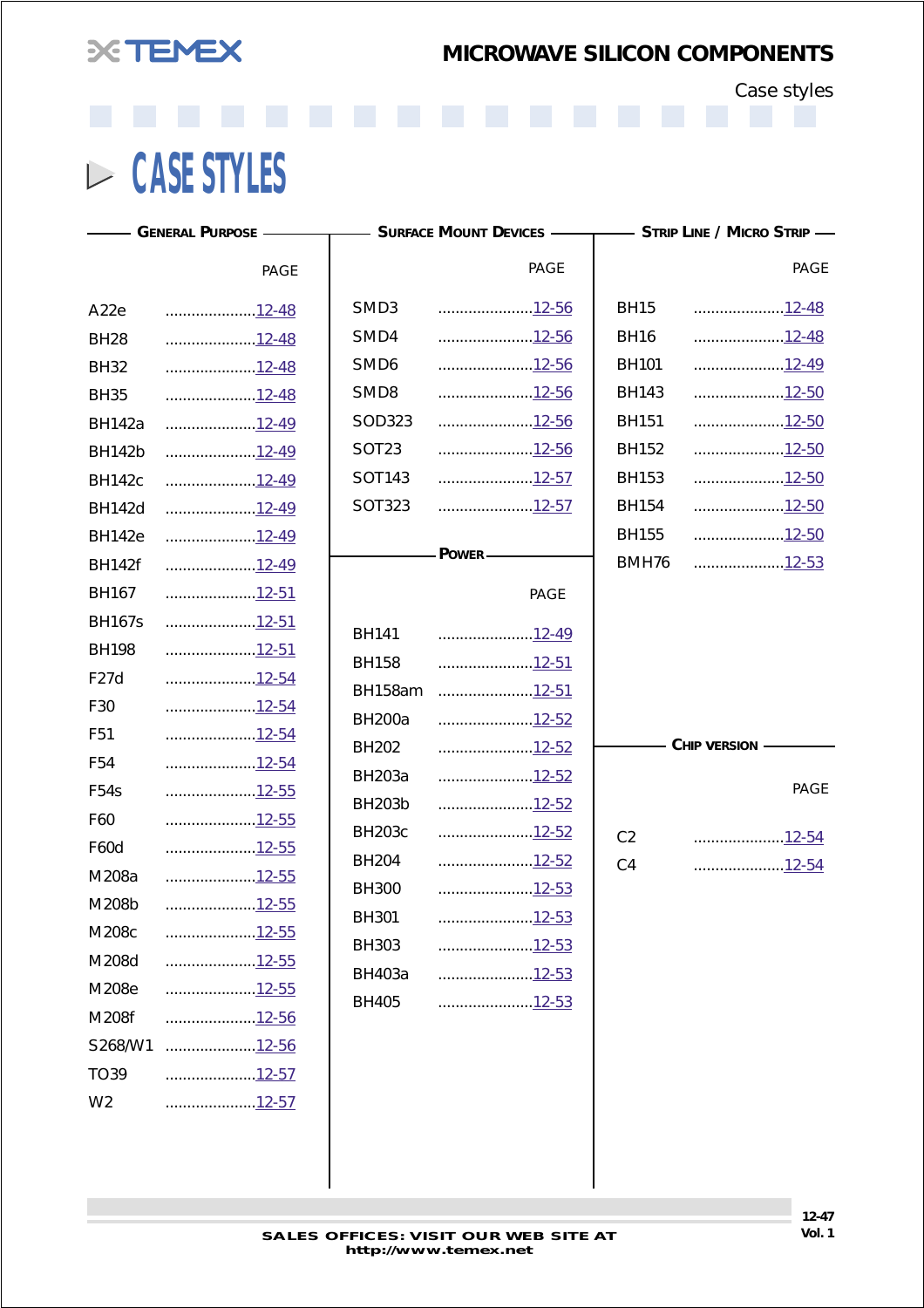

## <span id="page-46-0"></span>Case styles





| F          | 0.08 | 0.12                                | .003 | .005 |
|------------|------|-------------------------------------|------|------|
| D          | 0.45 | 0.55                                | .018 | .022 |
| Ċ          | 4.58 | 5.58                                | .180 | .220 |
| B          | 0.66 | 0.86                                | .026 | .034 |
| Α          | 2.4  | 2.6                                 | .094 | .102 |
| <b>SYM</b> | min. | max                                 | min. | max  |
| <b>BOL</b> |      | <b>MILLIMETERS</b><br><b>INCHES</b> |      |      |



| C          | 2.04               | 2.50               | .080                       | .098          |
|------------|--------------------|--------------------|----------------------------|---------------|
| B          | $\varnothing$ 1.93 |                    | Ø 2.13 1.076 DIA 1.084 DIA |               |
| Α          | $\varnothing$ 3.00 | $\varnothing$ 3.20 | 118 DIA   126 DIA          |               |
| <b>SYM</b> | min.               | max                | min.                       | max           |
| <b>BOI</b> | <b>MILLIMETERS</b> |                    |                            | <b>INCHES</b> |

 $C_b = 0.2pF$ 

BH32



| C          | 3.5                                   | 3.9                | .138                                                    | .154          |
|------------|---------------------------------------|--------------------|---------------------------------------------------------|---------------|
| B          |                                       |                    | $\varnothing$ 3.86 $\varnothing$ 4.26 .152 DIA .168 DIA |               |
| Α          | $\varnothing$ 5.64 $\varnothing$ 6.04 |                    | .222 DIA .238 DIA                                       |               |
| <b>SYM</b> | min.                                  | max                | min.                                                    | max           |
| <b>BOL</b> |                                       | <b>MILLIMETERS</b> |                                                         | <b>INCHES</b> |

 $C_b = 0.25pF$ 



| H          | 5.14               | 5.93               | .202               | .233            |
|------------|--------------------|--------------------|--------------------|-----------------|
| G          | 1.37               | 1.77               | .054               | .070            |
| F          | 1.78               | 1.98               | .070               | .078            |
| F          | 1.37               | 1.77               | .054               | .070            |
| D          | $\varnothing$ 1.52 | $\emptyset$ 1.62   | .060 DIA 1.064 DIA |                 |
| Ċ          | $\varnothing$ 3.96 | $\varnothing$ 4.16 | .156 DIA           | .164 DIA        |
| B          | $\varnothing$ 3.05 | Ø 3.25             | .120 DIA           | <b>.128 DIA</b> |
| A          | $\varnothing$ 1.52 | $\varnothing$ 1.62 | .060 DIA           | .064 DIA        |
| <b>SYM</b> | min.               | max                | min.               | max             |
| <b>BOI</b> | <b>MILLIMETERS</b> |                    |                    | <b>INCHES</b>   |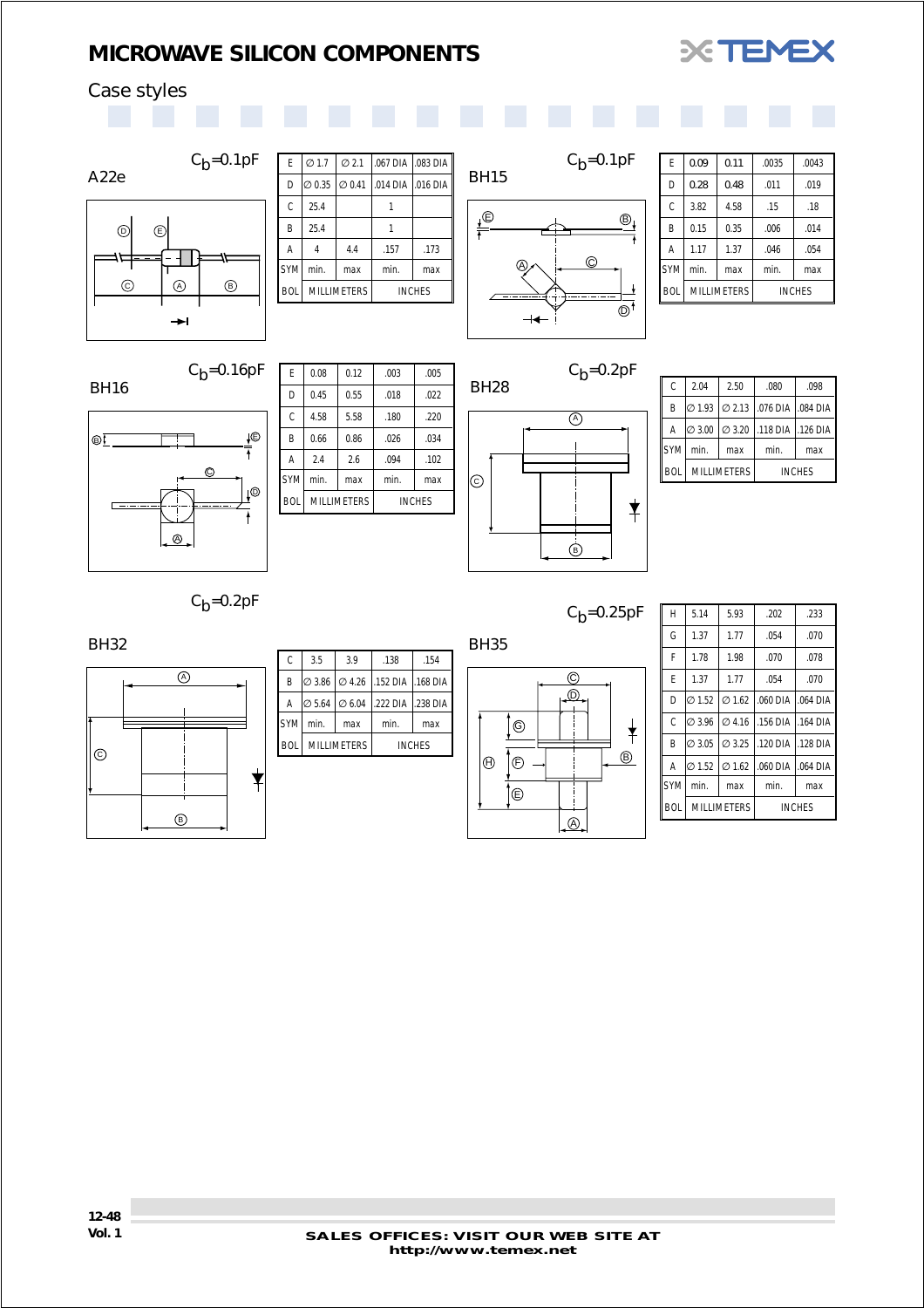<span id="page-47-0"></span>

Case styles



BH101



 $C_b = 0.15pF$ 

 $C_b = 0.2pF$ 

| E             | 0.05 | 0.15               | .002 | .006          |
|---------------|------|--------------------|------|---------------|
| D             | 0.55 | 0.65               | .022 | .026          |
| $\mathcal{C}$ | 5    |                    | .197 |               |
| B             | 0.28 | 0.48               | .011 | .019          |
| A             | 2.3  | 2.7                | .091 | .106          |
| syml          | min. | max                | min. | max           |
| <b>BOL</b>    |      | <b>MILLIMETERS</b> |      | <b>INCHES</b> |
|               |      |                    |      |               |



| F            |                    | 0.70               |      | .028              |  |  |
|--------------|--------------------|--------------------|------|-------------------|--|--|
| E            | 4.70               | 5.10               | .185 | .201              |  |  |
| D            | 12.8               | 13.4               | .504 | .526              |  |  |
| $\mathsf{C}$ |                    | 6.40 UNF-3A        |      |                   |  |  |
| B            | $\varnothing$ 5.20 | $\varnothing$ 5.40 |      | .205 DIA .203 DIA |  |  |
| A            | $\varnothing$ 6.50 | Ø 6.70             |      | .256 DIA .263 DIA |  |  |
| lsym         | min.               | max                | min. | max               |  |  |
| <b>BOL</b>   |                    | <b>MILLIMETERS</b> |      | <b>INCHES</b>     |  |  |



| G          | 0.1     | 0.5                | .004     | .020          |
|------------|---------|--------------------|----------|---------------|
| F          | 0.06    | 0.10               | .0024    | .0039         |
| F          | 0.55    | 0.65               | .022     | .026          |
| D          | 2.5     |                    | .098     |               |
| Ċ          | 2.10    | 2.70               | .083     | .106          |
| B          | 1.24    | 1.58               | .049     | .062          |
| A          | l∅ 1.90 | $\varnothing$ 2.20 | .075 DIA | .087 DIA      |
| <b>SYM</b> | min.    | max                | min.     | max           |
| <b>BOL</b> |         | <b>MILLIMETERS</b> |          | <b>INCHES</b> |

 $C_b = 0.2pF$ 



| B          | 1 24 | 1.58               | .049                          | .062          |
|------------|------|--------------------|-------------------------------|---------------|
| Α          |      |                    | 2 1.90 2.20 .075 DIA .087 DIA |               |
| <b>SYM</b> | min. | max                | min.                          | max           |
| <b>BOL</b> |      | <b>MILLIMETERS</b> |                               | <b>INCHES</b> |
|            |      |                    |                               |               |

BH142c  $C_b=0.2pF$ 

 $\circledR$  $\circledcirc$ A  $\overline{C}$ 

| F          |                    |                    |          |               |
|------------|--------------------|--------------------|----------|---------------|
|            | 0.06               | 0.10               | .0024    | .0039         |
| D          | 0.55               | 0.65               | .022     | .026          |
| Ċ          | 5                  |                    | .197     |               |
| B          | 1.24               | 1.58               | .049     | .062          |
| A          | $\varnothing$ 1.90 | Q2.20              | .075 DIA | .087 DIA      |
| <b>SYM</b> | min.               | max                | min.     | max           |
| <b>BOL</b> |                    | <b>MILLIMETERS</b> |          | <b>INCHES</b> |



| F          | 0.06               | 0.10               | .0024   | .0039         |
|------------|--------------------|--------------------|---------|---------------|
| D          | 0.55               | 0.65               | .022    | .026          |
| Ċ          | 5                  |                    | .197    |               |
| B          | 1.24               | 1.58               | .049    | .062          |
| A          | l∅ 1.90            | $\varnothing$ 2.20 | 075 DIA | .087 DIA      |
| <b>SYM</b> | min.               | max                | min.    | max           |
| <b>BOL</b> | <b>MILLIMETERS</b> |                    |         | <b>INCHES</b> |

BH142e  $C_b=0.2pF$ 



| E          | 0.06               | 0.10  | .0024              | .0019         |
|------------|--------------------|-------|--------------------|---------------|
| D          | 0.55               | 0.65  | .022               | .026          |
| Ċ          | 5                  |       | .197               |               |
| B          | 1.24               | 1.58  | .049               | .062          |
| A          | $\varnothing$ 1.90 | Q2.20 | .075 DIA 1.087 DIA |               |
| <b>SYM</b> | min.               | max   | min.               | max           |
| <b>BOL</b> | <b>MILLIMETERS</b> |       |                    | <b>INCHES</b> |
|            |                    |       |                    |               |

BH142f  $C_b=0.2pF$ 



| F          | 0.06               | 0.10  | .0024    | .0039         |
|------------|--------------------|-------|----------|---------------|
| D          | 0.55               | 0.65  | .022     | .026          |
| Ċ          | 10                 |       | .394     |               |
| B          | 1.24               | 1.58  | .049     | .062          |
| A          | $\varnothing$ 1.90 | Q2.20 | .075 DIA | .087 DIA      |
| <b>SYM</b> | min.               | max   | min.     | max           |
| <b>BOL</b> | <b>MILLIMETERS</b> |       |          | <b>INCHES</b> |
|            |                    |       |          |               |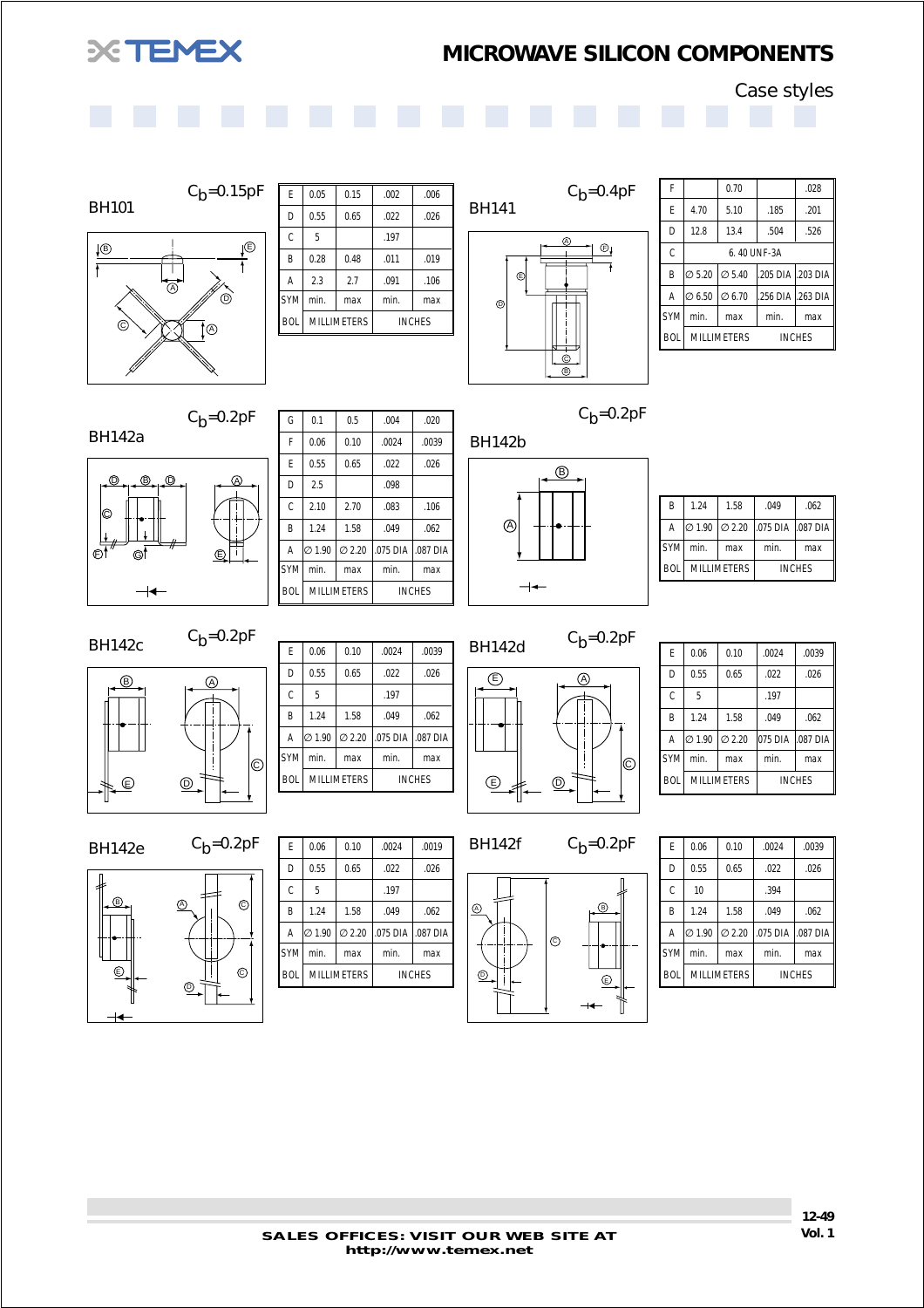

## <span id="page-48-0"></span>Case styles



| E          | 0.08               | 0.12               | .003 | .005          |
|------------|--------------------|--------------------|------|---------------|
| D          | 0.45               | 0.55               | .094 | .102          |
| C          | 7.60               |                    | .299 |               |
| B          | 0.45               | 0.55               | .018 | .022          |
| Α          | l∅ 2.40            | $\varnothing$ 2.60 | .094 | .102          |
| <b>SYM</b> | min.               | max                | min. | max           |
| <b>BOL</b> | <b>MILLIMETERS</b> |                    |      | <b>INCHES</b> |
|            |                    |                    |      |               |
|            |                    |                    |      |               |



 $C_b = 0.25pF$ 

| F          | 0.08               | 0.12 | .003 | .005          |
|------------|--------------------|------|------|---------------|
| D          | 0.35               | 0.45 | .014 | .018          |
| Ċ          | 3.70               | 4.30 | .147 | .169          |
| B          | 0.20               | 0.30 | .008 | .012          |
| A          | 1.17               | 1.37 | .046 | .054          |
| <b>SYM</b> | min.               | max  | min. | max           |
| <b>BOL</b> | <b>MILLIMETERS</b> |      |      | <b>INCHES</b> |



| E<br>0.08<br>0.12<br>.005<br>.003<br>0.35<br>D<br>0.45<br>.018<br>.014<br>C<br>3.70<br>4.30<br>.169<br>.147<br>B<br>0.20<br>.012<br>0.30<br>.008<br>1.37<br>.054<br>1.17<br>A<br>.046<br><b>SYM</b><br>min.<br>min.<br>max<br>max<br><b>BOL</b><br><b>MILLIMETERS</b><br><b>INCHES</b> |  |  |  |
|----------------------------------------------------------------------------------------------------------------------------------------------------------------------------------------------------------------------------------------------------------------------------------------|--|--|--|
|                                                                                                                                                                                                                                                                                        |  |  |  |
|                                                                                                                                                                                                                                                                                        |  |  |  |
|                                                                                                                                                                                                                                                                                        |  |  |  |
|                                                                                                                                                                                                                                                                                        |  |  |  |
|                                                                                                                                                                                                                                                                                        |  |  |  |
|                                                                                                                                                                                                                                                                                        |  |  |  |
|                                                                                                                                                                                                                                                                                        |  |  |  |
|                                                                                                                                                                                                                                                                                        |  |  |  |



| F          | 0.08               | 0.12 | .003 | .005          |
|------------|--------------------|------|------|---------------|
| D          | 0.45               | 0.55 | .018 | .022          |
| Ċ          | 6.15               | 6.55 | .242 | .258          |
| B          | 0.91               | 1.01 | .036 | .040          |
| A          | 1.68               | 1.88 | .066 | .074          |
| <b>SYM</b> | min.               | max  | min. | max           |
| <b>BOL</b> | <b>MILLIMETERS</b> |      |      | <b>INCHES</b> |

## BH154  $C_b=0.13pF$



| 0.08               | 0.12 | .003 | .005          |
|--------------------|------|------|---------------|
| 0.45               | 0.55 | .018 | .022          |
| 6.15               | 6.55 | .242 | .258          |
| 0.91               | 1.01 | .036 | .040          |
| 1.68               | 1.88 | .066 | .074          |
| min.               | max  | min. | max           |
| <b>MILLIMETERS</b> |      |      | <b>INCHES</b> |
|                    |      |      |               |

## BH155  $C_b=0.13pF$



| F          | 0.08               | 0.12 | .003 | .005          |
|------------|--------------------|------|------|---------------|
| D          | 0.45               | 0.55 | .018 | .022          |
| C          | 6.15               | 6.55 | .242 | .258          |
| B          | 0.91               | 1.01 | .036 | .040          |
| A          | 1.68               | 1.88 | .066 | .074          |
| <b>SYM</b> | min.               | max  | min. | max           |
| <b>BOL</b> | <b>MILLIMETERS</b> |      |      | <b>INCHES</b> |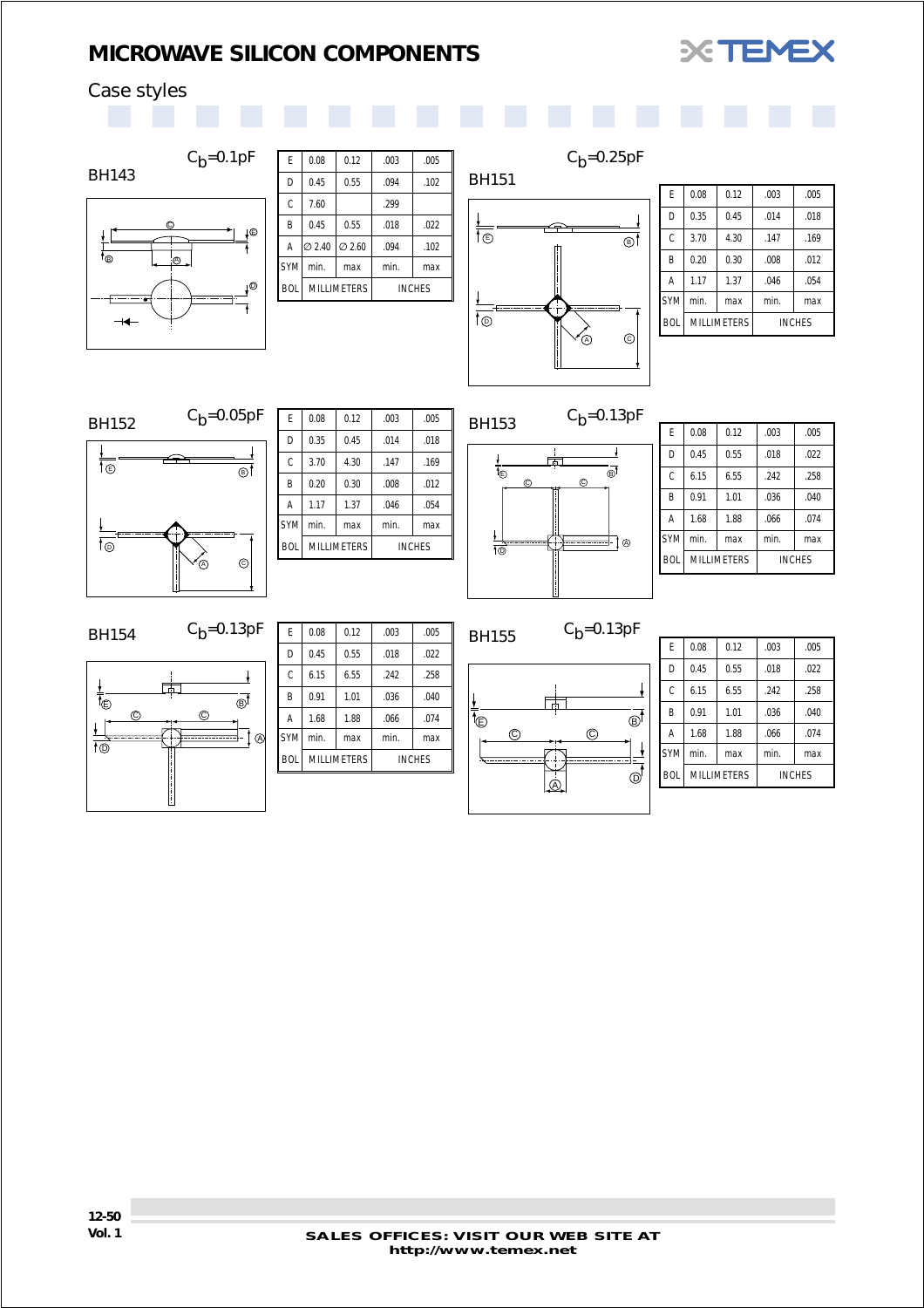<span id="page-49-0"></span>

 $\overline{\circledcirc}$ 

 $C_b = 0.4pF$ 

 $\odot$ 

 $C_b = 0.12pF$ 

## *MICROWAVE SILICON COMPONENTS*

Case styles



 $C_b = 0.4pF$ 



| D          | 4.1                | 4.4               | .16               | .173          |
|------------|--------------------|-------------------|-------------------|---------------|
| Ċ          | $\varnothing$ 5.2  | $\varnothing$ 5.5 | .204 DIA .216 DIA |               |
| B          | 4.7                | 5.2               | .185              | .205          |
| A          | $\varnothing$ 5.7  | $\varnothing$ 6.1 | .224 DIA          | .240 DIA      |
| <b>SYM</b> | min.               | max               | min.              | max           |
| <b>BOI</b> | <b>MILLIMETERS</b> |                   |                   | <b>INCHES</b> |

 $\circ$  0

BH158



| G          | 1.86                                  | 2.06                                  | .073               | .081          |
|------------|---------------------------------------|---------------------------------------|--------------------|---------------|
| F          | 0.71                                  | 0.81                                  | .028               | .032          |
| F          | $\varnothing$ 0.61                    | $\varnothing$ 0.66                    | .024 DIA 1.026 DIA |               |
| D          | 1.55                                  | 1.75                                  | .060               | .070          |
| Ċ.         |                                       | $\varnothing$ 1.22 $\varnothing$ 1.32 | .048 DIA 052 DIA   |               |
| R          | 2.57                                  | 2.87                                  | .101               | .113          |
| A          | $\varnothing$ 1.42 $\varnothing$ 1.62 |                                       | 056 DIA 1.064 DIA  |               |
| <b>SYM</b> | min.                                  | max                                   | min.               | max           |
| <b>BOI</b> | <b>MILLIMETERS</b>                    |                                       |                    | <b>INCHES</b> |

D 4.00 4.50 .157 .177  $C \big| \varnothing 5.10 \big| \varnothing 5.50 \big| .200 \text{ DIA} \big| .216 \text{ DIA}$  $\begin{array}{|c|c|c|c|c|c|c|c|c|} \hline \text{B} & 4.90 & 5.30 & .193 & .209 \hline \end{array}$ A  $\varnothing$  6.50  $\varnothing$  6.70 .256 DIA .264 DIA  $\vert$  SYM $\vert$  min.  $\vert$  max  $\vert$  min.  $\vert$  max BOL MILLIMETERS NICHES

 $C_b = 0.12pF$ 



| F          | 0.71               | 0.81                                  | .028               | .032          |
|------------|--------------------|---------------------------------------|--------------------|---------------|
| F          | $\varnothing$ 0.61 | $\varnothing$ 0.66                    | .024 DIA 1.026 DIA |               |
| D          | 1.55               | 1.75                                  | .061               | .069          |
| Ċ          |                    | Ø 1.22 Ø 1.32                         | .048 DIA .052 DIA  |               |
| B          | 1.86               | 2.06                                  | .073               | .081          |
| A          |                    | $\varnothing$ 1.42 $\varnothing$ 1.62 | .056 DIA .064 DIA  |               |
| <b>SYM</b> | min.               | max                                   | min.               | max           |
| <b>BOI</b> | MILLIMETER         |                                       |                    | <b>INCHES</b> |

 $C_h = 0.6pF$ 

BH198



| L              | 4                 |      | .157 |               |
|----------------|-------------------|------|------|---------------|
| D <sub>1</sub> | 1.55              | 1.75 | .06  | .069          |
| D              | 1.68              | 1.88 | .066 | .074          |
| C              | 0.07              | 0.15 | .003 | .006          |
| B <sub>2</sub> | 0.4               | 0.6  | .016 | .024          |
| B <sub>1</sub> | 0.92              | 1.12 | .036 | .044          |
| A <sub>1</sub> | 0.86              | 1.25 | .034 | .049          |
| Α              | 0.66              | 0.86 | .026 | .034          |
| <b>SYM</b>     | min.              | max  | min. | max           |
| <b>BOL</b>     | <b>MILLIMETER</b> |      |      | <b>INCHES</b> |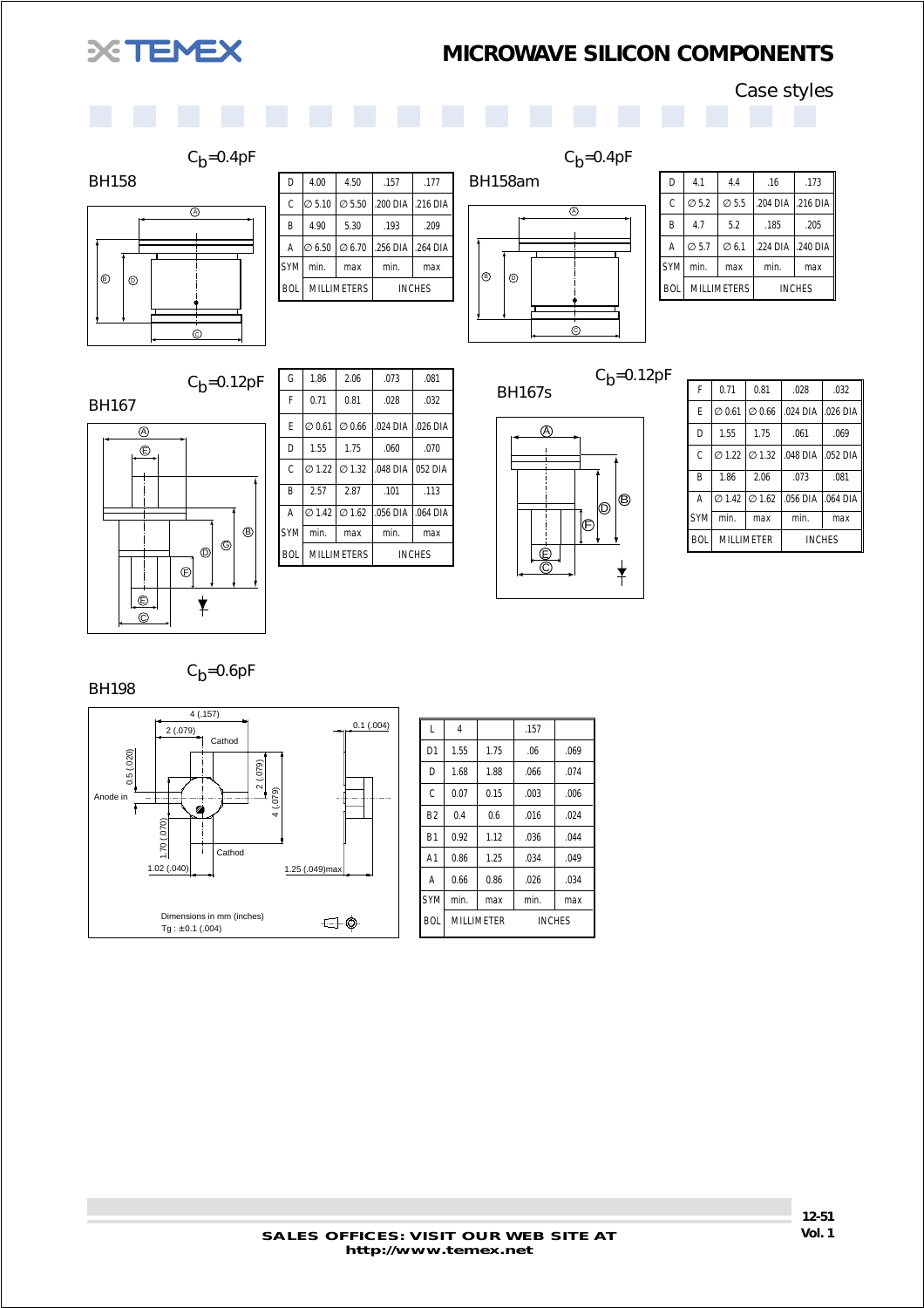

## <span id="page-50-0"></span>Case styles



BH200a



 $C_b = 0.4pF$ 

| L          | $43^\circ$         | $47^\circ$         | $43^{\circ}$                             | $47^\circ$    |
|------------|--------------------|--------------------|------------------------------------------|---------------|
| K          | 5.49               | 5.89               | .216                                     | .232          |
| J          |                    |                    | ∅ 30.48  ∅ 31.50   1.200 DIA   1.240 DIA |               |
| I          | 6.30               | 6.40               | .248                                     | .252          |
| H          | 18.26              | 18.67              | .719                                     | .735          |
| G          | 24.64              | 24.89              | .970                                     | .980          |
| F          | $\varnothing$ 3.10 | Ø 3.25             | .122 DIA                                 | .128 DIA      |
| F          | 0.10               | 0.127              | .004                                     | .005          |
| D          | 6.78               | 7.19               | .267                                     | .283          |
| Ċ          | 3.86               | 4.27               | .152                                     | .168          |
| B          | 2.50               | 2.667              | .098                                     | .105          |
| Α          | 1⊘ 12.501⊘ 12.90   |                    | .492 DIA                                 | .508 DIA      |
| <b>SYM</b> | min.               | max                | min.                                     | max           |
| <b>BOL</b> |                    | <b>MILLIMETERS</b> |                                          | <b>INCHES</b> |



| M          | $43^{\circ}$       | $47^\circ$         | $43^{\circ}$ | $47^\circ$    |
|------------|--------------------|--------------------|--------------|---------------|
| L          | 4.12               | 4.52               | .162         | .178          |
| K          | ⊘ 12.14 ⊘ 12.24    |                    | .478 DIA     | .482 DIA      |
| J          | $\varnothing$ 3.10 | $\varnothing$ 3.25 | $.122$ DIA   | $.128$ DIA    |
| ı          | 1.25               | 1.29               | .049         | .051          |
| Н          | 16.30              | 16.70              | .642         | .658          |
| G          | 6.30               | 6.40               | .248         | .252          |
| F          | 0.23               | 0.27               | .009         | .011          |
| F          | 2.50               | 2.67               | .098         | .105          |
| D          | 18.26              | 18.67              | .719         | .735          |
| C          | 24.64              | 24.89              | .970         | .980          |
| B          | 6.78               | 7.19               | .267         | .283          |
| Α          | Ø 9.4              | Ø 9.64             | .370 DIA     | 380 DIA       |
| <b>SYM</b> | min.               | max                | min.         | max           |
| <b>BOL</b> |                    | <b>MILLIMETERS</b> |              | <b>INCHES</b> |

G M) Am J  $\circledR$ H  $\overline{\mathbb{O}}$  $\circledcirc$  $\odot$ T⊙ D A F BH203a  $C_b = 0.15pF$ 

 $C_b = 0.15pF$ 

| M          | $43^\circ$         | $47^\circ$         | $43^\circ$ | $47^\circ$    |
|------------|--------------------|--------------------|------------|---------------|
| L          | 4.12               | 4.52               | .162       | .178          |
| K          | Ø 12.14Ø 12.24     |                    | .478 DIA   | .482 DIA      |
| J          | $\varnothing$ 3.10 | $\varnothing$ 3.25 | $.122$ DIA | $.128$ DIA    |
| I          | 1.25               | 1.29               | .049       | .051          |
| Н          | 16.30              | 16.70              | .642       | .658          |
| G          | 6.30               | 6.40               | .248       | .252          |
| F          | 0.23               | 0.27               | .009       | .011          |
| F          | 2.50               | 2.67               | .098       | .105          |
| D          | 18.26              | 18.67              | .719       | .735          |
| Ċ          | 24.64              | 24.89              | .970       | .980          |
| B          | 6.78               | 7.19               | .267       | .283          |
| Α          | $\varnothing$ 9.4  | $\varnothing$ 9.64 | .370 DIA   | .380 DIA      |
| <b>SYM</b> | min.               | max                | min.       | max           |
| <b>BOL</b> |                    | <b>MILLIMETERS</b> |            | <b>INCHES</b> |



 $C_h = 0.15pF$ 

| M          | $43^\circ$         | $47^\circ$         | $43^{\circ}$ | $47^\circ$    |
|------------|--------------------|--------------------|--------------|---------------|
| L          | 4.12               | 4.52               | .162         | .178          |
| K          | ⊘ 12.14 ⊘ 12.24    |                    | .478 DIA     | .482 DIA      |
| J          | $\varnothing$ 3.10 | Ø 3.25             | .122 DIA     | .128 DIA      |
| ı          | 1.25               | 1.29               | .049         | .051          |
| Н          | 16.30              | 16.70              | .642         | .658          |
| G          | 6.30               | 6.40               | .248         | .252          |
| F          | 0.23               | 0.27               | .009         | .011          |
| F          | 2.50               | 2.67               | .098         | .105          |
| D          | 18.26              | 18.67              | .719         | .735          |
| С          | 24.64              | 24.89              | .970         | .980          |
| B          | 6.78               | 7.19               | .267         | .283          |
| Α          | ⊘9.4               | $\varnothing$ 9.64 | .370 DIA     | .380 DIA      |
| <b>SYM</b> | min.               | max                | min.         | max           |
| <b>BOL</b> |                    | <b>MILLIMETERS</b> |              | <b>INCHES</b> |

BH203c



| M          | $43^\circ$         | $47^\circ$         | $43^\circ$ | $47^\circ$    |
|------------|--------------------|--------------------|------------|---------------|
| L          | 4.12               | 4.52               | .162       | .178          |
| К          | ⊘ 12.14∣⊘ 12.24    |                    | .478 DIA   | .482 DIA      |
| J          | $\varnothing$ 3.10 | Ø 3.25             | .122 DIA   | .128 DIA      |
| ı          | 1.25               | 1.29               | .049       | .051          |
| H          | 16.30              | 16.70              | .642       | .658          |
| G          | 6.30               | 6.40               | .248       | .252          |
| F          | 0.23               | 0.27               | .009       | .011          |
| F          | 2.50               | 2.67               | .098       | .105          |
| D          | 18.26              | 18.67              | .719       | .735          |
| Ċ          | 24.64              | 24.89              | .970       | .980          |
| B          | 6.78               | 7.19               | .267       | .283          |
| A          | Ø 9.4              | $\varnothing$ 9.64 | .370 DIA   | .380 DIA      |
| <b>SYM</b> | min.               | max                | min.       | max           |
| <b>BOI</b> | <b>MILLIMETERS</b> |                    |            | <b>INCHES</b> |



| M          | $43^\circ$         | $47^\circ$         | $43^{\circ}$ | $47^\circ$    |
|------------|--------------------|--------------------|--------------|---------------|
| L          | 4.12               | 4.52               | .162         | .178          |
| K          | ⊘ 12.14 ⊘ 12.24    |                    | .478 DIA     | .482 DIA      |
| J          | $\varnothing$ 3.10 | $\varnothing$ 3.25 | $.122$ DIA   | .128 DIA      |
| ı          | 1.25               | 1.29               | .049         | .051          |
| Н          | 16.30              | 16.70              | .642         | .658          |
| G          | 6.30               | 6.40               | .248         | .252          |
| F          | 0.23               | 0.27               | .009         | .011          |
| F          | 2.50               | 2.67               | .098         | .105          |
| D          | 18.26              | 18.67              | .719         | .735          |
| C          | 24.64              | 24.89              | .970         | .980          |
| B          | 6.78               | 7.19               | .267         | .283          |
| Α          | Ø 9.4              | Ø 9.64             | .370 DIA     | .380 DIA      |
| <b>SYM</b> | min.               | max                | min.         | max           |
| <b>BOL</b> |                    | MILLIMETERS        |              | <b>INCHES</b> |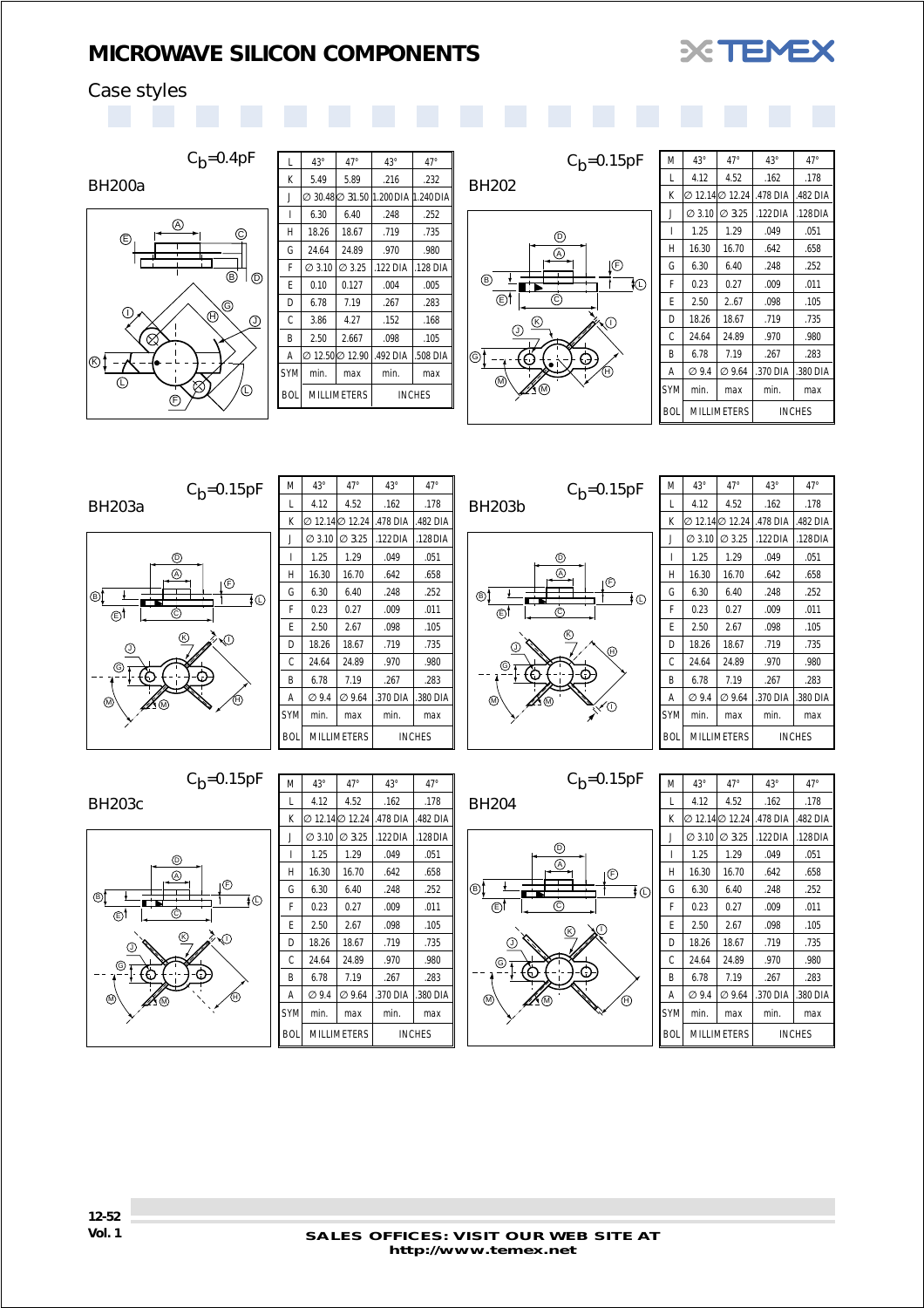<span id="page-51-0"></span>

 $C_b = 0.2pF$ 

Case styles

|  | . |
|--|---|
|  |   |
|  |   |
|  |   |
|  |   |

## BH300  $C_b=0.4pF$ A  $\frac{\frac{1}{\sqrt{2}}}{\sqrt{2}}$  $\exists$ O  $|_{\oplus}$  $\circledcirc$ É  $\overline{\circ}$  $\odot$   $\bar{f}$  –  $E$  $\circ$   $\vee$  / $\circ$

|            | 3.25              | 3.45               | .128            | .136          |
|------------|-------------------|--------------------|-----------------|---------------|
| Н          | 5.60              | 6.00               | .220            | .236          |
| G          |                   |                    | 6 - 32 UNC - 3A |               |
| F          | 2.97              | 3.38               | .177            | .133          |
| F          | 0.20              | 0.30               | .008            | .012          |
| D          | 20                |                    | .787            |               |
| C          | 6.30              | 6.40               | .248            | .252          |
| B          | 13.95             | 15.05              | .549            | .593          |
| A          | $\varnothing$ 6.5 | Ø 6.7              | .256 DIA        | .264 DIA      |
| <b>SYM</b> | min.              | max                | min.            | max           |
| <b>BOL</b> |                   | <b>MILLIMETERS</b> |                 | <b>INCHES</b> |



| J          | 1.52               | 1.62               | .060             | .064          |
|------------|--------------------|--------------------|------------------|---------------|
| ı          | 2.82               | 3.02               | .111             | .119          |
| Н          | 4.42               | 4.82               | .174             | .190          |
| G          |                    |                    | 4 - 40 L NC - 3A |               |
| F          | 2.16               | 2.56               | .85              | .101          |
| F          | 0.18               | 0.20               | .007             | .008          |
| D          | 15.67              | 16.18              | .617             | .637          |
| C          | 4.70               | 4.80               | .185             | .189          |
| B          | 9.46               | 10.54              | .372             | .415          |
| Α          | $\varnothing$ 3.00 | $\varnothing$ 3.20 | $.118$ DIA       | .126 DIA      |
| <b>SYM</b> | min.               | max                | min.             | max           |
| <b>BOL</b> |                    | <b>MILLIMETERS</b> |                  | <b>INCHES</b> |

#### BH303  $C_b = 0.4pF$



|            | 3.25  | 3.45               | .128                | .136          |
|------------|-------|--------------------|---------------------|---------------|
| H          | 5.60  | 6.00               | .220                | .236          |
| G          |       |                    | $6 - 32$ UNC $- 3A$ |               |
| F          | 2.97  | 3.38               | .177                | .133          |
| F          | 0.20  | 0.30               | .008                | .012          |
| D          | 20    |                    | .787                |               |
| C          | 6.30  | 6.40               | .248                | .252          |
| B          | 13.95 | 15.05              | .549                | .593          |
| A          | Ø6.5  | $\varnothing$ 6.7  | .256 DIA            | .264 DIA      |
| <b>SYM</b> | min.  | max                | min.                | max           |
| <b>BOL</b> |       | <b>MILLIMETERS</b> |                     | <b>INCHES</b> |

 $C_b = 0.3pF$ 



| N          |                 | 3                  |                | .120          |
|------------|-----------------|--------------------|----------------|---------------|
| M          |                 |                    | Typical: 45°   |               |
| L          | 9.68            | 10.08              | .381           | .397          |
| K          | Ø 10.46Ø 10.87  |                    | .412 DIA       | .428 DIA      |
| J          | 2.72            | 3.12               | .107           | .123          |
| ı          | 1.57            | 1.98               | .062           | .078          |
| H          | 0.10            | 0.15               | .004           | .006          |
| G          | 1.78            | 2.03               | .070           | .080          |
| F          | 4.39            | 4.64               | .173           | .183          |
| F          | 1.90            | 2.16               | .075           | .085          |
| D          | 25.4            |                    |                |               |
| Ċ          |                 |                    | 10 - 32 UNF 3A |               |
| B          | ⊘ 12.50 ⊘ 12.90 |                    | .492 DIA       | .508          |
| A          | 18.67           | 19.43              | .735           | .765          |
| <b>SYM</b> | min.            | max                | min.           | max           |
| <b>BOL</b> |                 | <b>MILLIMETERS</b> |                | <b>INCHES</b> |

BH405  $C_b = 0.4pF$ 



| J          | 0.97               | 1.07               | .038     | .042          |
|------------|--------------------|--------------------|----------|---------------|
| ı          | 2.49               | 2.59               | .098     | .102          |
| H          | 2.9                | 3.1                | .114     | .122          |
| G          | 22.4               | 22.6               | .882     | .890          |
| F          | 0.20               | 0.30               | .0079    | .0118         |
| F          | 6.1                | 6.5                | .240     | .256          |
| D          | 9.2                | 9.6                | .362     | .378          |
| C          |                    | 5/16 - 24 UNF - 2A |          |               |
| B          | 14                 | 14.2               | .551     | .559          |
| Α          | $\varnothing$ 19.6 | $\varnothing$ 19.8 | .772 DIA | .780 DIA      |
| <b>SYM</b> | min.               | max                | min.     | max           |
| <b>BOL</b> |                    | <b>MILLIMETERS</b> |          | <b>INCHES</b> |

| BMH76  |   |         | $C_b = 0.15pF$ |
|--------|---|---------|----------------|
| B<br>Э | K | --<br>Έ |                |

F C F

| K          | 0.50               | 0.70   | .020       | .028          |
|------------|--------------------|--------|------------|---------------|
| J          | 0.20               | 0.24   | .008       | .010          |
| ı          | 1.95               | 2.15   | .077       | .085          |
| H          | 1.47               | 1.67   | .058       | .066          |
| G          | 5.1                | 5.3    | .201       | .209          |
| F          | 3.18               | 3.68   | .125       | .145          |
| F          | $\varnothing$ 2.36 | Ø 2.52 | $.093$ DIA | .099 DIA      |
| D          | 3.1                | 3.3    | .122       | .130          |
| Ċ          | 4                  | 4.2    | .157       | .165          |
| B          | 3.02               | 3.22   | .119       | .127          |
| Α          | 10.3               | 10.5   | .406       | .413          |
| <b>SYM</b> | min.               | max    | min.       | max           |
| <b>BOL</b> | <b>MILLIMETERS</b> |        |            | <b>INCHES</b> |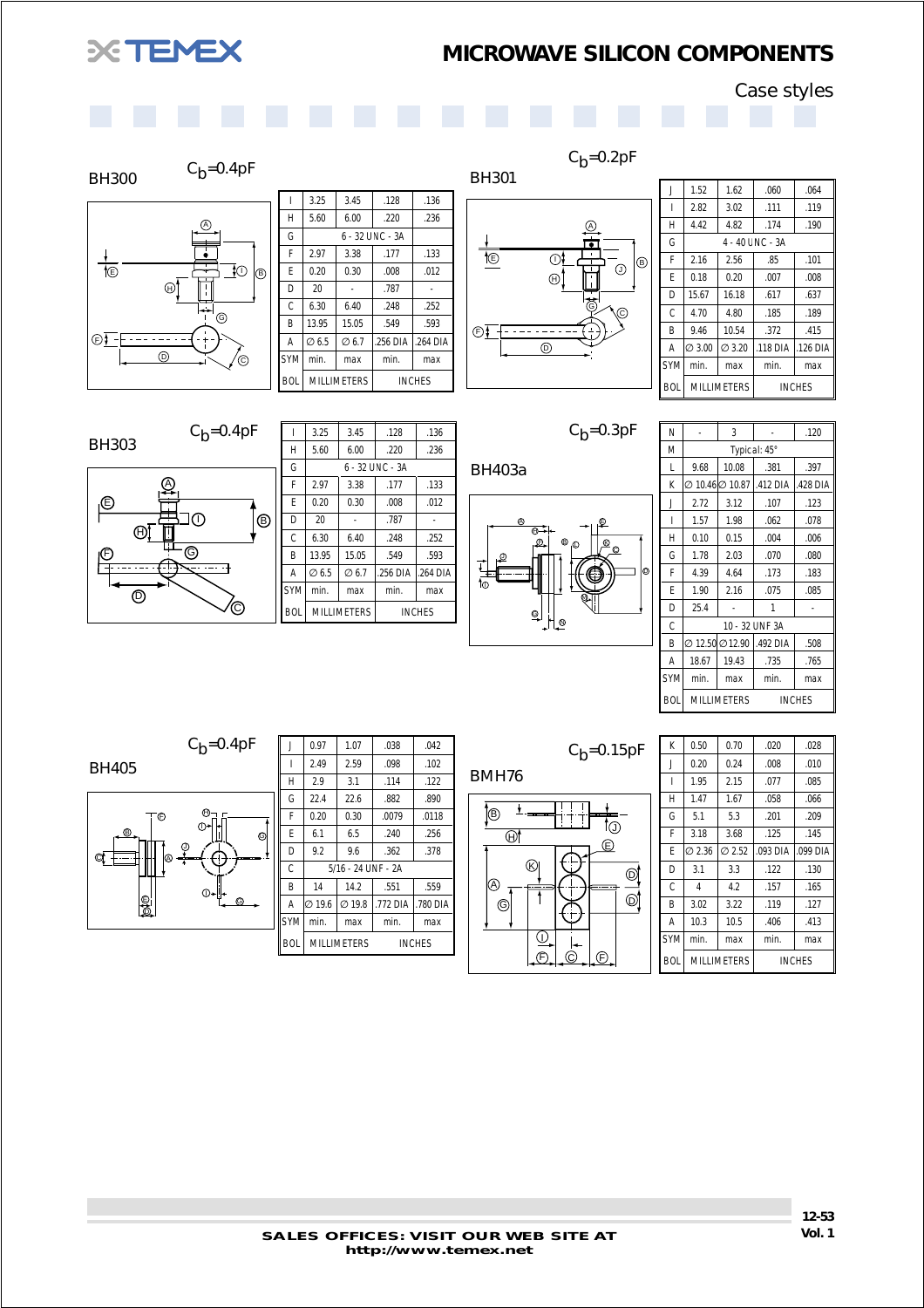

## <span id="page-52-0"></span>Case styles





| C2J              | 1740           | 1800 | 68.50 | 70.87      |
|------------------|----------------|------|-------|------------|
| C <sub>2</sub> H | 1440           | 1500 | 56.69 | 59.06      |
| C <sub>2</sub> G | 1140           | 1200 | 44.88 | 47.24      |
| C <sub>2</sub> E | 940            | 1000 | 37.01 | 39.37      |
| C <sub>2</sub> D | 840            | 900  | 33.07 | 35.43      |
| C <sub>2</sub> C | 740            | 800  | 29.13 | 31.50      |
| C2B              | 540            | 600  | 21.26 | 23.62      |
| C <sub>2</sub> A | 340            | 400  | 13.39 | 15.75      |
| CON              | min.           | max  | min.  | max        |
| FIG              | $A$ ( $\mu$ m) |      |       | $A(\mu'')$ |



| C <sub>4</sub> G | 1500           | 2500 | 59.06 | 98.43      |  |
|------------------|----------------|------|-------|------------|--|
| C <sub>4</sub> F | 1000           | 1500 | 39.37 | 59.06      |  |
| C <sub>4</sub> E | 700            | 1000 | 27.56 | 39.37      |  |
| C4D              | 500            | 700  | 19.69 | 27.56      |  |
| C <sub>4</sub> C | 400            | 500  | 15.75 | 19.69      |  |
| C4B              | 300            | 400  | 11.81 | 15.75      |  |
| C4A              | 200            | 300  | 7.87  | 11.81      |  |
| CON              | min.           | max  | min.  | max        |  |
| FIG              | $A$ ( $\mu$ m) |      |       | $A(\mu'')$ |  |
|                  |                |      |       |            |  |

F27d  $C_b=0.18pF$ 



| H          | 10 2.01 I          |                    | Ø 2.05 .079 DIA 1.081 DIA |               |
|------------|--------------------|--------------------|---------------------------|---------------|
| G          | $\varnothing$ 2.95 | $\varnothing$ 3.15 | .116 DIA 1.124 DIA        |               |
| F          | $\varnothing$ 1.55 | $\varnothing$ 1.59 | $.061$ DIA                | $.063$ DIA    |
| F          | $\varnothing$ 1.55 | $\varnothing$ 1.59 | $.061$ DIA                | .063 DIA      |
| D          | 5.15               | 5.65               | .202                      | .222          |
| C          | 1.55               | 1.59               | .061                      | .063          |
| B          | 1.74               | 1.82               | .069                      | .072          |
| A          | 1.55               | 1.59               | .061                      | .063          |
| <b>SYM</b> | min.               | max                | min.                      | max           |
| BOI        |                    | <b>MILLIMETERS</b> |                           | <b>INCHES</b> |



| D          | 0.4                                   | 0.6                | .016                  | .024          |
|------------|---------------------------------------|--------------------|-----------------------|---------------|
| C          | 1.4                                   | 1.6                | .055                  | .063          |
| B          | $\varnothing$ 1.93 $\varnothing$ 2.13 |                    | 076 DIA 0.084 DIA     |               |
| A          | $\varnothing$ 2.94                    | $\varnothing$ 3.14 | l 116 DIA l 124 DIA l |               |
| <b>SYM</b> | min.                                  | max                | min.                  | max           |
| <b>BOL</b> | <b>MILLIMETERS</b>                    |                    |                       | <b>INCHES</b> |
|            |                                       |                    |                       |               |

F51  $C_b=0.1pF$ 



| D          | 1.47               | 1.67               | .058               | .066          |
|------------|--------------------|--------------------|--------------------|---------------|
| C          | $\varnothing$ 1.47 | $\varnothing$ 1.67 | .058 DIA 1.066 DIA |               |
| B          | 0 1.93             | $\varnothing$ 2.13 | .076 DIA           | .084 DIA      |
| Α          | 4.9                | 5.3                | .193               | .209          |
| <b>SYM</b> | min.               | max                | min.               | max           |
| <b>BOL</b> |                    | <b>MILLIMETERS</b> |                    | <b>INCHES</b> |



 $\odot$ 

 $\frac{1}{\ast}$ 

| F          | 1.0                | 1.2                | .039       | .047          |
|------------|--------------------|--------------------|------------|---------------|
| F          | 0.40               | 0.47               | .016       | .019          |
| D          | $\varnothing$ 0.61 | $\varnothing$ 0.66 | .024 DIA   | $.029$ DIA    |
| C          | $\varnothing$ 1.19 | $\varnothing$ 1.35 | $.047$ DIA | .053 DIA      |
| B          | 1.70               | 2.00               | .067       | .079          |
| A          | $\varnothing$ 2.00 | $\varnothing$ 2.16 | .079 DIA   | .085 DIA      |
| <b>SYM</b> | min.               | max                | min.       | max           |
| <b>BOL</b> |                    | <b>MILLIMETER</b>  |            | <b>INCHES</b> |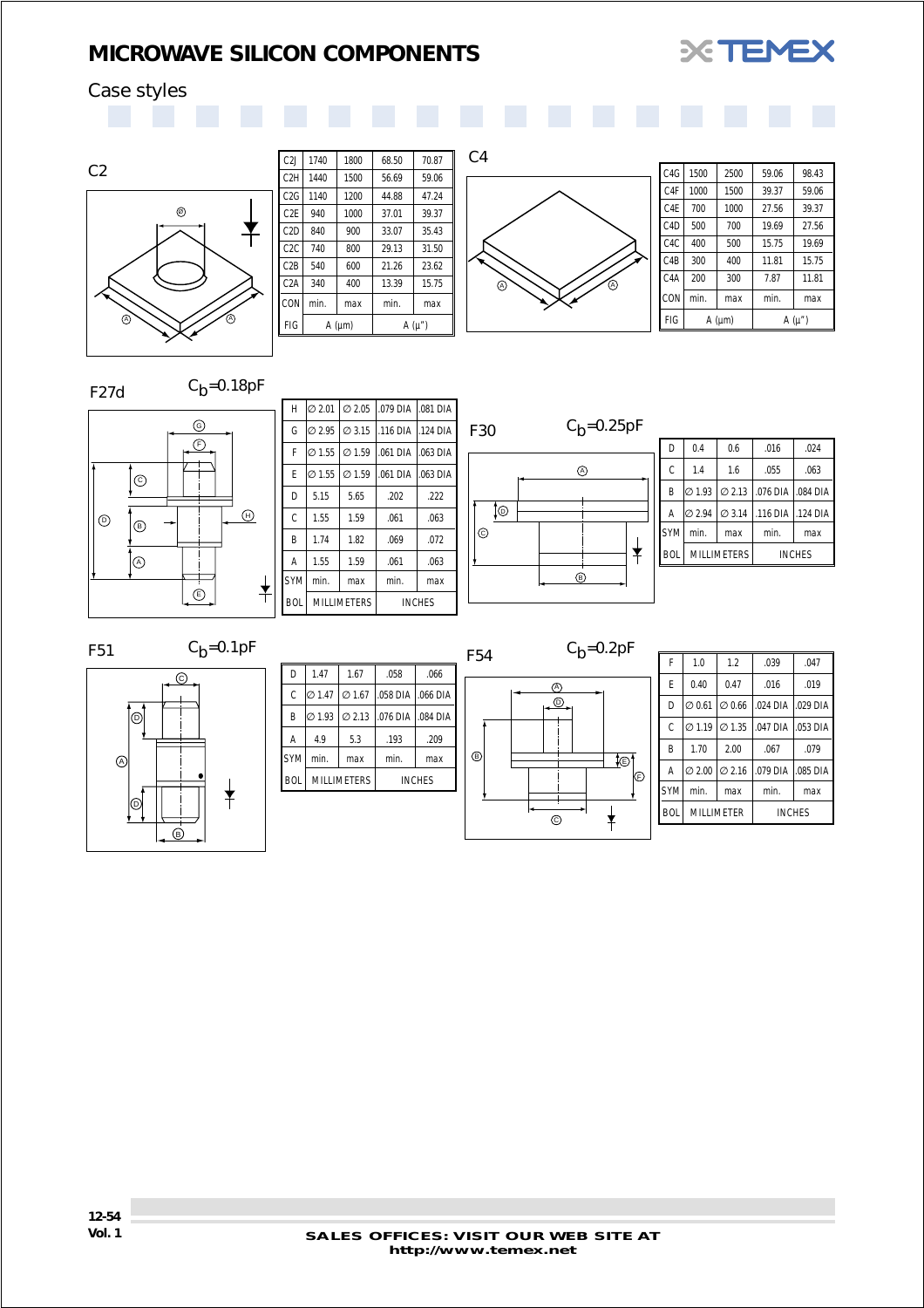# <span id="page-53-0"></span>**XEMEX**

## *MICROWAVE SILICON COMPONENTS*

Case styles





| D          | 0.36               | 0.46               | .014     | .018          |
|------------|--------------------|--------------------|----------|---------------|
| C          | 0.84               | 0.94               | .073     | .047          |
| B          | $\varnothing$ 1.19 | $\varnothing$ 1.35 | .047 DIA | .053 DIA      |
| A          | $\varnothing$ 2.00 | $\varnothing$ 2.16 | .079 DIA | .085 DIA      |
| <b>SYM</b> | min.               | max                | min.     | max           |
| <b>BOL</b> | <b>MILLIMETERS</b> |                    |          | <b>INCHES</b> |



| F          | 1.51                                  | 1.63                                  | .059       | .064          |
|------------|---------------------------------------|---------------------------------------|------------|---------------|
| E          | 1.81                                  | 1.95                                  | .071       | .077          |
| D          | 3.76                                  | 4.21                                  | .148       | .166          |
| Ċ          |                                       | $\varnothing$ 1.52 $\varnothing$ 1.62 | $.060$ DIA | .064 DIA      |
| B          | $\varnothing$ 1.93 $\varnothing$ 2.13 |                                       | .076 DIA   | .084 DIA      |
| Α          | $\varnothing$ 2.95                    | $\varnothing$ 3.15                    | .116 DIA   | .124 DIA I    |
| <b>SYM</b> | min.                                  | max                                   | min.       | max           |
| <b>BOL</b> |                                       | <b>MILLIMETER</b>                     |            | <b>INCHES</b> |
|            |                                       |                                       |            |               |



| F          | 1.52               | 1.64               | .060       | .065          |
|------------|--------------------|--------------------|------------|---------------|
| F          | 0.95               | 1.09               | .037       | .043          |
| D          | 2.91               | 3.36               | .115       | .132          |
| C          | $\varnothing$ 1.52 | $\varnothing$ 1.62 | $.060$ DIA | $.064$ DIA    |
| B          | $\varnothing$ 1.93 | $\varnothing$ 2.13 | .076 DIA   | .084 DIA      |
| A          | $\varnothing$ 2.95 | $\varnothing$ 3.15 | $.116$ DIA | 124 DIA       |
| <b>SYM</b> | min.               | max                | min.       | max           |
| <b>BOL</b> |                    | MILLIMETER         |            | <b>INCHES</b> |
|            |                    |                    |            |               |



 $C_b = 0.12pF$ 

| G          | 0.1                | 0.4                | .004     | .015          |
|------------|--------------------|--------------------|----------|---------------|
| F          | 0.06               | 0.1                | .0024    | .004          |
| F          | 0.55               | 0.65               | .022     | .026          |
| D          | 2.5                |                    | .100     |               |
| Ċ          | 1.3                | 1.7                | .052     | .068          |
| B          | 0.95               | 1.35               | .037     | .053          |
| A          | $\varnothing$ 1.07 | $\varnothing$ 1.47 | .042 DIA | .058 DIA      |
| <b>SYM</b> | min.               | max                | min.     | max           |
| <b>BOL</b> |                    | <b>MILLIMETER</b>  |          | <b>INCHES</b> |



| С <sub>b</sub> =0.12pF |                    |                    |                   |      |  |  |  |  |
|------------------------|--------------------|--------------------|-------------------|------|--|--|--|--|
| B                      | 0.95               | 1.35               | .037              | .053 |  |  |  |  |
| Α                      | $\varnothing$ 1.07 | $\varnothing$ 1.47 | .042 DIA .058 DIA |      |  |  |  |  |
| <b>SYM</b>             | min.               | max                | min.              | max  |  |  |  |  |
| <b>BOL</b>             |                    | <b>MILLIMETERS</b> | <b>INCHES</b>     |      |  |  |  |  |
|                        |                    |                    |                   |      |  |  |  |  |



| F          | 0.06               | 0.1                | .0024         | .004     |  |
|------------|--------------------|--------------------|---------------|----------|--|
| D          | 0.55               | 0.65               | .022          | .026     |  |
| Ċ          | 5                  |                    | .200          |          |  |
| B          | 0.95               | 1.35               | .037          | .053     |  |
| A          | $\varnothing$ 1.07 | $\varnothing$ 1.47 | .042 DIA      | .058 DIA |  |
| <b>SYM</b> | min.               | max                | min.          | max      |  |
| <b>BOL</b> |                    | <b>MILLIMETERS</b> | <b>INCHES</b> |          |  |

 $C_b = 0.12pF$ 

B

 $\copyright$ 

 $\circledcirc$  $\sqrt{D}$ M208d

| F          | 0.06               | 0.1                | .0024         | .004     |  |
|------------|--------------------|--------------------|---------------|----------|--|
| D          | 0.55               | 0.65               | .022          | .026     |  |
| C          | 5                  |                    | .200          |          |  |
| B          | 0.95               | 1.35               | .037          | .053     |  |
| A          | $\varnothing$ 1.07 | $\varnothing$ 1.47 | .042 DIA      | .058 DIA |  |
| <b>SYM</b> | min.               | max                | min.          | max      |  |
| <b>BOL</b> |                    | <b>MILLIMETERS</b> | <b>INCHES</b> |          |  |
|            |                    |                    |               |          |  |

 $C_b = 0.12pF$ 



| E            | 0.06               | 0.1                | .0024         | .004     |  |
|--------------|--------------------|--------------------|---------------|----------|--|
| D            | 0.55               | 0.65               | .022          | .026     |  |
| $\mathsf{C}$ | 5                  |                    | .200          |          |  |
| B            | 0.95               | 1.35               | .037          | .053     |  |
| A            | $\varnothing$ 1.07 | $\varnothing$ 1.47 | .042 DIA      | .058 DIA |  |
| <b>SYM</b>   | min.               | max                | min.          | max      |  |
| <b>BOL</b>   |                    | <b>MILLIMETERS</b> | <b>INCHES</b> |          |  |
|              |                    |                    |               |          |  |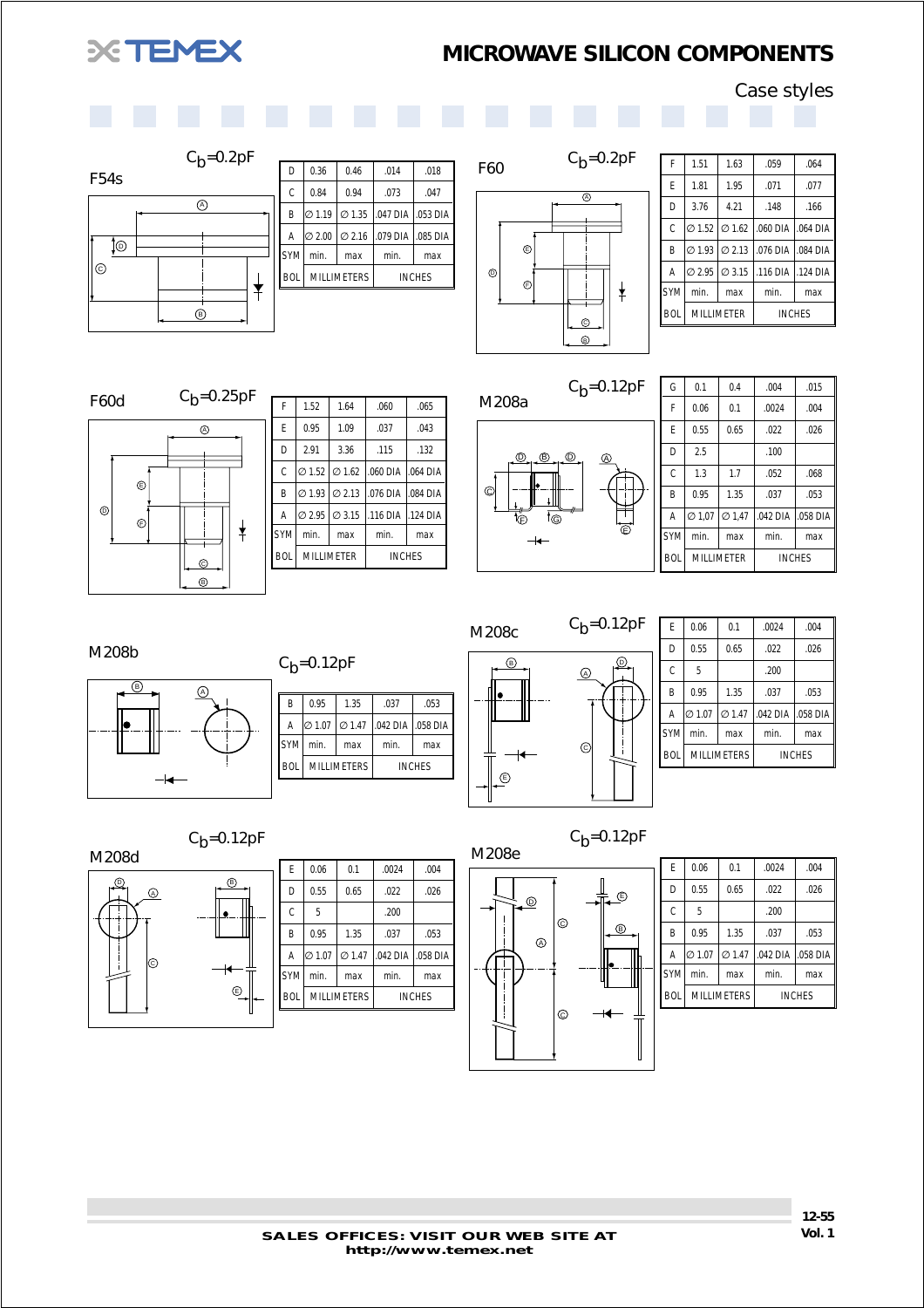

## <span id="page-54-0"></span>Case styles

| $C_b = 0.12pF$                     |              |                    |                    |          |               | S268/W1        | $C_b = 0.2pF$    |              | 0.38               | 0.62               | .015     | .024          |
|------------------------------------|--------------|--------------------|--------------------|----------|---------------|----------------|------------------|--------------|--------------------|--------------------|----------|---------------|
| M208f                              |              |                    |                    |          |               |                |                  | H            | 0.64               | 0.88               | .025     | .035          |
|                                    | F            | 0.06               | 0.1                | .0024    | .004          |                |                  | G            | 0.51               | 0.60               | .020     | .024          |
| $\overline{\mathbb{R}}$<br>⊕       | Ε            | 0.55               | 0.65               | .022     | .026          |                |                  | F            | Ø 2.44             | $\varnothing$ 2.64 | .096 DIA | 104 DIA       |
| $^{\circledR}$                     | D            | 5                  |                    | .200     |               |                | $\circledR$<br>⊚ | Ε            | 0.21               | 0.31               | .008     | .012          |
| $\odot$<br>le                      | $\mathsf{C}$ | 9.8                | 10.2               | .392     | .408          |                | $^{\circledR}$   | D            | 1.71               | 2.00               | .067     | .079          |
|                                    | B            | 0.95               | 1.35               | .037     | .053          | $\odot$        |                  | C            |                    | 3 - 48 UNC 2A      |          |               |
|                                    | A            | $\varnothing$ 1.07 | $\varnothing$ 1.47 | .042 DIA | .058 DIA      | $\odot$        | $\odot$<br>⊛     | B            | 5.01               | 5.46               | .197     | .215          |
| 1©<br>⊣←⋕                          | SYM          | min.               | max                | min.     | max           | $\overline{F}$ | Q                | Α            | $\varnothing$ 2.85 | $\varnothing$ 3.25 | .112 DIA | 128 DIA       |
|                                    | <b>BOL</b>   |                    | MILLIMETER         |          | <b>INCHES</b> | !⊕             | ⊣←               | SYM          | min.               | max                | min.     | max           |
|                                    |              |                    |                    |          |               |                |                  | <b>BOL</b>   |                    | MILLIMETER         |          | <b>INCHES</b> |
|                                    |              |                    |                    |          |               |                |                  |              |                    |                    |          |               |
| $C_h = 0.11pF$<br>SMD <sub>3</sub> | $\mathsf E$  | 2.69               | 2.89               | .106     | .114          |                | $C_b = 0.24pF$   | E            | Typical 0,2        |                    |          | Typical .008  |
|                                    | D            | 3.71               | 3.91               | .146     | .154          | SMD4           |                  | D            | Typical 1          |                    |          | Typical .039  |
| $\circledA$                        | C            | 4.4                | 4.6                | .173     | .181          |                |                  | $\mathsf{C}$ | 0.3                | 0.8                | .012     | .031          |



|            | 2.69               | 2.89               | .106               | .114      |  |
|------------|--------------------|--------------------|--------------------|-----------|--|
| F          |                    |                    |                    |           |  |
| D          | 3.71               | 3.91               | .146               | .154      |  |
| C          | 4.4                | 4.6                | .173               | .181      |  |
| B          | $\varnothing$ 2.19 | Ø2.39              | .086 DIA 1.094 DIA |           |  |
| A          | $\varnothing$ 2.44 | 02.64              | .096 DIA           | 1.104 DIA |  |
| <b>SYM</b> | min.<br>max        |                    | min.               | max       |  |
| <b>BOL</b> |                    | <b>MILLIMETERS</b> | <b>INCHES</b>      |           |  |



| F          | Typical 0,2      |                    | Typical .008 |               |  |
|------------|------------------|--------------------|--------------|---------------|--|
| D          | <b>Typical 1</b> |                    | Typical .039 |               |  |
| Ċ          | 0.3              | 0.8                | .012         | .031          |  |
| B          | 2.9              | 3.5                | .114         | .138          |  |
| A          | $\mathfrak{p}$   | 2.3                | .079         | .091          |  |
| <b>SYM</b> | min.             | max                | min.         | max           |  |
| <b>BOL</b> |                  | <b>MILLIMETERS</b> |              | <b>INCHES</b> |  |

SMD6  $C_b=0.24pF$  $\triangleright$  $\bigstar$  $^{\circ}$  $|\circlearrowright$ шj ĦŦ o)

| F          | Typical 0,20 |                    | Typical .008 |               |  |
|------------|--------------|--------------------|--------------|---------------|--|
| D          | Typical 1.20 |                    | Typical .047 |               |  |
| Ċ          | 0.3          | 0.8                | .012         | .031          |  |
| B          | 4.70         | 5.2                | .185         | .205          |  |
| Α          | 2.5          | 2.8                | .098         | .110          |  |
| <b>SYM</b> | min.         | max                | min.         | max           |  |
| <b>BOI</b> |              | <b>MILLIMETERS</b> |              | <b>INCHES</b> |  |

SMD8



| B          | 4.70       | 5.2                | .185          | .205 |  |
|------------|------------|--------------------|---------------|------|--|
| C          | 0.20       | 0.38               | .008          | .015 |  |
| lsyml      | min<br>max |                    | min.          | max  |  |
| <b>BOL</b> |            | <b>MILLIMETERS</b> | <b>INCHES</b> |      |  |

#### SOD323



| H          | 1.70               | .0669         |
|------------|--------------------|---------------|
| G          | 0.20               | .0078         |
| F          | 0.15               | .0059         |
| E          | 0.05               | .0020         |
| D          | 0.30               | .0118         |
| C          | 1.10               | .043          |
| B          | 1.25               | .049          |
| A          | 2.50               | .098          |
| <b>SYM</b> | Typical            | Typical       |
| <b>BOL</b> | <b>MILLIMETERS</b> | <b>INCHES</b> |

 $Q$  $\bigcirc$ Ħ  $\mathbf{e}$ 4  $\overline{\circ}$  $\mathbf{\Omega}$  $\circledcirc$  $\oplus$  $\overline{\mathbb{Q}}_{\overline{\mathbb{I}}}$ .<br>To .r<br>ச

SOT23  $C_b=0.2pF$ 

| K          | 0.1                | 0.13        | 0.004        | 0.005  |  |
|------------|--------------------|-------------|--------------|--------|--|
| J          | 0.53               | 0.56        | 0.021        | 0.022  |  |
|            | 0.05               | 0.1         | 0.002        | 0.0004 |  |
| Н          | 1.07               | 1.14        | 0.042        | 0.045  |  |
| G          | 0.43               | 0.46        | 0.017        | 0.018  |  |
| F          | 1.78               | 2.04        | 0.070        | 0.080  |  |
| F          |                    | 0.94 typ.   | $0.037$ typ. |        |  |
| D          | 0.43               | 0.45        | 0.017        | 0.020  |  |
| C          | 2.36               | 2.49        | 0.093        | 0.098  |  |
| B          | 1.3                | 1.35        | 0.051        | 0.053  |  |
| A          | 2.84               | 3.02        | 0.112        | 0.119  |  |
| <b>SYM</b> | min.               | max         | min.         | max    |  |
| <b>BOL</b> | <b>Millimeters</b> | Millimeters | Inches       | Inches |  |